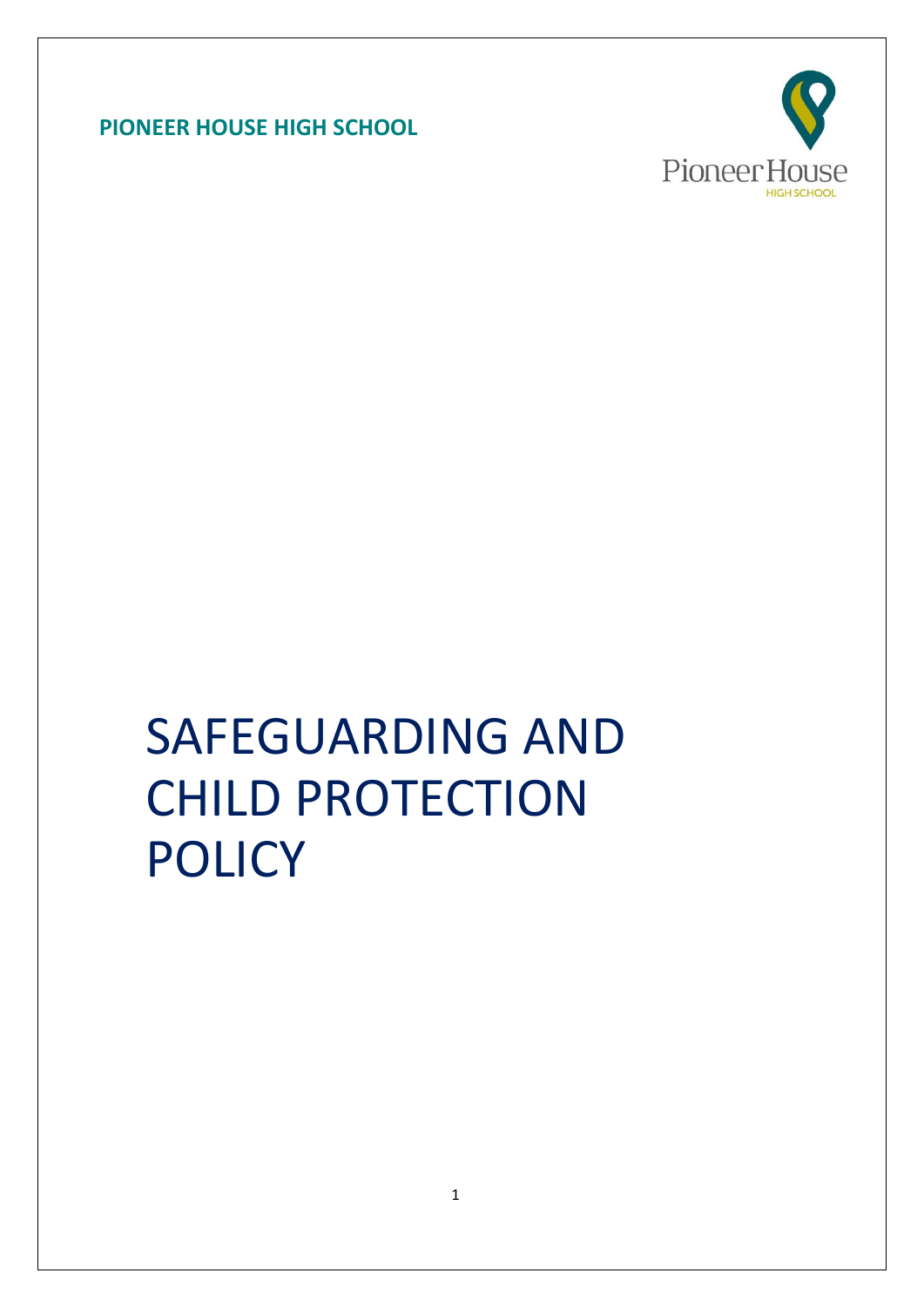

## **Safeguarding and Child Protection Policy**

|                                                                  | The Headteacher, who has the ultimate responsibility for safeguarding, is Adele Cox |                                                       |  |  |  |
|------------------------------------------------------------------|-------------------------------------------------------------------------------------|-------------------------------------------------------|--|--|--|
| In her absence, the authorised member of staff is Caroline Pauls |                                                                                     |                                                       |  |  |  |
| <b>KEY SCHOOL STAFF &amp; ROLES</b>                              |                                                                                     |                                                       |  |  |  |
| <b>Name</b>                                                      | <b>Role</b>                                                                         | <b>Location and/or Contact</b><br><b>Phone Number</b> |  |  |  |
| Caroline Pauls                                                   | DHT/ Designated Safeguarding Lead                                                   | c.pauls@pioneerhouse.net<br>0161 241 8100             |  |  |  |
| Susan Alvis                                                      | TA4/Deputy Designated Safeguarding Lead                                             | s.alvis@pioneerhouse.net<br>0161 241 8100             |  |  |  |
| Jenny Iveson                                                     | School Nurse/Safeguarding Team                                                      | 01612418100                                           |  |  |  |
| Kiya Dunn                                                        | AHT/Safeguarding Team                                                               | 01612418100                                           |  |  |  |
| David Ashmore                                                    | AHT/Safeguarding Team                                                               | 01612418100                                           |  |  |  |
| Josh Ashworth                                                    | TA4/Safeguarding Team                                                               | 01612418100                                           |  |  |  |

| NAMED GOVERNOR * for Safeguarding & Prevent | <b>Contact Phone</b><br>Number/Email |
|---------------------------------------------|--------------------------------------|
| Caroline Ross                               | 01612418100                          |

If you have a concern about child's welfare or safeguarding please follow the procedure below

Please make a note of your concern, making sure to:

- Keep you record factual and concise
- Record what you know not your opinion of what you know
- Report your concern to the Designated Safeguarding Lead or Deputy Designated Safeguarding Lead.
- Record your account on CPOMS, alerting the relevant staff

If a **teacher**, in the course of their work in the profession, discovers that an act of **FGM** appears to have been carried out on a girl under the age of 18, the **teacher** must report this directly to the police.

#### **Advice Line Numbers**

Manchester Contact Centre**: 0161 234 5001 (open 24 hours a day, seven days a week)** Early Help Hubs: North **0161 234 1973, Central 0161 234 1975, South 0161 234 1977** National Society for the Prevention of Cruelty to Children (NSPCC)**: 0808 800 5000** Local Authority (LA) Safeguarding in Education Team: **0161 245 7171** Manchester LA Designated Officer (formerly LADO): **0161 234 1214**.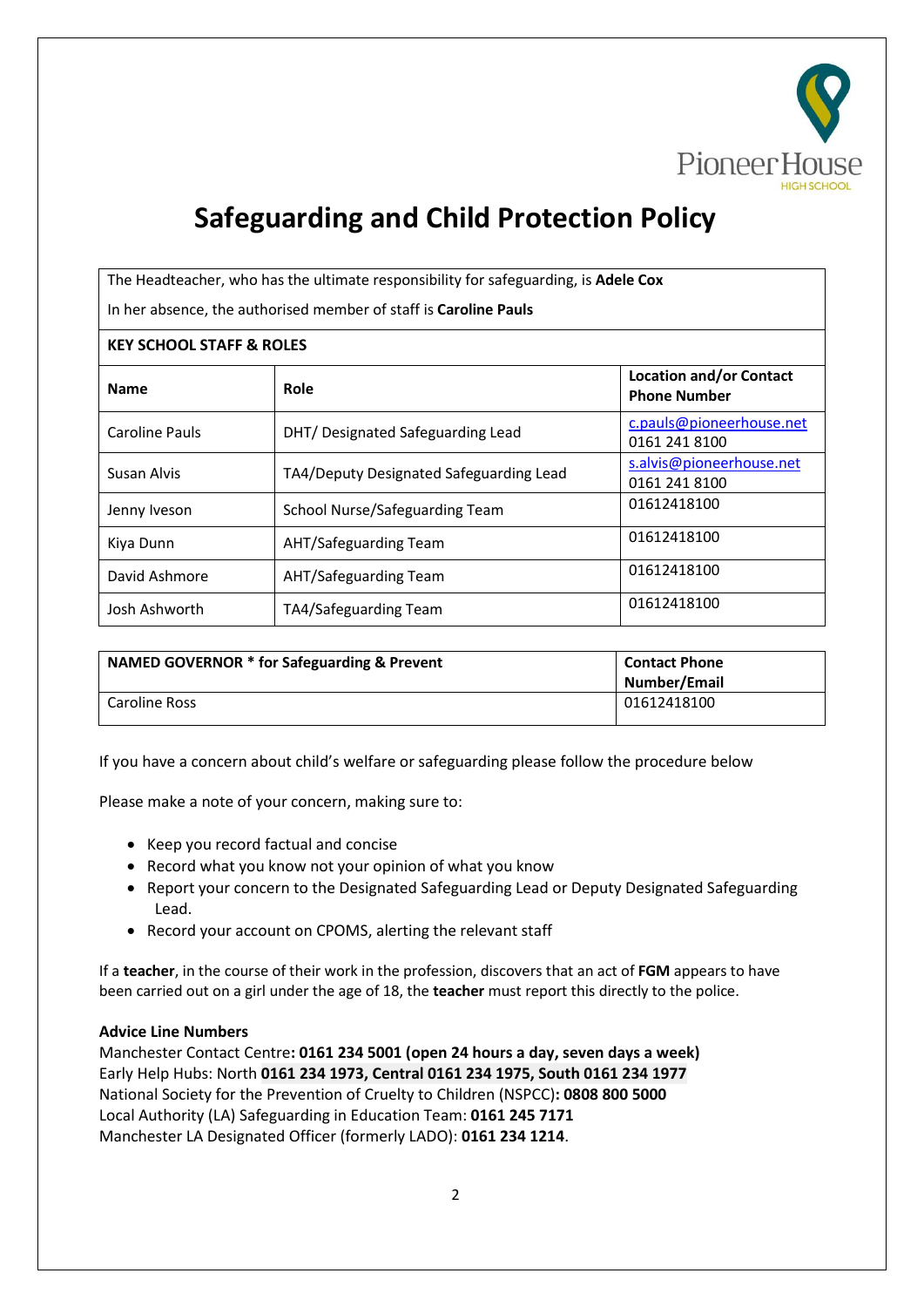If you have concerns about a member of staff (including a supply teacher or volunteer), or an allegation is made about a member of staff (including a supply teacher or volunteer) posing a risk of harm to children, or you wish to raise concerns about poor or unsafe practice and potential failures in our safeguarding regime internally or externally the school has a Whistleblowing procedure.

Staff, supply staff, and volunteers should raise their concerns with their immediate line manager or with the headteacher if possible.

However, the most appropriate person to contact to report a concern will depend on the seriousness and sensitivity of the issues involved and who is suspected of the malpractice. Where the individual believes that their manager is involved in the matter of concern, they should then contact the Headteacher (or the Chair of the Trust if the concern raised is related to the Headteacher).

Wherever possible, concerns should be expressed in writing, setting out the background and history of the concern, giving names, dates and places where possible, and the reason why the member of staff is particularly concerned about the situation.

NSPCC Whistleblowing Helpline: 0800 028 0285.

**This policy will be reviewed at least annually unless an incident or new legislation or guidance suggests the need for an interim review**

| <b>Review Date</b> | Changes made                 | By whom               |
|--------------------|------------------------------|-----------------------|
| 29.09.18           | New school policy created    | <b>Wendy Godfrey</b>  |
|                    | following consultation with  |                       |
|                    | other special schools and LA |                       |
|                    | safeguarding lead            |                       |
| Insert date        | Policy reviewed              | <b>Insert Name</b>    |
| September 2019     | KCSIE 2019 Updates           | Adele Cox             |
| September 2020     | KCSEI 2020 Updates           | <b>Caroline Pauls</b> |
| September 2021     | KCSEI 2021 Updates           | <b>Caroline Pauls</b> |

#### **Ratification by Governing Body**

| Academic year | Date of ratification | <b>Chair of Governors</b> | Safeguarding governor |
|---------------|----------------------|---------------------------|-----------------------|
| 2018-19       | 1.10.18              | Jenny Andrews             | Sue Warner            |
| 2019-20       | 5.10.19              | Jenny Andrews             | Sue Warner            |
| 2020-21       |                      | Jenny Andrews             | Jenny Andrews         |

#### **CONTENTS:-**

- **1. AIMS**
- **2. LEGISLATION AND STATUTORY GUIDANCE**
- **3. INTRODUCTION AND DEFINITIONS**
- **4. ETHOS**
- **5. EQUALITY STATEMENT**
- **6. ROLES & RESPONSIBILITIES**
- **7. CONFIDENTIALITY**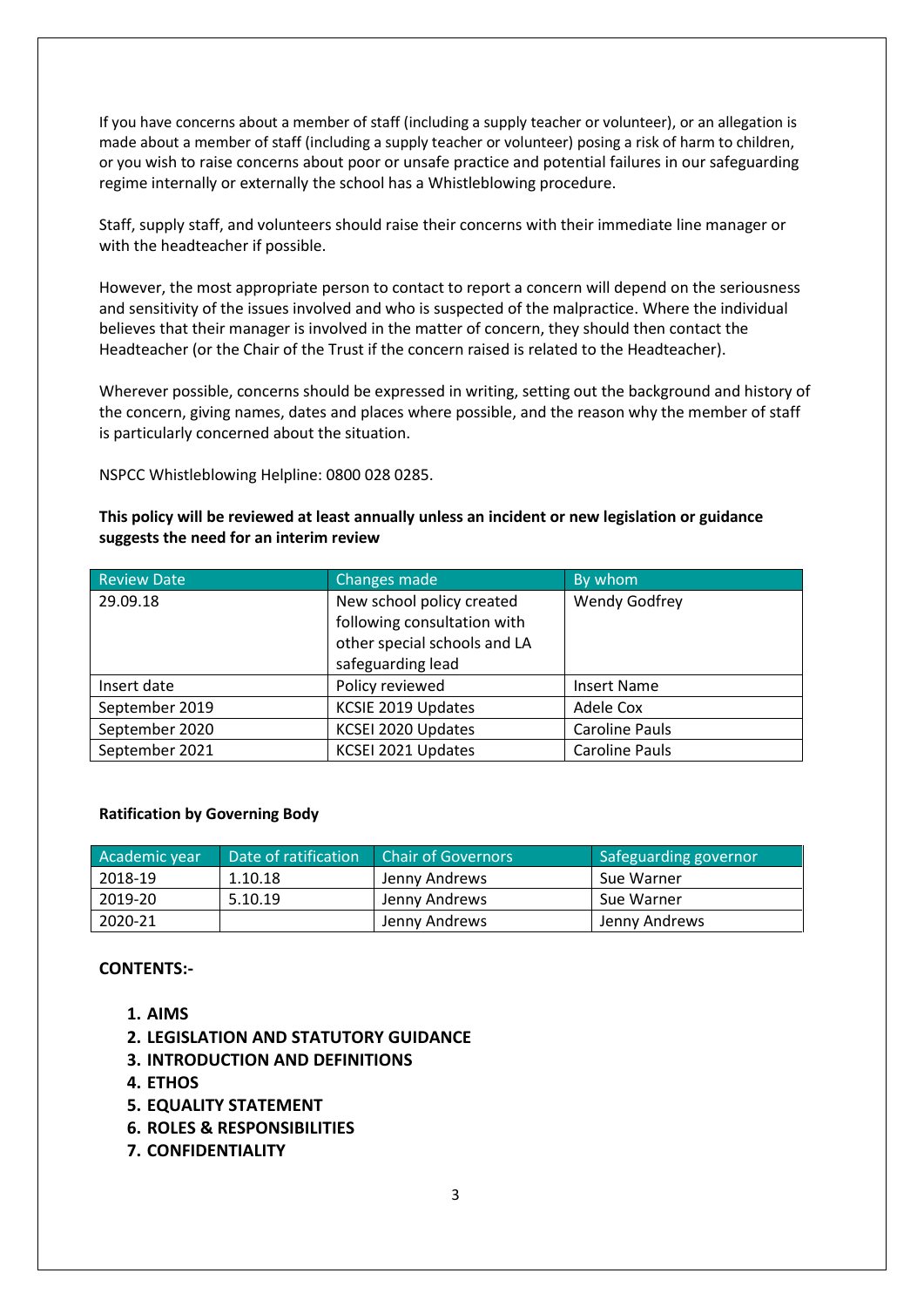- **8. RECOGNISING ABUSE AND TAKING ACTION**
- **9. ONLINE SAFETY AND THE USE OF MOBILE TECHNOLOGY**
- **10. NOTIFYING PARENTS OR CARERS**
- **11. PUPILS WITH SPECIAL EDUCATIONAL NEEDS, DISABILITIES OR HEALTH ISSUES**
- **12. PUPILS WITH A SOCIAL WORKER**
- **13. LOOKED-AFTER AND PREVIOUSLY LOOKED-AFTER CHILDREN**
- **14. COMPLAINTS AND CONCERNS ABOUT SCHOOL SAFEGUARDING POLICIES**
- **15. RECORD KEEPING**
- **16. TRAINING**
- **17. LINKS WITH OTHER POLICIES**

**APPENDICES:-**

- **1. TYPES OF ABUSE**
- **2. SAFER RECRUITMENT AND DBS CHECKS – POLICY AND PROCEDURES**
- **3. ALLEGATIONS OF ABUSE MADE AGAINST STAFF**
- **4. SPECIFIC SAFEGUARDING ISSUES**
- **5. MCC & MSP POLICIES, PROCEDURES & GUIDANCE AND ABBREVIATIONS**

**THIS POLICY MUST BE READ IN CONJUNCTION WITH KEEPING CHILDREN SAFE IN EDUCATION (SEPTEMBER 2020) PART ONE**

## **1. AIMS**

Pioneer House aims to ensure that:

- Appropriate action is taken in a timely manner to safeguard and promote children's welfare
- All staff are aware of their statutory responsibilities with respect to safeguarding
- Staff are properly training in recognising and reporting safeguarding issues

## **2. Legislation and Statutory Guidance**

This policy is based on the Department for Education's statutory guidance [Keeping Children Safe in](https://www.gov.uk/government/publications/keeping-children-safe-in-education--2)  [Education \(2021\)](https://www.gov.uk/government/publications/keeping-children-safe-in-education--2) an[d Working Together to Safeguard Children \(2018\),](https://www.gov.uk/government/publications/working-together-to-safeguard-children--2) and th[e Governance Handbook.](https://www.gov.uk/government/publications/governance-handbook)

We comply with this guidance and the arrangements agreed and published by our 3 local safeguarding partners.

This policy is also based on the following legislation:

- Section 175 of the **Education Act 2002**, which places a duty on schools and local authorities to safeguard and promote the welfare of pupils
- [The School Staffing \(England\) Regulations 2009,](http://www.legislation.gov.uk/uksi/2009/2680/contents/made) which set out what must be recorded on the single central record and the requirement for at least one person conducting an interview to be trained in safer recruitment techniques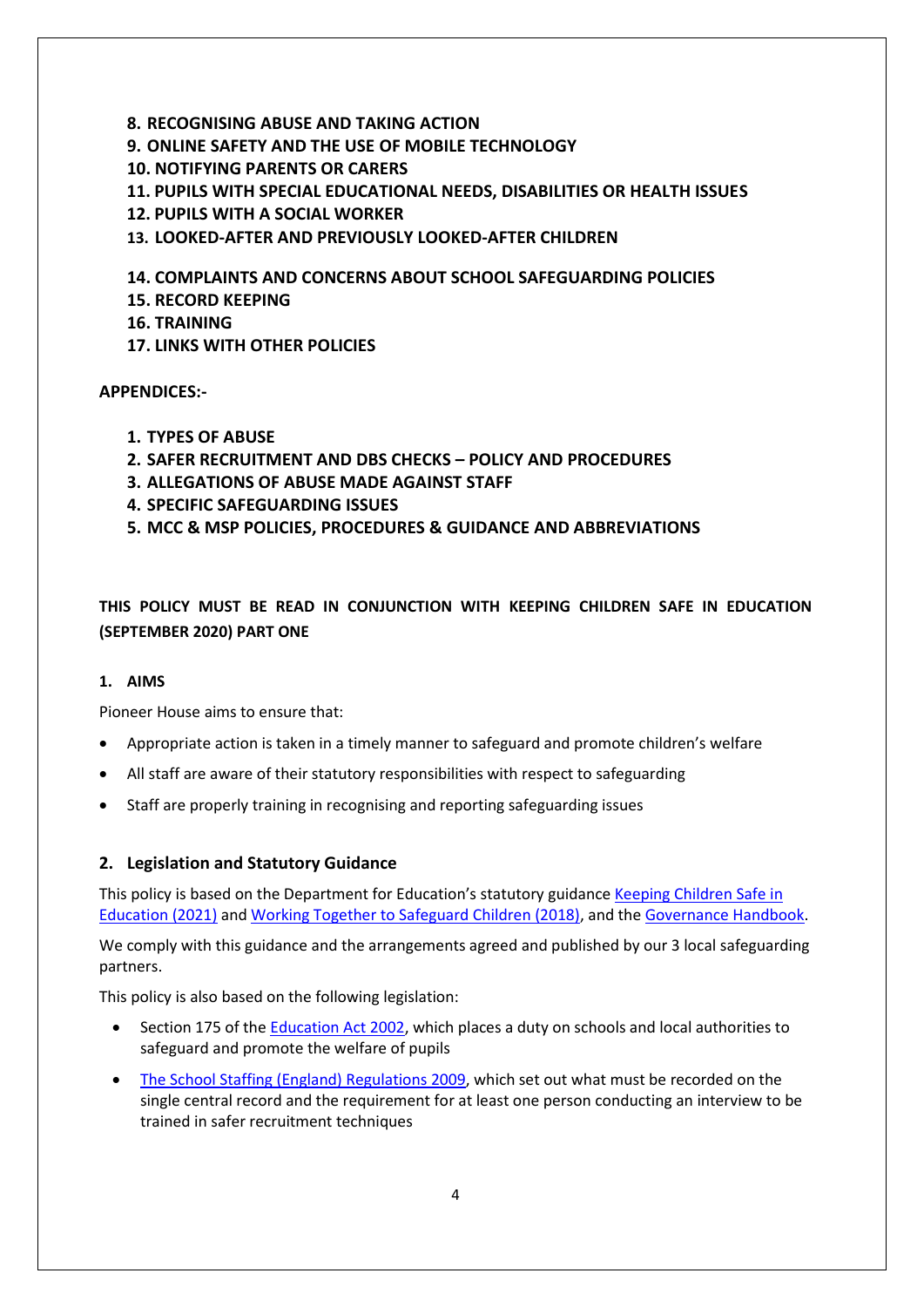- Part 3 of the schedule to the [Education \(Independent School Standards\) Regulations 2014,](http://www.legislation.gov.uk/uksi/2014/3283/schedule/part/3/made) which places a duty on academies and independent schools to safeguard and promote the welfare of pupils at the school
- [The Children Act 1989](http://www.legislation.gov.uk/ukpga/1989/41) (and [2004 amendment\)](http://www.legislation.gov.uk/ukpga/2004/31/contents), which provides a framework for the care and protection of children
- Section 5B(11) of the Female Genital Mutilation Act 2003, as inserted by section 74 of the [Serious Crime Act 2015,](http://www.legislation.gov.uk/ukpga/2015/9/part/5/crossheading/female-genital-mutilation) which places a statutory duty on teachers to report to the police where they discover that female genital mutilation (FGM) appears to have been carried out on a girl under 18
- [Statutory guidance on FGM,](https://www.gov.uk/government/publications/multi-agency-statutory-guidance-on-female-genital-mutilation) which sets out responsibilities with regards to safeguarding and supporting girls affected by FGM
- [The Rehabilitation of Offenders Act 1974,](http://www.legislation.gov.uk/ukpga/1974/53) which outlines when people with criminal convictions can work with children
- Schedule 4 of th[e Safeguarding Vulnerable Groups](http://www.legislation.gov.uk/ukpga/2006/47/schedule/4) Act 2006, which defines what 'regulated activity' is in relation to children
- [Statutory guidance on the Prevent duty](https://www.gov.uk/government/publications/prevent-duty-guidance), which explains schools' duties under the Counter-Terrorism and Security Act 2015 with respect to protecting people from the risk of radicalisation and extremism

This policy also complies with our funding agreement and articles of association.

#### **3. INTRODUCTION AND DEFINITIONS**

**Safeguarding and promoting the welfare of children** means:

- Protecting children from maltreatment
- Preventing impairment of children's mental and physical health or development
- Ensuring that children grow up in circumstances consistent with the provision of safe and effective care
- Taking action to enable all children to have the best outcomes

**Child protection** is part of this definition and refers to activities undertaken to prevent children suffering, or being likely to suffer, significant harm.

**Abuse** is a form of maltreatment of a child, and may involve inflicting harm or failing to act to prevent harm. Appendix 1 explains the different types of abuse.

**Neglect** is a form of abuse and is the persistent failure to meet a child's basic physical and/or psychological needs, likely to result in the serious impairment of the child's health or development. Appendix 1 defines neglect in more detail.

**Sharing of nudes or semi-nudes** (also known as youth produced sexual imagery or sexting) is the sharing of sexual imagery (photos or videos) by children

**Children** includes everyone under the age of 18.

The following 3 **safeguarding partners** are identified in Keeping Children Safe in Education (and defined in the Children Act 2004, as amended by chapter 2 of the Children and Social Work Act 2017). They will make arrangements to work together to safeguard and promote the welfare of local children, including identifying and responding to their needs: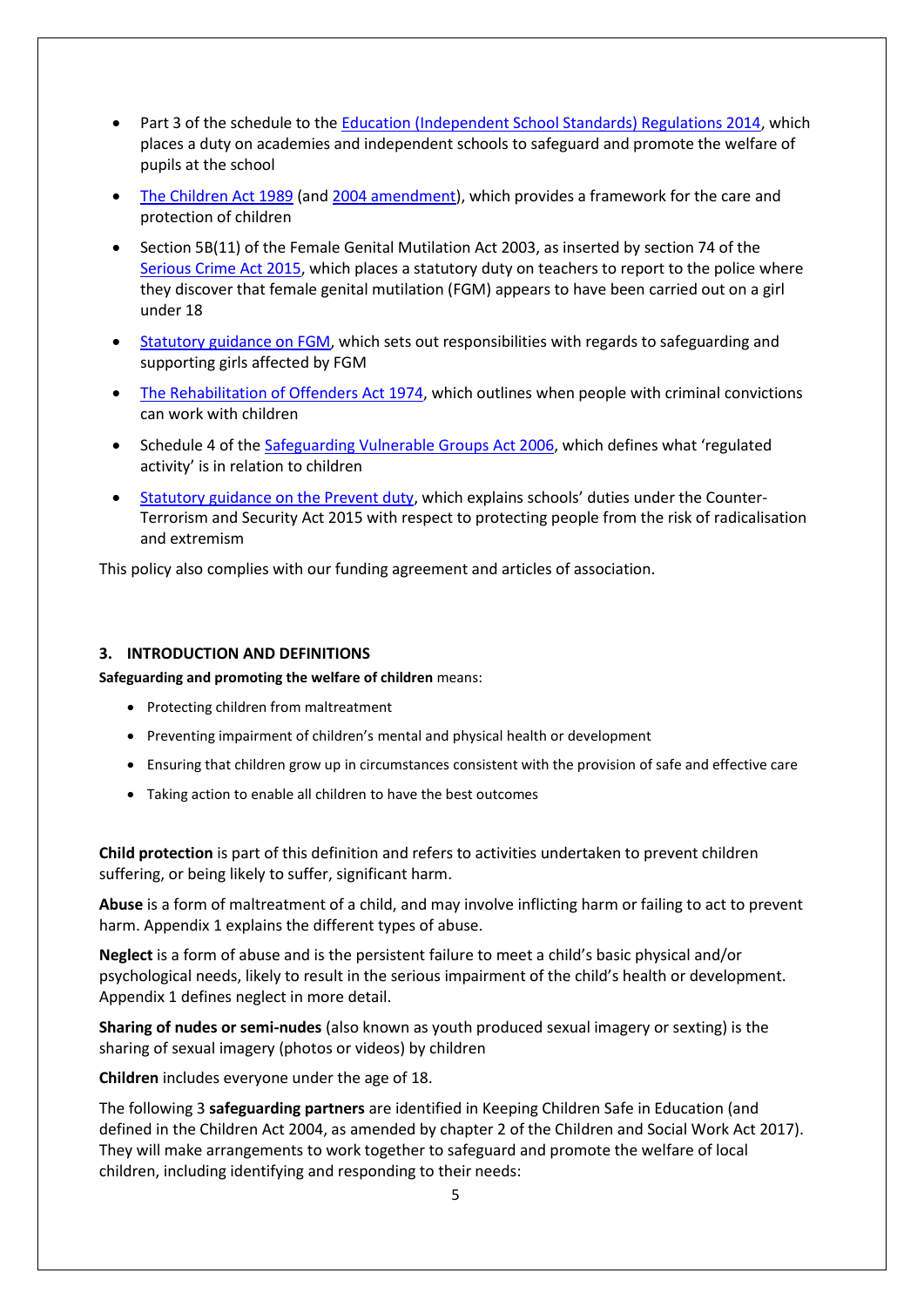- The local authority (LA)
- A clinical commissioning group for an area within the LA
- The chief officer of police for a police area in the LA area

## **4. ETHOS**

- 4.1 **Safeguarding is everyone's responsibility.** Everyone who comes into contact with children and their families has a role to play in safeguarding children. Pioneer House High School aims to create and maintain a safe learning environment where all children and adults feel safe, secure and valued and know they will be listened to and taken seriously. Our school is committed to the principles outlined in current guidance and implements policies, practices and procedures which promote safeguarding and the emotional and physical well-being of children, young people and staff.
- 4.2 The school is committed to supporting the delivery of effective early help through multi-agency working, a consistent application of the thresholds and the use of a single agency assessment. The Early Help Assessment (EHA) is embedded into everyday practice and procedures when responding to children's needs and signposts children and families to appropriate preventative services.
- 4.3 The children have access to safeguarding curriculum opportunities, including emotional health and well-being, to support the development of the skills needed to help them stay safe and healthy, develop their self-esteem and understand the responsibilities of adult life.
- 4.4 Access to cross-curricular activities provides opportunities to develop self-esteem and selfmotivation and to help pupils respect the rights of others, particularly those groups who may be considered a minority.
- 4.5 Pioneer House High School exercises diligence and will prevent any organisation or speaker from using the school facilities to disseminate extremist views or radicalise pupils and staff.
- 4.6 The school ensures that staff have the skills, knowledge and understanding necessary to keeping looked after children safe. The designated safeguarding lead, through the designated teacher for looked after children, has details of the child's social worker and the name of the virtual school head in the authority that looks after the child.

#### **5. Equality statement**

Some children have an increased risk of abuse, and additional barriers can exist for some children with respect to recognising or disclosing it. We are committed to anti-discriminatory practice and recognise children's diverse circumstances. We ensure that all children have the same protection, regardless of any barriers they may face.

We give special consideration to children who:

- Have special educational needs (SEN) or disabilities or health conditions (see section 6)
- Are young carers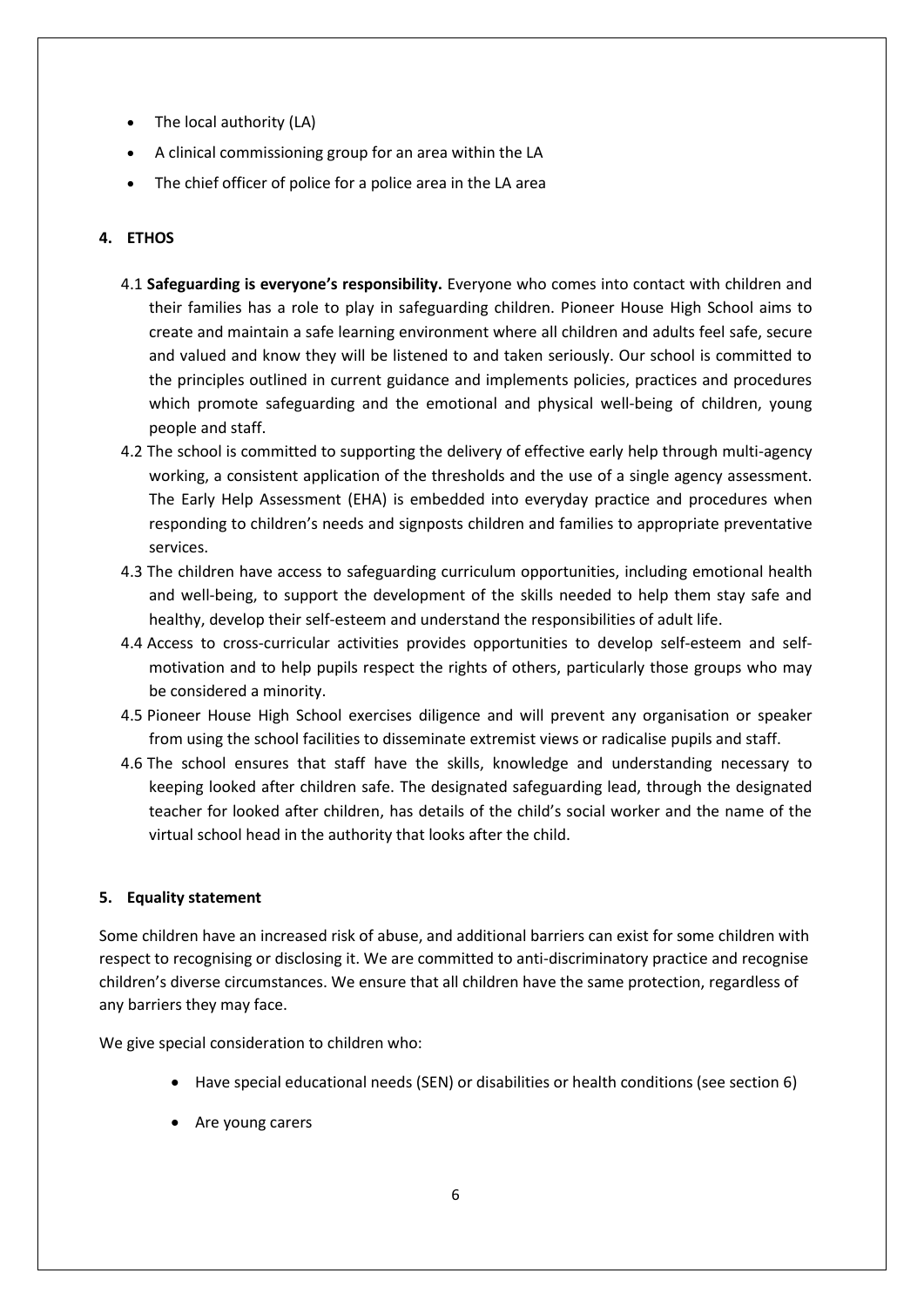- May experience discrimination due to their race, ethnicity, religion, gender identification or sexuality
- Have English as an additional language
- Are known to be living in difficult situations for example, temporary accommodation or where there are issues such as substance abuse or domestic violence
- Are at risk of FGM, sexual exploitation, forced marriage, or radicalisation
- Are asylum seekers
- Are at risk due to either their own or a family member's mental health needs
- Are looked after or previously looked after (see section 6)
- Are missing from education
- Whose parent/carer has expressed an intention to remove them from school to be home educated

#### **6. ROLES AND RESPONSIBILITIES**

Safeguarding and child protection is **everyone's** responsibility. This policy applies to all staff, volunteers and governors in the school and is consistent with the procedures of the 3 safeguarding partners. Our policy and procedures also apply to extended school and off-site activities.

**6.1 All staff** in the school, including supply staff and volunteers have responsibility for safeguarding, according to their roles and under the guidance of the DSL. All staff will read and understand part 1 and Annex A of the Department for Education's statutory safeguarding guidance, [Keeping Children Safe in](https://www.gov.uk/government/publications/keeping-children-safe-in-education--2)  [Education](https://www.gov.uk/government/publications/keeping-children-safe-in-education--2) , and review this guidance at least annually. All staff will sign a declaration to say they've read the guidance at the beginning of each academic year.

#### **All staff will be aware of:**

- Our systems which support safeguarding, including the role and identity of the designated safeguarding lead (DSL), deputy safeguarding lead and the wider team, this child protection and safeguarding policy, the staff code of conduct, the online safety policy, the behaviour policy, and the safeguarding response to children who go missing from education.
- The early help process (sometimes known as the common assessment framework) and their role in it, including identifying emerging problems, liaising with the DSL, and sharing information with other professionals to support early identification and assessment
- The process for making referrals to local authority children's social care and for statutory assessments that may follow a referral, including the role they might be expected to play
- What to do if they identify a safeguarding issue or a child tells them they are being abused or neglected, including specific issues such as FGM, and how to maintain an appropriate level of confidentiality while liaising with relevant professionals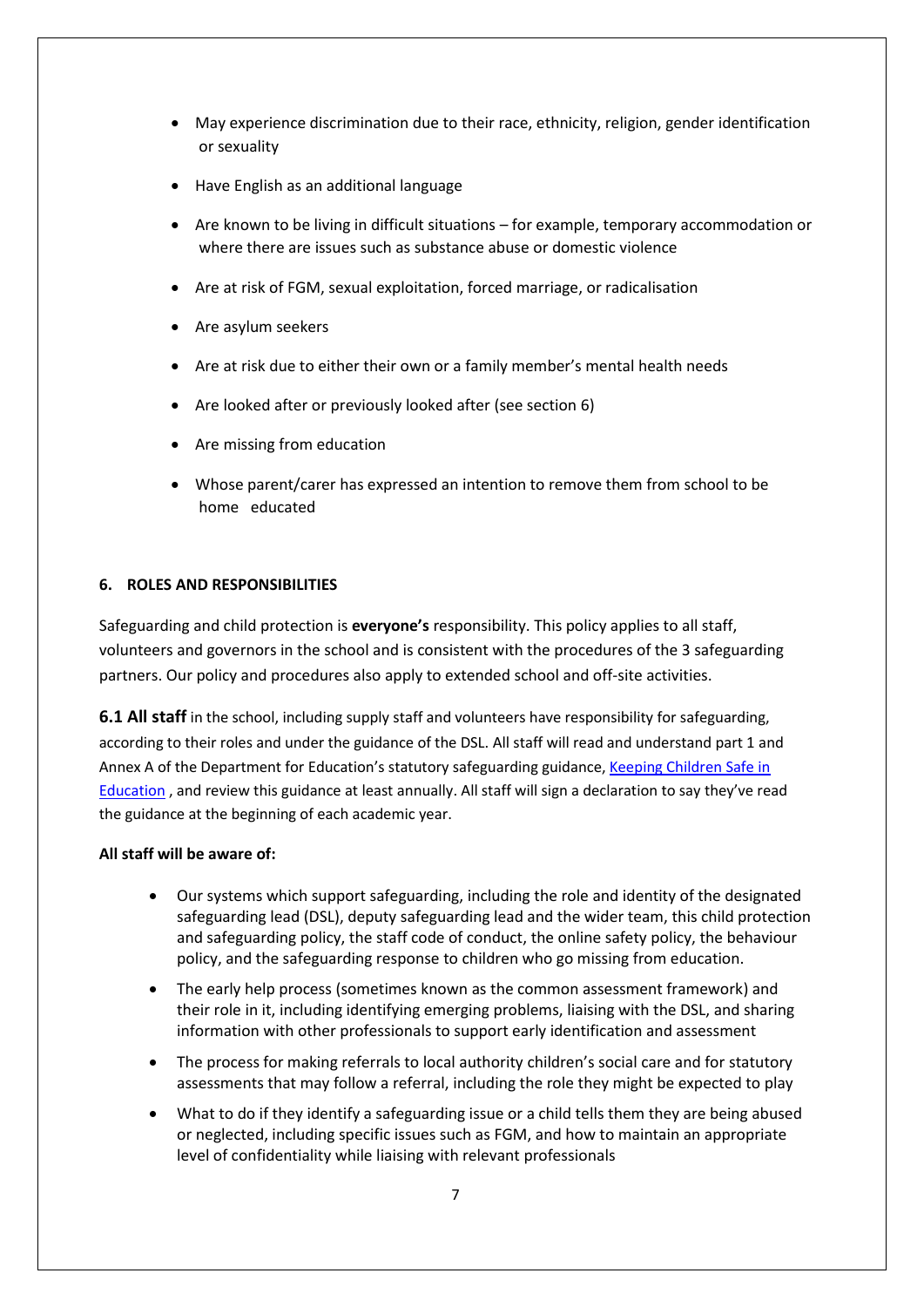- The signs of different types of abuse and neglect, as well as specific safeguarding issues, such as peer-on-peer abuse, child sexual exploitation (CSE), child criminal exploitation (CCE), indicators of being at risk from or involved with serious violent crime, FGM and radicalisation
- The importance of reassuring victims that they are being taken seriously and that they will be supported and kept safe.

## **All staff will:**

- Follow the school's agreed Code of Conduct and 'Safer Working Practices' guidance
- Attend training sessions/briefings as required to ensure that they are aware of signs of Abuse, Neglect, Complex Safeguarding Concerns and key LA approaches including Early Help and Signs of Safety
- Attend training sessions/briefings as required to ensure that they follow relevant Policies and procedures e.g. Promoting Good Behaviour Policy, Use of Calm Spaces Policy, Positive Handling Policy
- Provide a safe environment where children can learn
- Be approachable to children and respond appropriately to any disclosures
- Never promise a child that they will not tell anyone about an allegation, as this may not ultimately be in the best interest of the child
- Know what to do if they have a concern and follow our agreed procedures for recording concerns, sharing information and making referrals
- Attend multi-agency meetings as required, if appropriate to their role
- Contribute to the teaching of safeguarding in the curriculum as required, if appropriate to their role
- Provide targeted support for individuals and groups of children as required, if appropriate to their role

**Teaching staff** have additional statutory duties, including to report any cases of known or suspected **Female Genital Mutilation.**

## **6.1 The Designated Safeguarding Lead**

The member of the senior leadership team designated as **Safeguarding and Child Protection Lead** has a specific responsibility for championing the importance of safeguarding and promoting the welfare of children and young people registered in the school. The Designated Person, together with the wider safeguarding team, will:

## **Manage referrals and procedures**

- Act as the first point of contact and a source of support, advice and expertise to staff on matters of safety and safeguarding
- Refer all cases of suspected abuse to the LA social care
- Ensure that all referrals to Children's Services are effective, keeping copies of all referrals to Children's Services and any other agencies related to safeguarding children.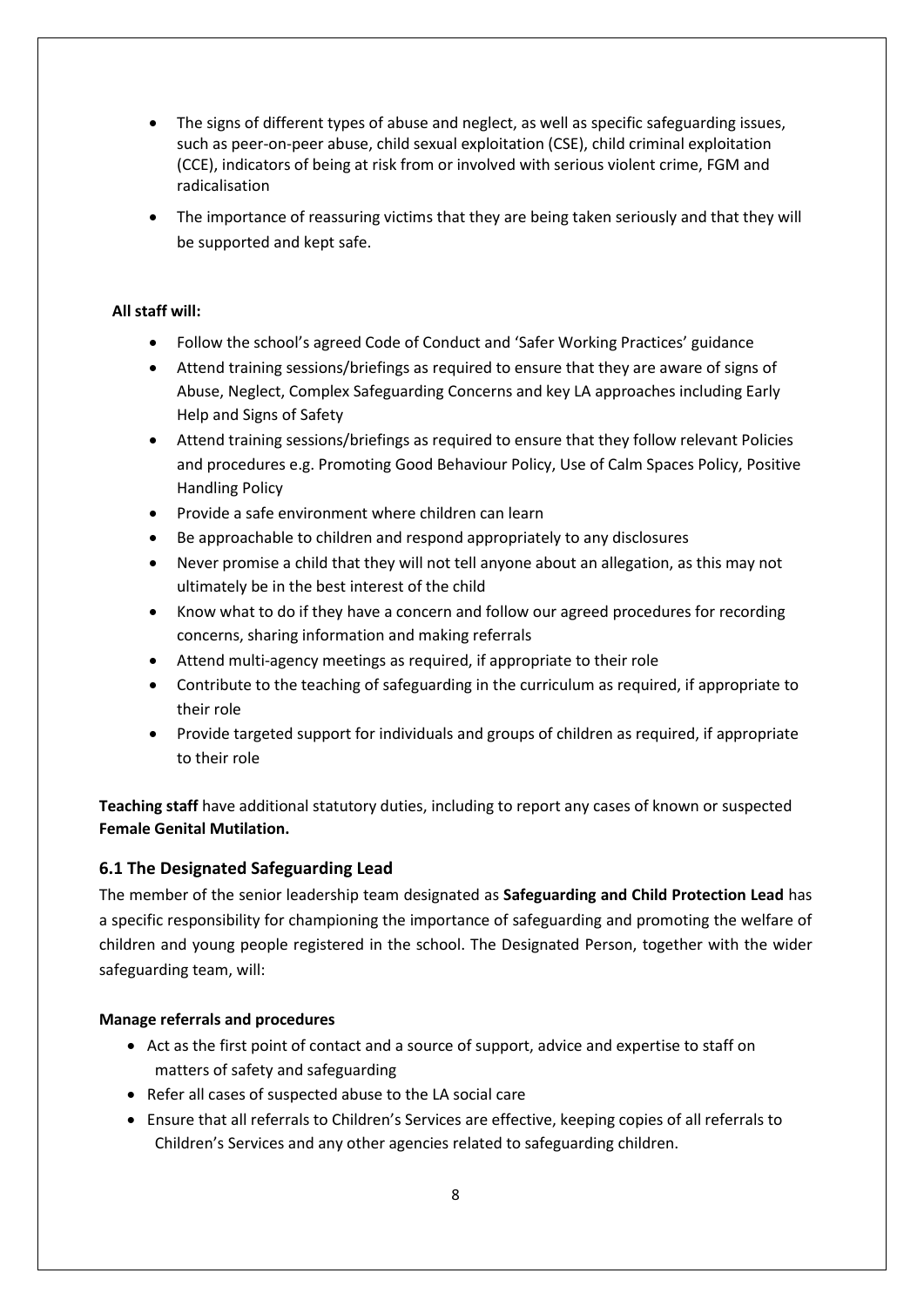- Support staff to make effective referrals to Children's Services and any other agencies where there are concerns about the welfare of a child.
- Ensure that the school's actions are in line with MCC and MSCB Safeguarding Inter-Agency Procedures. (Guidance on these procedures may be found on MSCB website at manchesterscb.org.uk)
- Ensure that all staff with a specific responsibility for safeguarding receive appropriate supervision to undertake their role.
- Ensure that staff and visitors understand are aware of reporting and recording procedures and are clear about what to do if they have a concern about a child
- Manage and keep secure the school's safeguarding records.
- Liaise with the Headteacher about any safeguarding issues.
- Ensure that the Safeguarding Policy is regularly reviewed and updated.
- Keep up to date with changes in local and national policy and procedures and are aware of any guidance issued by the DfE concerning Safeguarding.
- Complete a safeguarding handover as soon as possible when pupils move to and from a new establishment, sending a pupil's child protection or safeguarding file via CPOMS or in hard copy. This will be transferred separately from the main pupil file, ensuring secure transit and confirmation of receipt should be obtained.
- Always be available during school hours during term-time and at other times agreed with the headteacher. Out of hours and holiday cover will be managed by the DSL and headteacher, contactable through the email addresses published on the school website.

#### **Training**

- Source and arrange appropriate Designated Safeguarding Lead training every two years to understand early help assessment and intervention
- Obtain access to resources and attend any relevant or refresher training courses.
- Secure a working knowledge of local arrangements for child protection case conference and review and how to contribute effectively when required to do so.
- Ensure all staff and regular volunteers receive appropriate safeguarding information during induction.
- Ensure each member of staff has access to and understands the school's child protection policy and procedures, especially new and part time staff
- Ensure that visitors understand the school safeguarding policy and adhere to school procedures
- Ensure all staff receive annual child protection training which includes basic safeguarding information about our policies and procedures, signs and symptoms of abuse (emotional and physical), indicators of vulnerability to radicalisation, how to manage a disclosure from a child as well as when and how to record a concern about the welfare of a child.
- Ensure all staff members receive regular safeguarding and child protection updates and briefings in relation to local and national changes, but at least annually, providing them with relevant skills and knowledge to safeguard children effectively
- Encourage a culture, among all staff, of listening to children and taking account of their wishes and feelings in any measures the school or college may put in place to protect them.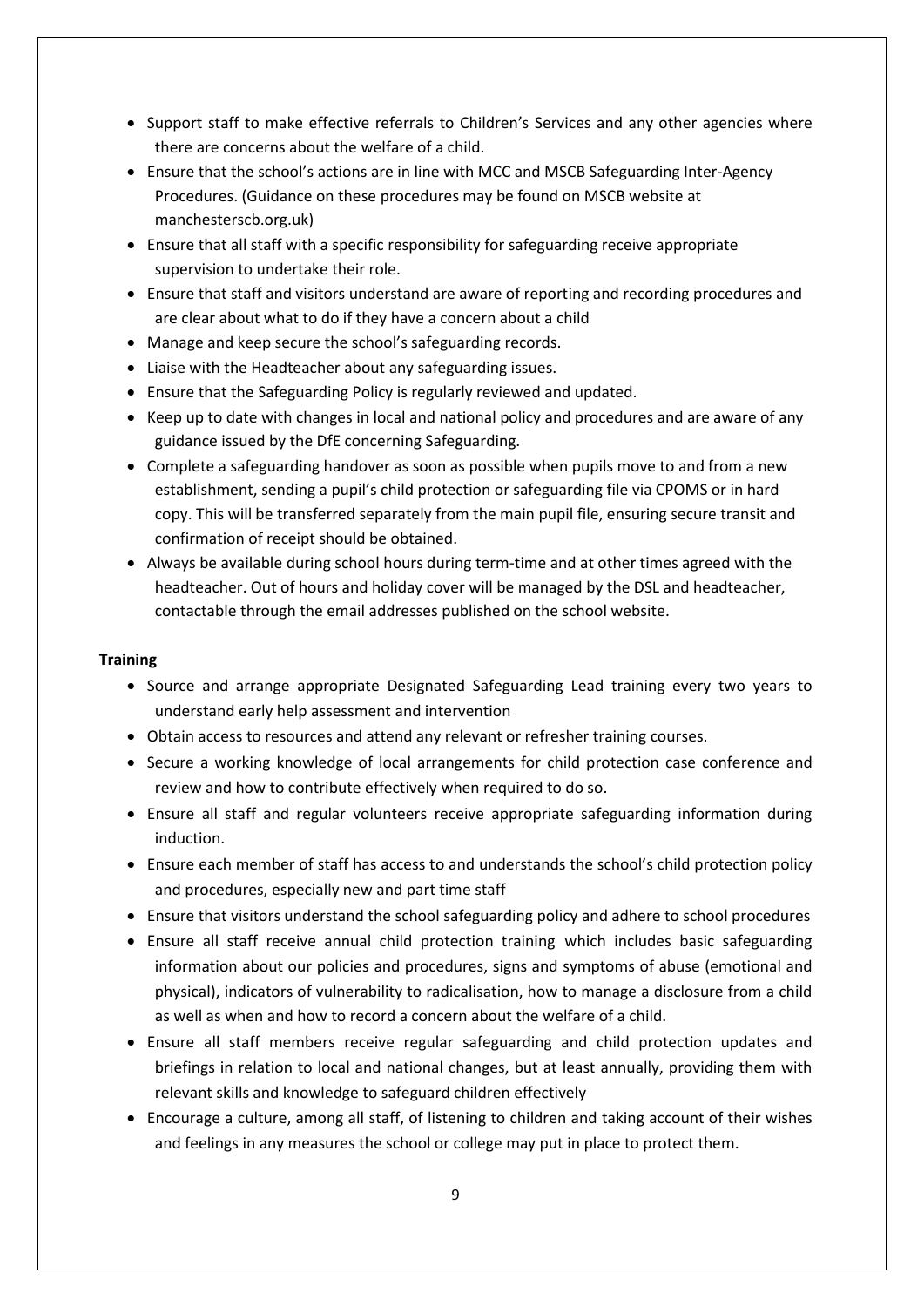#### **Raising Awareness**

- Ensure the school's child protection policy is reviewed annually, and the procedures and implementation are updated and reviewed regularly, in conjunction with the governing body.
- Ensure the child protection policy is available publicly and parents are aware of the fact that referrals about suspected abuse or neglect may be made and the role of the school in this.
- Ensure that any staff with specific responsibility for safeguarding children receives the appropriate training to undertake this role.
- Ensure that all staff and volunteers understand and are aware of the school's reporting and recording procedures and are clear about what to do if they have a concern about a child.

**6.2 Trustees and governors** will comply with their duties under legislation by ensuring that:

- they facilitate a whole-school approach to safeguarding, ensuring that safeguarding and child protection are at the forefront and underpin all relevant aspects of process and policy development
- they evaluate and approve this policy at each review, ensuring it complies with the law, and hold the headteacher to account for its implementation
- a member of the LGB is identified as the designated governor for Safeguarding and Prevent, receiving appropriate training.
- The identified Safeguarding governor will provide the governing body with accurate and appropriate information about safeguarding and will liaise with the Designated member of staff
- the school has an effective Staff Code of Conduct policy, reviewed annually, which includesstaff/pupil relationships and communications including the use of social media.
- the school adheres to policy by contributing to inter-agency working in line with statutory guidance Working Together to Safeguard Children 2018.
- a senior member of the school's leadership team is designated to take lead responsibility for safeguarding within the school.
- the school's safeguarding policy is regularly reviewed and updated, at least annually, to ensure compliance with national and local safeguarding guidance and procedures.
- the school operates safe recruitment and selection practices including appropriate use of references and checks on new staff and volunteers.
- procedures are in place for dealing with allegations of abuse against members of staff and volunteers and these are in line with 'Keeping Children Safe in Education 2021' and Local Authority procedures.
- a named member of the Trust board, usually the chair, is nominated to liaise with the designated officer(s) from the relevant local authority and partner agencies in the event of allegations of abuse made against the head teacher, a member of governing body or trust board.
- all staff, including temporary staff, and volunteers who have regular contact with children and young people receive appropriate training and information about the school's safeguarding processes as part of induction.
- the school actions appropriate safeguarding responses to children who go missing from education, particularly on repeat occasions, to help identify the risk of abuse and neglect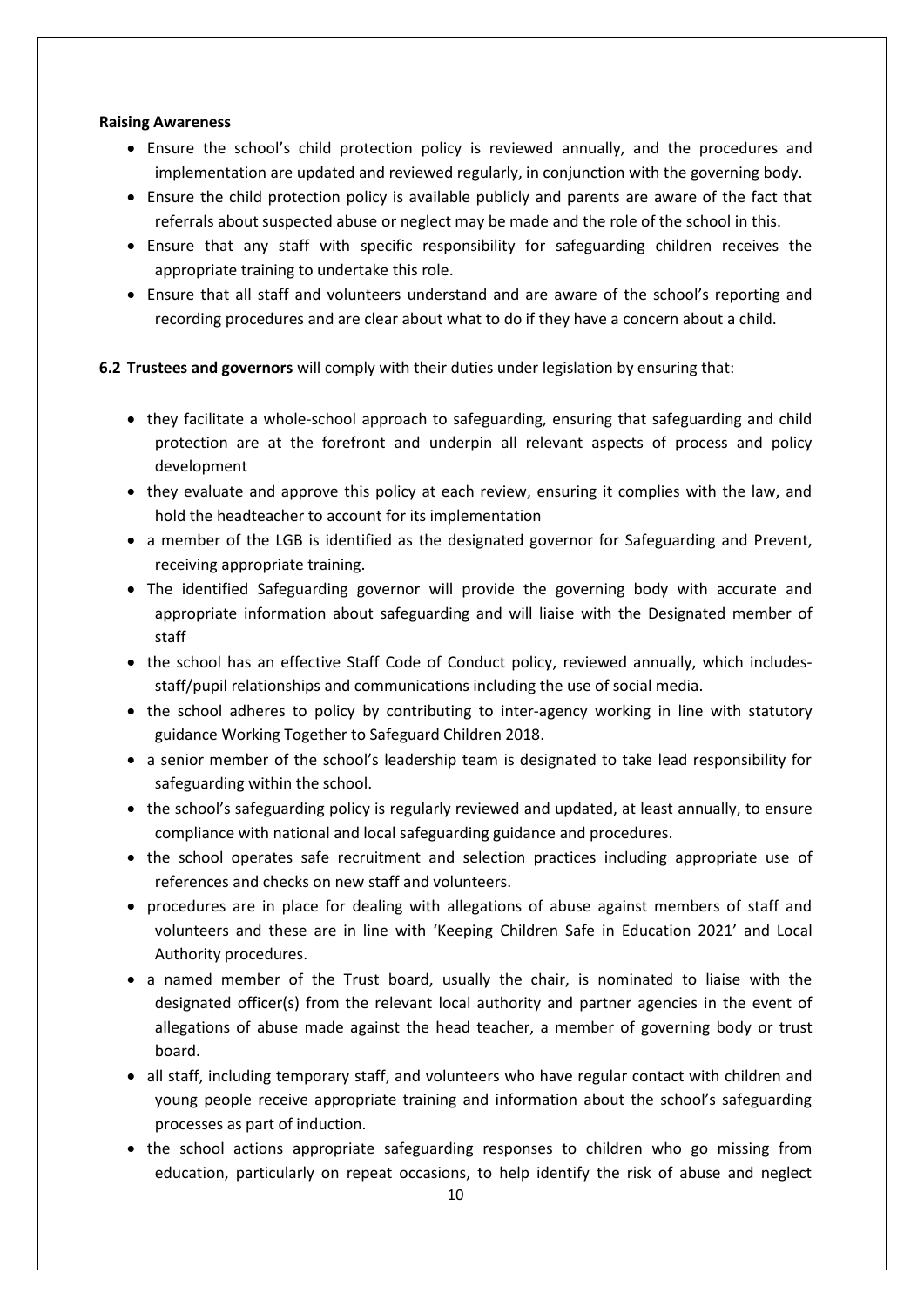including sexual abuse or exploitation and to help prevent the risks of their going missing in future.

- the school co-operates with appropriate agencies and risk-based approaches to ensure young people are safeguarded against any potential grooming activities which may attempt to draw them into harmful activities eg CSE, CCE (Child Criminal Exploitation) and radicalisation and extremism.
- **6.3 The Head teacher** is responsible for the implementation of this policy, including:
	- Ensuring that staff (including temporary staff) and volunteers:
		- o Are informed of our systems which support safeguarding, including this policy, as part of their induction
		- o Understand and follow the procedures included in this policy, particularly those concerning referrals of cases of suspected abuse and neglect
	- Communicating this policy to parents/carers when their child joins the school and via the school website
	- Ensuring that the DSL has appropriate time, funding, training and resources, and that there is always adequate cover if the DSL is absent

## **7. Confidentiality**

Timely information sharing is essential to effective safeguarding

Fears about sharing information must not be allowed to stand in the way of the need to promote the welfare, and protect the safety, of children

The Data Protection Act (DPA) 2018 and UK GDPR do not prevent, or limit, the sharing of information for the purposes of keeping children safe

If staff need to share 'special category personal data', the DPA 2018 contains 'safeguarding of children and individuals at risk' as a processing condition that allows practitioners to share information without consent if it is not possible to gain consent, it cannot be reasonably expected that a practitioner gains consent, or if to gain consent would place a child at risk

Staff ensure that confidentiality protocols are followed and under no circumstances will they disclose any information about children outside their professional role.

The Headteacher or Designated Safeguarding Lead discloses any information about a pupil to other members of staff on a need to know basis only.

All staff and volunteers understand that they have a professional responsibility to share information with other agencies to safeguard children.

Staff should never promise a child that they will not tell anyone about a report of abuse, as this may not be in the child's best interests

The government's [information sharing advice for safeguarding practitioners](https://www.gov.uk/government/publications/safeguarding-practitioners-information-sharing-advice) includes 7 'golden rules' for sharing information, and will support staff who have to make decisions about sharing information

• If staff are in any doubt about sharing information, they should speak to the designated safeguarding lead (or deputy)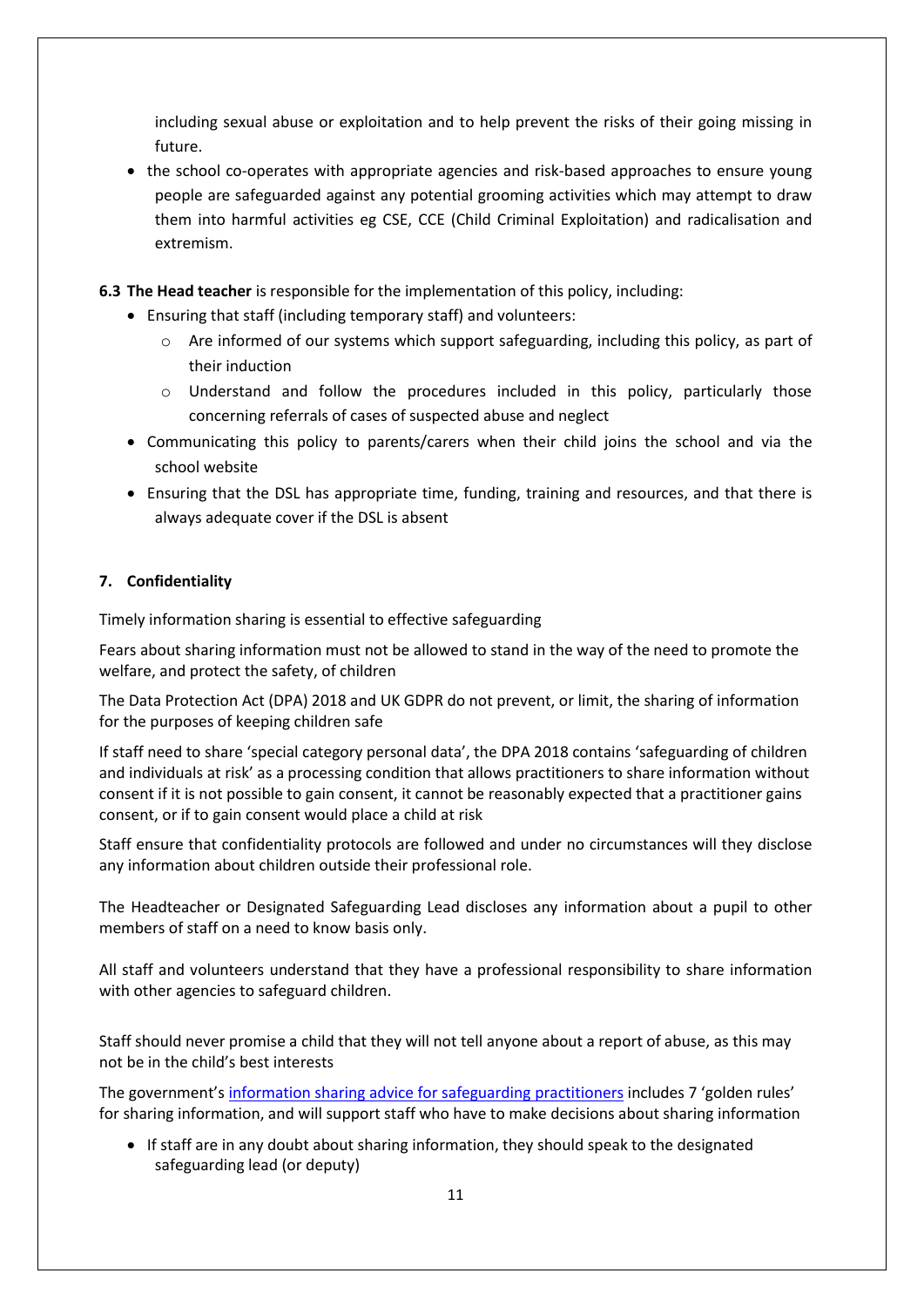• Confidentiality is also addressed in this policy with respect to record-keeping in section 14, and allegations of abuse against staff in appendix 3

#### **8. RECOGNISING ABUSE AND TAKING ACTION**

#### **8.1 If a child is suffering or likely to suffer harm, or immediate danger**

Make a referral to children's social care and/or the police **immediately** if you believe a child is suffering or likely to suffer from harm, or immediate danger. **Anyone can make a referral.**

Tell the DSL (see section 3.3) as soon as possible if you make a referral directly.

#### **If an the child is in immediate danger you should ring the emergency services or contact the police on 999**

**If the situation does not require emergency assistance you should report your concerns to:**

**Manchester Contact Centre Telephone: 0161 234 5001 (open 24 hours a day, seven days a week) Email: [mcsreply@manchester.gov.uk](mailto:mcsreply@manchester.gov.uk) Secure email: [socialcare@manchester.gcsx.gov.uk](mailto:socialcare@manchester.gcsx.gov.uk) if you are sending sensitive information SMS Text: 07860 003160 Online through: Sign-Video**

## **8.2 If you have concerns about a child (as opposed to believing a child is suffering or likely to suffer from harm, or is in immediate danger)**

Please make a note of your concern, making sure to

- Keep you record factual and concise
- Record what you know not your opinion of what you know
- Report your concern to the Designated Safeguarding Lead or Deputy Designated Safeguarding Lead.
- Record your account on CPOMS, alerting the relevant staff

If a **teacher**, in the course of their work in the profession, discovers that an act of **FGM** appears to have been carried out on a girl under the age of 18, the **teacher** must report this directly to the police. Where possible, speak to the DSL first to agree a course of action.

If in exceptional circumstances the DSL and Deputy DSL are not available, this should not delay appropriate action being taken. Speak to a member of the senior leadership team.

#### **Early help**

If early help is appropriate, the DSL will generally lead on liaising with other agencies and setting up an inter-agency assessment as appropriate. Staff may be required to support other agencies and professionals in an early help assessment, in some cases acting as the lead practitioner.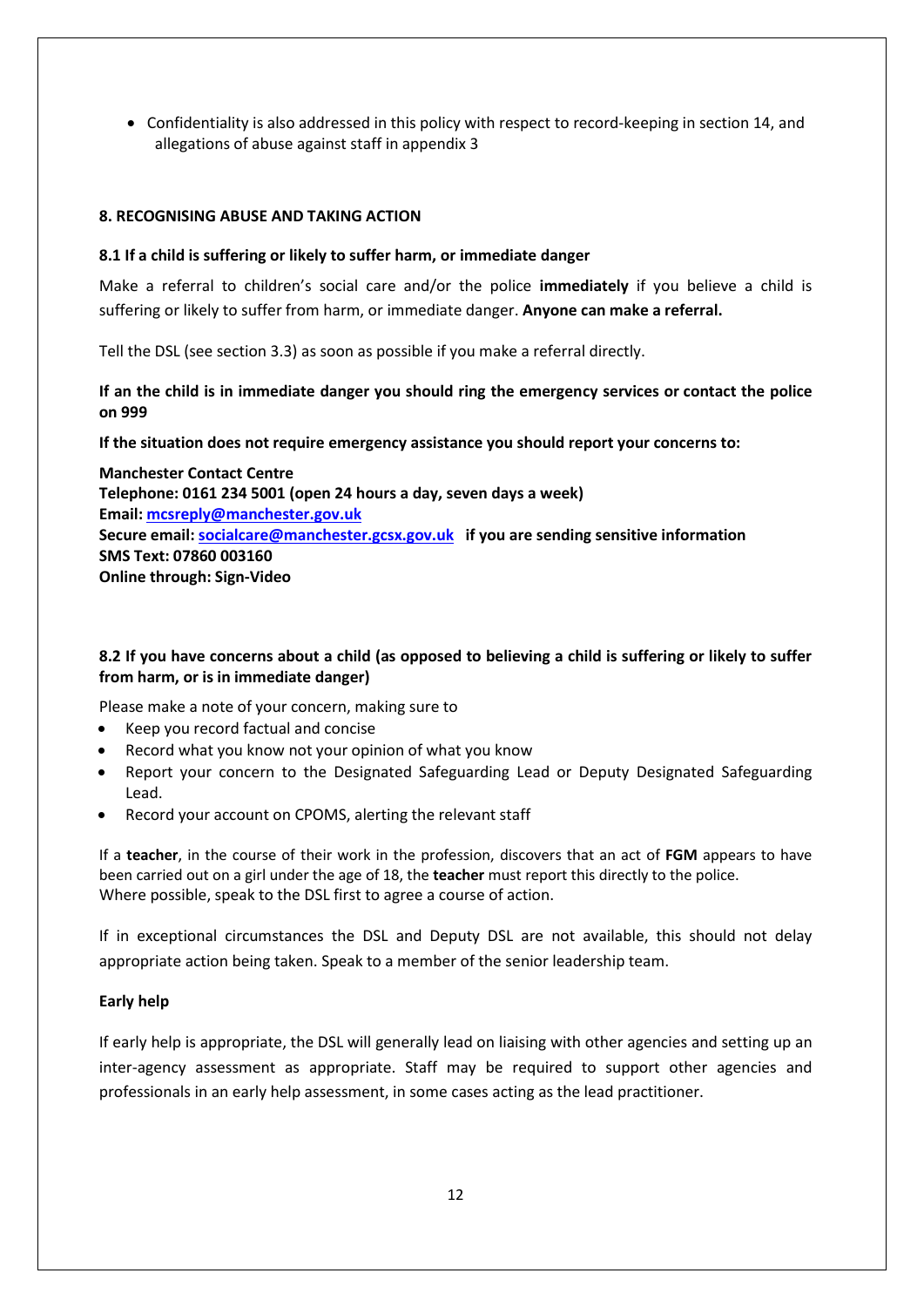The DSL will keep the case under constant review and the school will consider a referral to local authority children's social care if the situation does not seem to be improving. Timelines of interventions will be monitored and reviewed.

If you are concerned about the welfare of a child an Early Help Assessment may be appropriate. Follow the reporting concerns process in 6.4. An Early Help assessment may be carried out by the Deputy DSL who is a trained assessor.

#### **Referral**

If it is appropriate to refer the case to local authority children's social care or the police, the DSL will make the referral or support you to do so.

If you make a referral directly (see section 6.1), you must tell the DSL as soon as possible.

The local authority will make a decision within 1 working day of a referral about what course of action to take and will let the person who made the referral know the outcome. The DSL or person who made the referral must follow up with the local authority if this information is not made available, and ensure outcomes are properly recorded.

If the child's situation does not seem to be improving after the referral, the DSL or person who made the referral must follow local escalation procedures to ensure their concerns have been addressed and that the child's situation improves as stated in **Appendix C MCC & MSP Policies, Procedures & Guidance.**

#### **8.3 If a child makes a disclosure to you**

If a child discloses a safeguarding issue to you, you should:

- 1. Listen to and believe them. Allow them time to talk freely and do not ask leading questions
- 2. Stay calm and do not show that you are shocked or upset
- 3. Tell the child they have done the right thing in telling you. Do not tell them they should have told you sooner
- 4. Explain what will happen next and that you will have to pass this information on. Do not promise to keep it a secret
- 5. Write up your conversation as soon as possible in the child's own words. Stick to the facts, and do not put your own judgement on it
- 6. Sign and date the write-up and pass it on to the DSL. Alternatively, if appropriate, make a referral to children's social care and/or the police directly (see 7.1), and tell the DSL as soon as possible that you have done so. Aside from these people, do not disclose the information to anyone else unless told to do so by a relevant authority involved in the safeguarding process

#### **8.4 If you discover that FGM has taken place or a pupil is at risk of FGM**

The Department for Education's Keeping Children Safe in Education explains that FGM comprises "all procedures involving partial or total removal of the external female genitalia, or other injury to the female genital organs".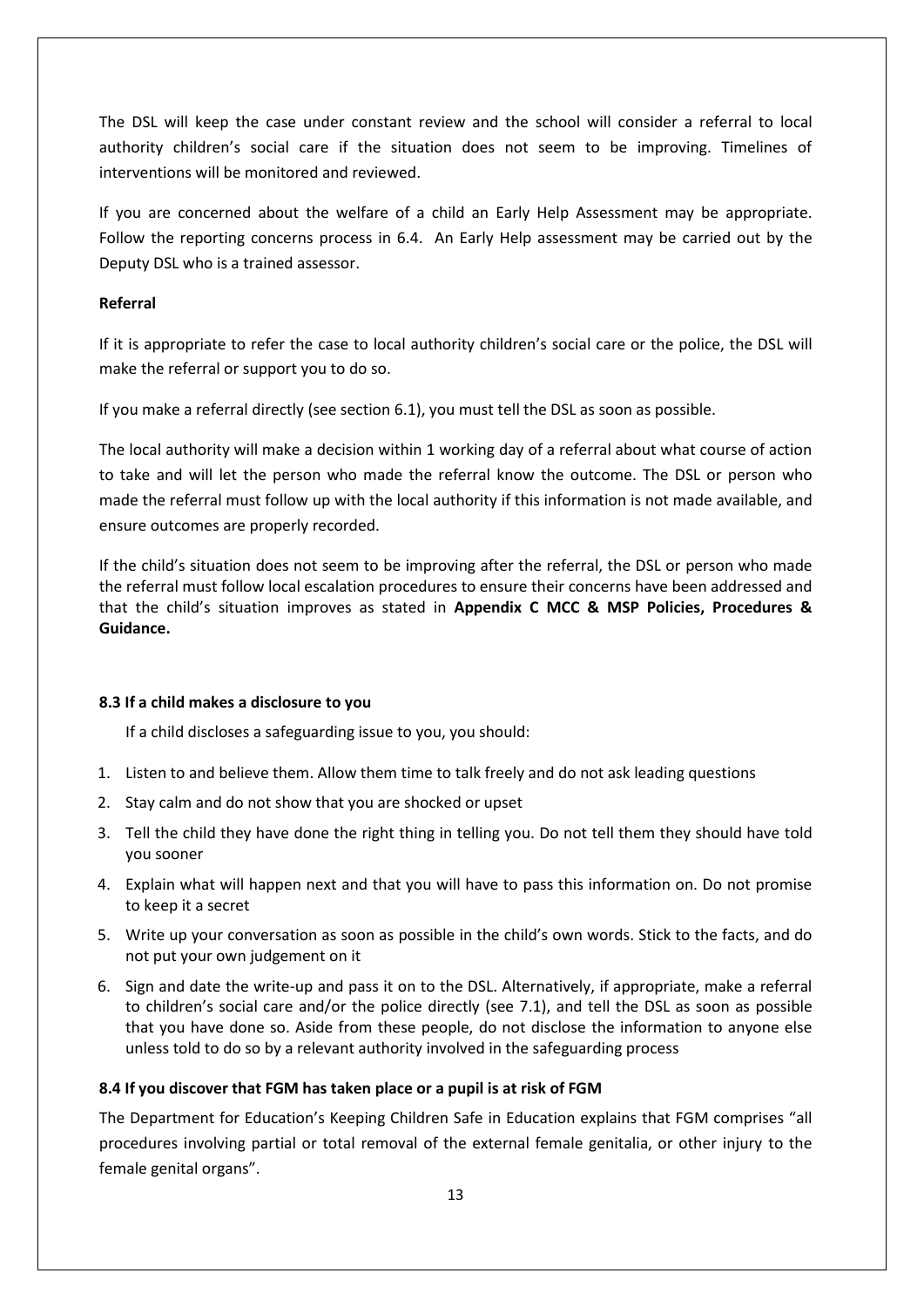FGM is illegal in the UK and a form of child abuse with long-lasting, harmful consequences. It is also known as 'female genital cutting', 'circumcision' or 'initiation'.

Possible indicators that a pupil has already been subjected to FGM, and factors that suggest a pupil may be at risk, are set out in appendix 4.

#### **Any teacher who either:**

**•** Is informed by a girl under 18 that an act of FGM has been carried out on her; or

• Observes physical signs which appear to show that an act of FGM has been carried out on a girl under 18 and they have no reason to believe that the act was necessary for the girl's physical or mental health or for purposes connected with labour or birth

**Must immediately report this to the police, personally**. This is a mandatory statutory duty, and teachers will face disciplinary sanctions for failing to meet it.

Unless they have been specifically told not to disclose, they should also discuss the case with the DSL and involve children's social care as appropriate.

**Any other member of staff** who discovers that an act of FGM appears to have been carried out on a **pupil under 18** must speak to the DSL and follow our local safeguarding procedures.

The duty for teachers mentioned above does not apply in cases where a pupil is *at risk* of FGM or FGM is suspected but is not known to have been carried out. Staff should not examine pupils.

**Any member of staff** who suspects a pupil is *at risk* of FGM or suspects that FGM has been carried out or discovers that a pupil **aged 18 or over** appears to have been a victim of FGM, must speak to the DSL and follow our local safeguarding procedures.

## **8.5 If you have concerns about extremism**

If a child is not suffering or likely to suffer from harm, or in immediate danger, where possible speak to the DSL first to agree a course of action.

If in exceptional circumstances the DSL is not available, this should not delay appropriate action being taken. Speak to a member of the senior leadership team and/or seek advice from local authority children's social care. Make a referral to local authority children's social care directly, if appropriate (see 'Referral' above). Inform the DSL or deputy as soon as practically possible after the referral.

Where there is a concern, the DSL will consider the level of risk and decide which agency to make a referral to. This could include [Channel](https://www.gov.uk/government/publications/channel-guidance), the government's programme for identifying and supporting individuals at risk of being drawn into terrorism, or the local authority children's social care team.

The Department for Education also has a dedicated telephone helpline, 020 7340 7264, which school staff and governors can call to raise concerns about extremism with respect to a pupil. You can also email [counter.extremism@education.gov.uk.](mailto:counter.extremism@education.gov.uk) Note that this is not for use in emergency situations.

In an emergency, call 999 or the confidential anti-terrorist hotline on 0800 789 321 if you: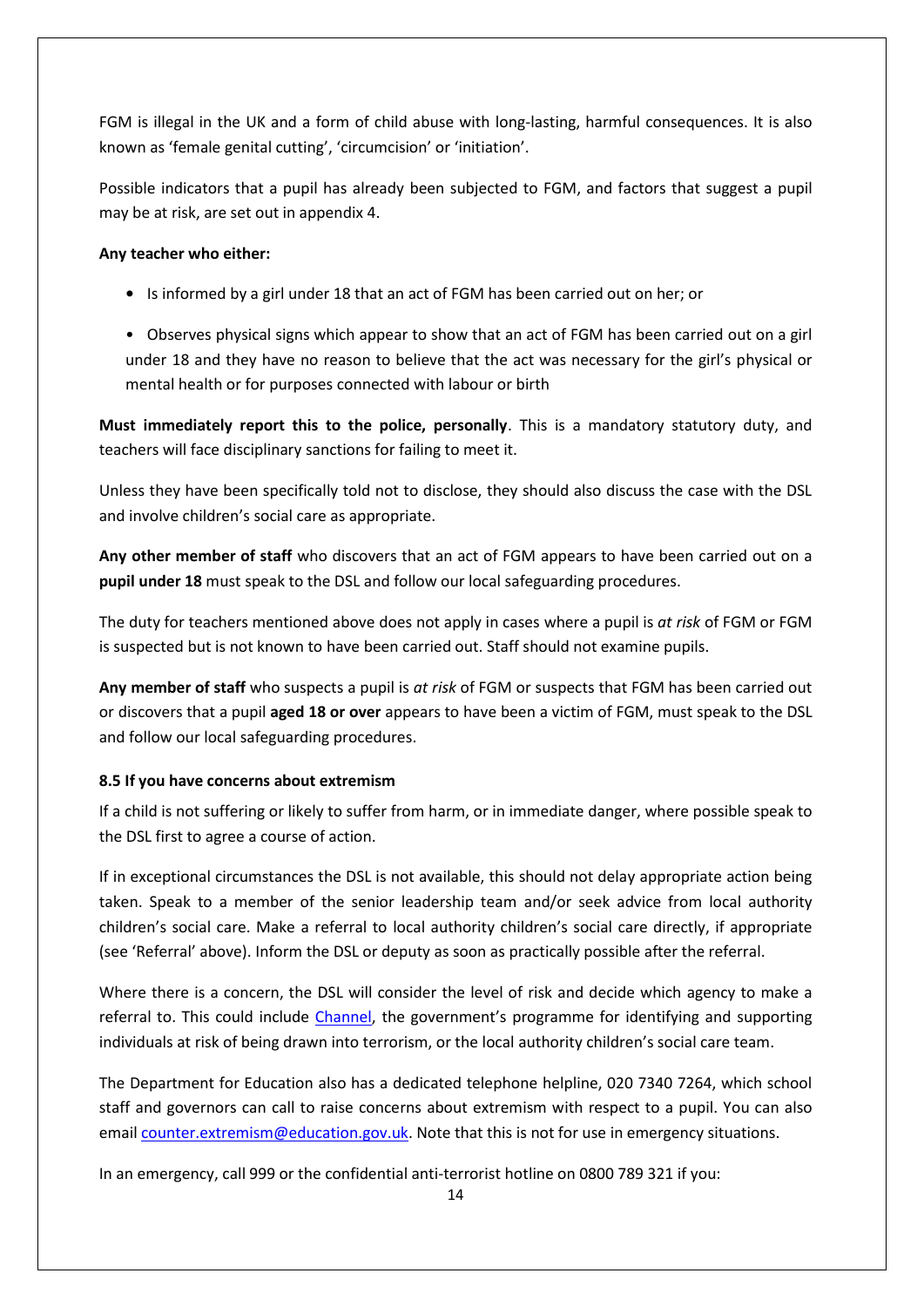- Think someone is in immediate danger
- Think someone may be planning to travel to join an extremist group
- See or hear something that may be terrorist-related

#### **8.6 If you have a mental health concern**

Mental health problems can, in some cases, be an indicator that a child has suffered or is at risk of suffering abuse, neglect or exploitation.

Staff will be alert to behavioural signs that suggest a child may be experiencing a mental health problem or be at risk of developing one.

If you have a mental health concern about a child that is also a safeguarding concern, take immediate action by following the steps in section 6.2.

If you have a mental health concern that is **not** also a safeguarding concern, speak to the DSL to agree a course of action.



## **8.7 Concerns about a staff member, supply teacher, volunteer or contractor**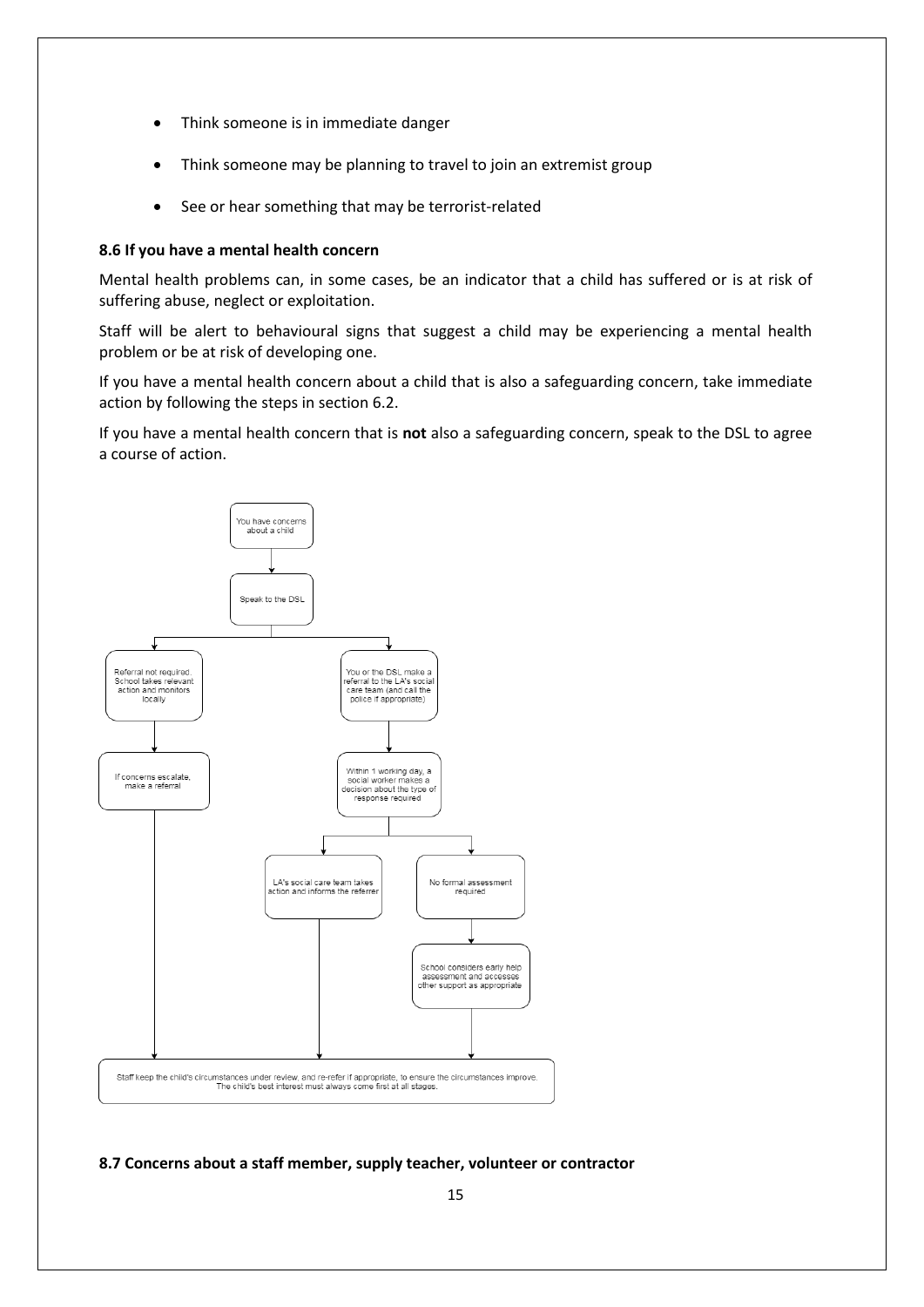If you have concerns about a member of staff (including a supply teacher, volunteer or contractor), or an allegation is made about a member of staff (including a supply teacher, volunteer or contractor) posing a risk of harm to children, speak to the headteacher as soon as possible. If the concerns/allegations are about the headteacher, speak to the chair of governors.

The headteacher/chair of governors will then follow the procedures set out in appendix 3, if appropriate.

Where you believe there is a conflict of interest in reporting a concern or allegation about a member of staff (including a supply teacher, volunteer or contractor) to the headteacher, report it directly to the local authority designated officer (LADO).

## **8.8 Allegations of abuse made against other pupils**

We recognise that children are capable of abusing their peers. Abuse will never be tolerated or passed off as "banter", "just having a laugh" or "part of growing up", as this can lead to a culture of unacceptable behaviours and an unsafe environment for pupils.

We also recognise the gendered nature of peer-on-peer abuse. However, all peer-on-peer abuse is unacceptable and will be taken seriously.

Most cases of pupils hurting other pupils will be dealt with under our school's behaviour policy, but this child protection and safeguarding policy will apply to any allegations that raise safeguarding concerns. This might include where the alleged behaviour:

- Is serious, and potentially a criminal offence
- Could put pupils in the school at risk
- Is violent
- Involves pupils being forced to use drugs or alcohol
- Involves sexual exploitation, sexual abuse or sexual harassment, such as indecent exposure, sexual assault, upskirting or sexually inappropriate pictures or videos (including the sharing of nudes and semi-nudes)

See appendix 4 for more information about peer-on-peer abuse.

#### **Procedures for dealing with allegations of peer-on-peer abuse**

If a pupil makes an allegation of abuse against another pupil:

- You must record the allegation on CPOMS and tell the DSL, but do not investigate it
- The DSL will contact the local authority children's social care team and follow its advice, as well as the police if the allegation involves a potential criminal offence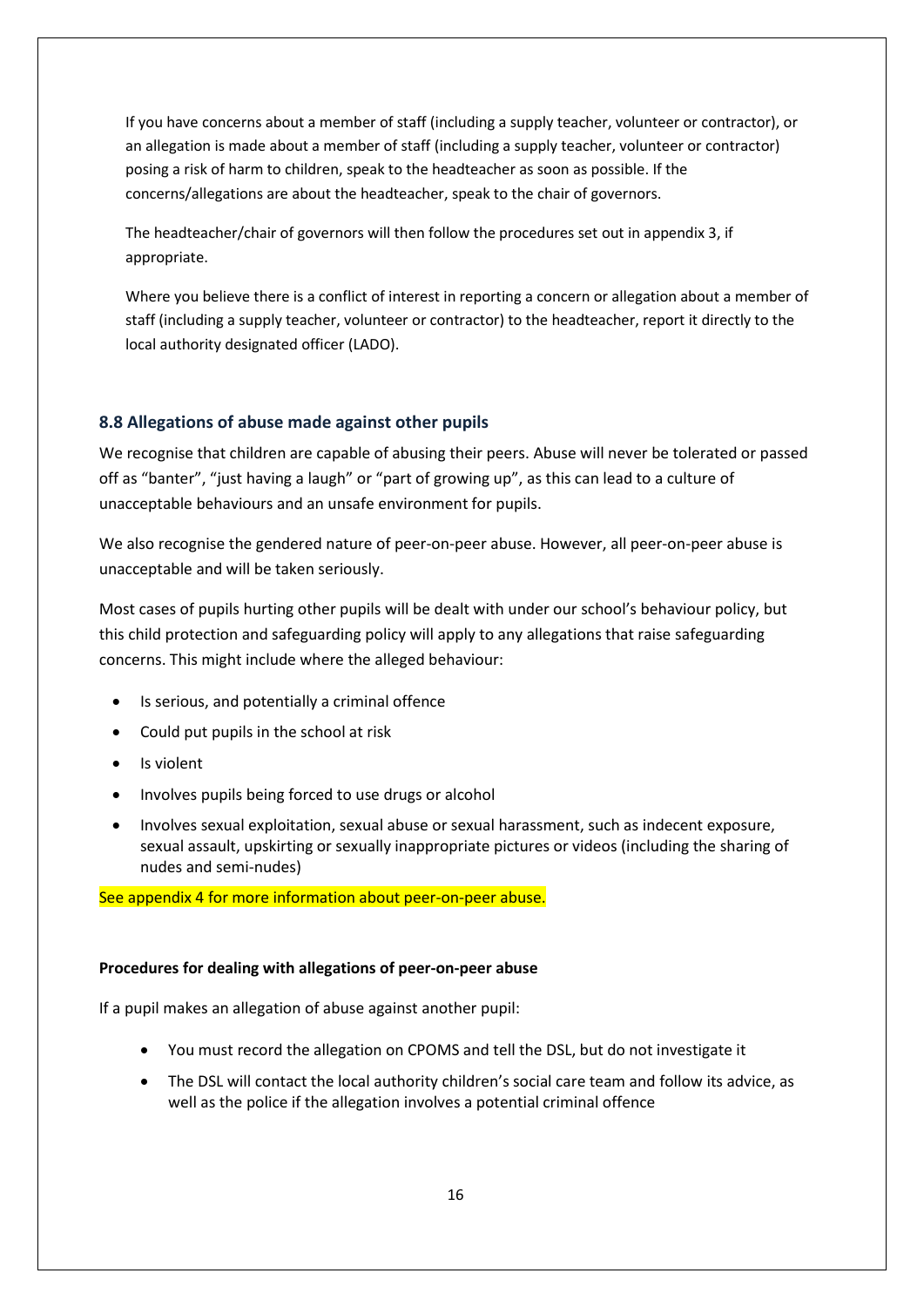- The DSL will put a risk assessment and support plan into place for all children involved (including the victim(s), the child(ren) against whom the allegation has been made and any others affected) with a named person they can talk to if needed
- The DSL will contact the children and adolescent mental health services (CAMHS), if appropriate

#### **8.10 Creating a supportive environment in school and minimising the risk of peer-on-peer abuse**

We recognise the importance of taking proactive action to minimise the risk of peer-on-peer abuse, and of creating a supportive environment where victims feel confident in reporting incidents.

To achieve this, we will:

- Challenge any form of derogatory or sexualised language or inappropriate behaviour between peers, including requesting or sending sexual images
- Be vigilant to issues that particularly affect different genders for example, sexualised or aggressive touching or grabbing towards female pupils, and initiation or hazing type violence with respect to boys
- Ensure our curriculum helps to educate pupils about appropriate behaviour and consent
- Ensure pupils are able to easily and confidently report abuse using our reporting systems (as described in section 7.10 below)
- Ensure staff reassure victims that they are being taken seriously
- Ensure staff are trained to understand:
	- o How to recognise the indicators and signs of peer-on-peer abuse, and know how to identify it and respond to reports
	- $\circ$  That even if there are no reports of peer-on-peer abuse in school, it does not mean it is not happening – staff should maintain an attitude of "it could happen here"
	- o That if they have any concerns about a child's welfare, they should act on them immediately rather than wait to be told, and that victims may not always make a direct report. For example:
		- Children can show signs or act in ways they hope adults will notice and react to
		- A friend may make a report
		- A member of staff may overhear a conversation
		- A child's behaviour might indicate that something is wrong
	- o That certain children may face additional barriers to telling someone because of their vulnerability, disability, gender, ethnicity and/or sexual orientation
	- $\circ$  That a pupil harming a peer could be a sign that the child is being abused themselves, and that this would fall under the scope of this policy
	- $\circ$  The important role they have to play in preventing peer-on-peer abuse and responding where they believe a child may be at risk from it
	- o That they should speak to the DSL if they have any concerns

#### **8.9 Sharing of nudes and semi-nudes ('sexting')**

#### **Your responsibilities when responding to an incident**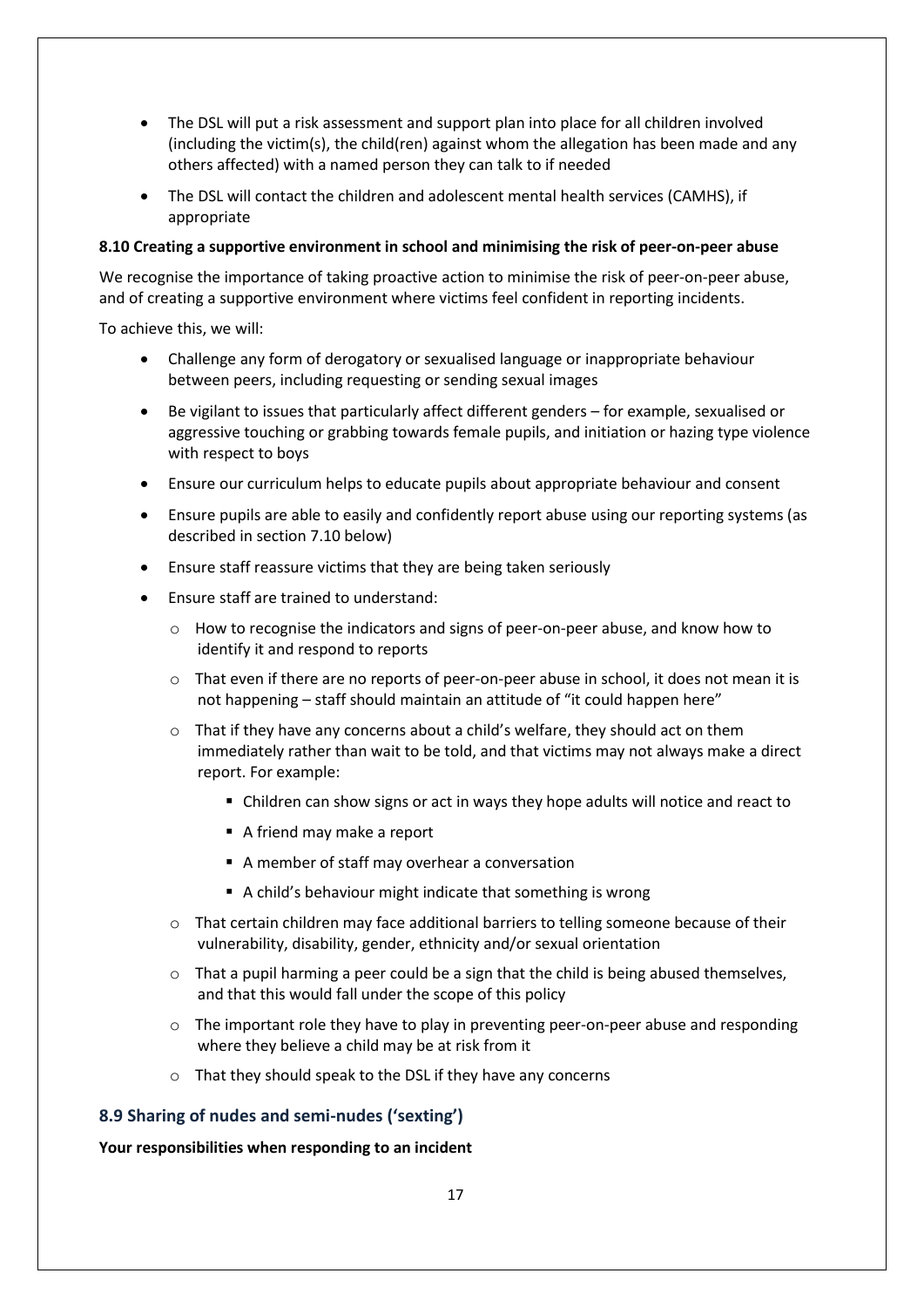If you are made aware of an incident involving the consensual or non-consensual sharing of nude or semi-nude images/videos (also known as 'sexting' or 'youth produced sexual imagery'), you must report it to the DSL immediately.

You must **not**:

- View, copy, print, share, store or save the imagery yourself, or ask a pupil to share or download it (if you have already viewed the imagery by accident, you must report this to the DSL)
- Delete the imagery or ask the pupil to delete it
- $\geq$  Ask the pupil(s) who are involved in the incident to disclose information regarding the imagery (this is the DSL's responsibility)
- Share information about the incident with other members of staff, the pupil(s) it involves or their, or other, parents and/or carers
- Say or do anything to blame or shame any young people involved

You should explain that you need to report the incident, and reassure the pupil(s) that they will receive support and help from the DSL.

#### **Initial review meeting**

Following a report of an incident, the DSL will hold an initial review meeting with appropriate school staff – this may include the staff member who reported the incident and the safeguarding or leadership team that deals with safeguarding concerns. This meeting will consider the initial evidence and aim to determine:

- Whether there is an immediate risk to pupil(s)
- If a referral needs to be made to the police and/or children's social care
- If it is necessary to view the image(s) in order to safeguard the young person (in most cases, images or videos should not be viewed)
- What further information is required to decide on the best response
- Whether the image(s) has been shared widely and via what services and/or platforms (this may be unknown)
- Whether immediate action should be taken to delete or remove images or videos from devices or online services
- Any relevant facts about the pupils involved which would influence risk assessment
- If there is a need to contact another school, college, setting or individual
- Whether to contact parents or carers of the pupils involved (in most cases parents/carers should be involved)

The DSL will make an immediate referral to police and/or children's social care if:

- The incident involves an adult
- There is reason to believe that a young person has been coerced, blackmailed or groomed, or if there are concerns about their capacity to consent (for example owing to special educational needs)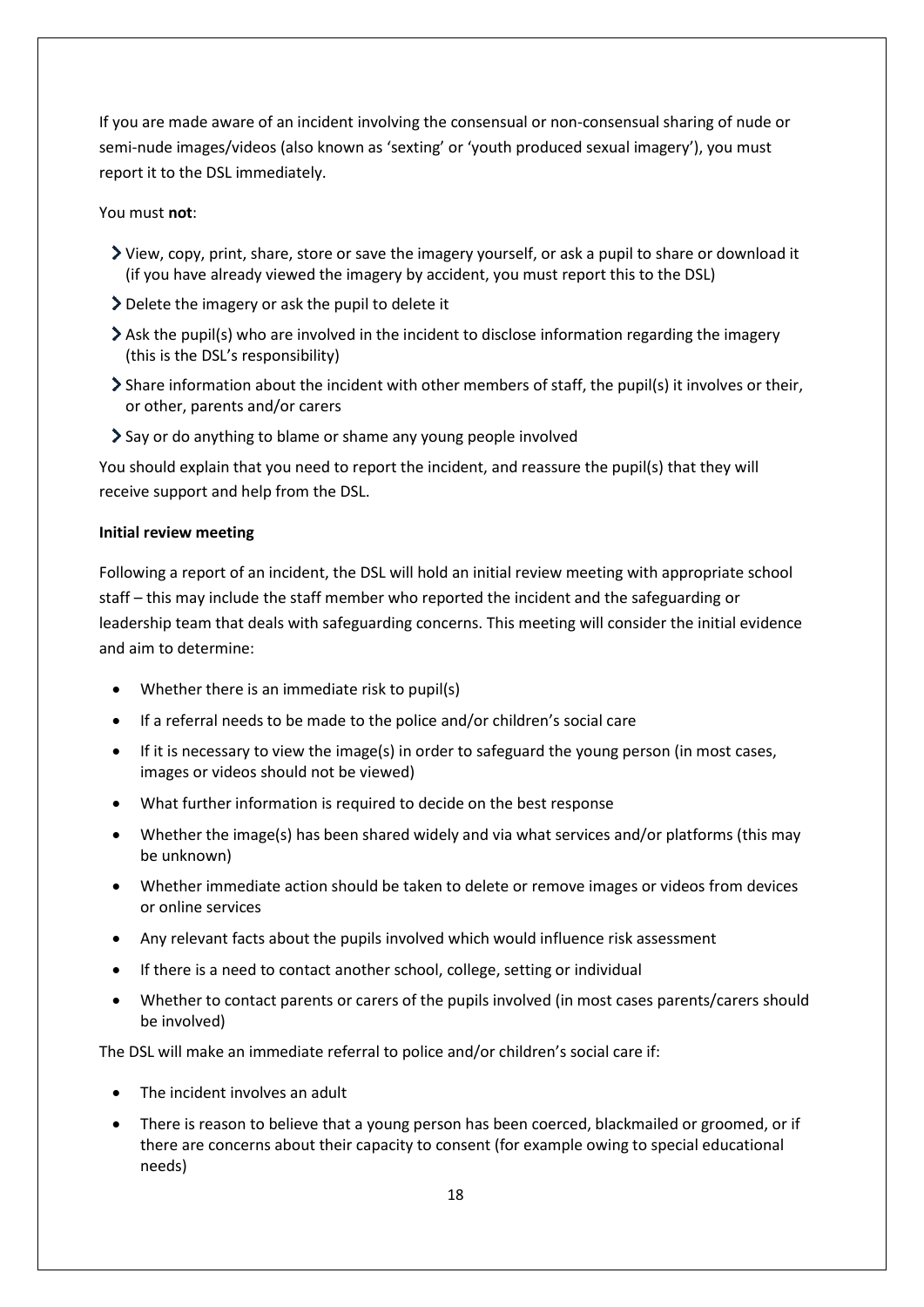- What the DSL knows about the images or videos suggests the content depicts sexual acts which are unusual for the young person's developmental stage, or are violent
- The imagery involves sexual acts and any pupil in the images or videos is under 13
- The DSL has reason to believe a pupil is at immediate risk of harm owing to the sharing of nudes and semi-nudes (for example, the young person is presenting as suicidal or self-harming)

If none of the above apply then the DSL, in consultation with the headteacher and other members of staff as appropriate, may decide to respond to the incident without involving the police or children's social care. The decision will be made and recorded in line with the procedures set out in this policy.

#### **Further review by the DSL**

If at the initial review stage a decision has been made not to refer to police and/or children's social care, the DSL will conduct a further review to establish the facts and assess the risks.

They will hold interviews with the pupils involved (if appropriate).

If at any point in the process there is a concern that a pupil has been harmed or is at risk of harm, a referral will be made to children's social care and/or the police immediately.

#### **Informing parents/carers**

The DSL will inform parents/carers at an early stage and keep them involved in the process, unless there is a good reason to believe that involving them would put the pupil at risk of harm.

#### **Referring to the police**

If it is necessary to refer an incident to the police, this will be done through dialling 101.

## **Recording incidents**

All incidents of sharing of nudes and semi-nudes, and the decisions made in responding to them, will be recorded. The record-keeping arrangements set out in section 14 of this policy also apply to recording these incidents.

#### **Curriculum coverage**

Pupils are taught about the issues surrounding the sharing of nudes and semi-nudes as part of our Healthy Lifestyles: Relationships and Computing curriculum. Teaching covers the following in relation to the sharing of nudes and semi-nudes:

- What it is
- How it is most likely to be encountered
- The consequences of requesting, forwarding or providing such images, including when it is and is not abusive and when it may be deemed as online sexual harassment
- Issues of legality
- The risk of damage to people's feelings and reputation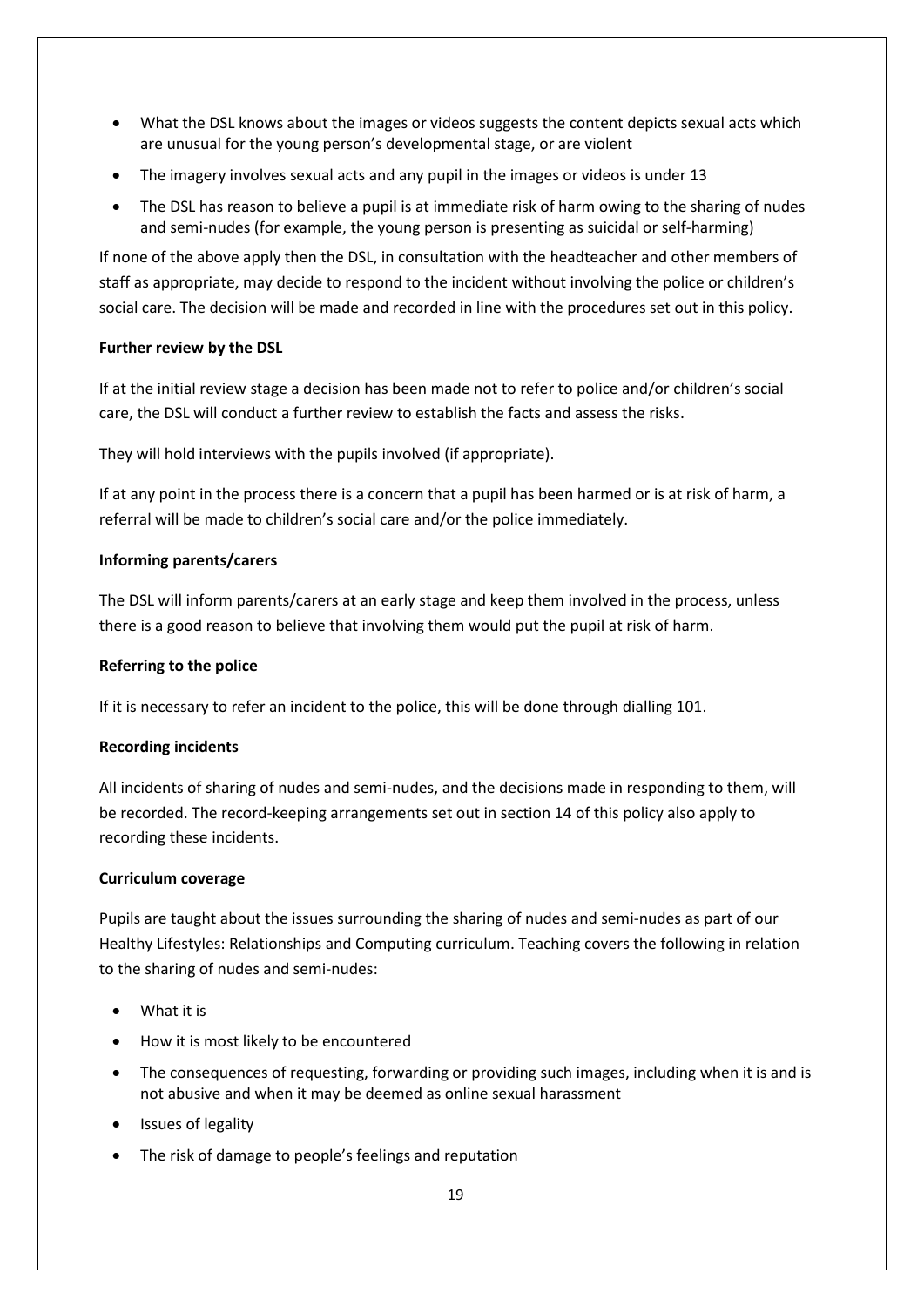Pupils also learn the strategies and skills needed to manage:

- Specific requests or pressure to provide (or forward) such images
- The receipt of such images

This policy on the sharing of nudes and semi-nudes is also shared with pupils so they are aware of the processes the school will follow in the event of an incident.

## **8.10 Reporting systems for our pupils**

Where there is a safeguarding concern, we will take the child's wishes and feelings into account when determining what action to take and what services to provide.

We recognise the importance of ensuring pupils feel safe and comfortable to come forward and report any concerns and/or allegations.

To achieve this, we will:

- Put systems in place for pupils to confidently report abuse
- Ensure our reporting systems are well promoted, easily understood and easily accessible for pupils
- Make it clear to pupils that their concerns will be taken seriously, and that they can safely express their views and give feedback
- Pupils should report any concerns to their teacher or to the DSL Caroline Pauls
- We make pupils aware of the reporting systems and processes through daily tutorial sessions, Healthy Lifestyles and Computing lessons.
- All concerns are taken seriously and pupils are given a safe space to speak about any worries they have, the DSL and teachers are clear to pupils about next steps following any reporting of concerns.

#### **9. Online safety and the use of mobile technology**

We recognise the importance of safeguarding children from potentially harmful and inappropriate online material, and we understand that technology is a significant component in many safeguarding and wellbeing issues.

To address this, our school aims to:

- Have robust processes in place to ensure the online safety of pupils, staff, volunteers and governors
- Protect and educate the whole school community in its safe and responsible use of technology, including mobile and smart technology (which we refer to as 'mobile phones')
- Set clear guidelines for the use of mobile phones for the whole school community
- Establish clear mechanisms to identify, intervene in and escalate any incidents or concerns, where appropriate

#### **The 4 key categories of risk**

Our approach to online safety is based on addressing the following categories of risk: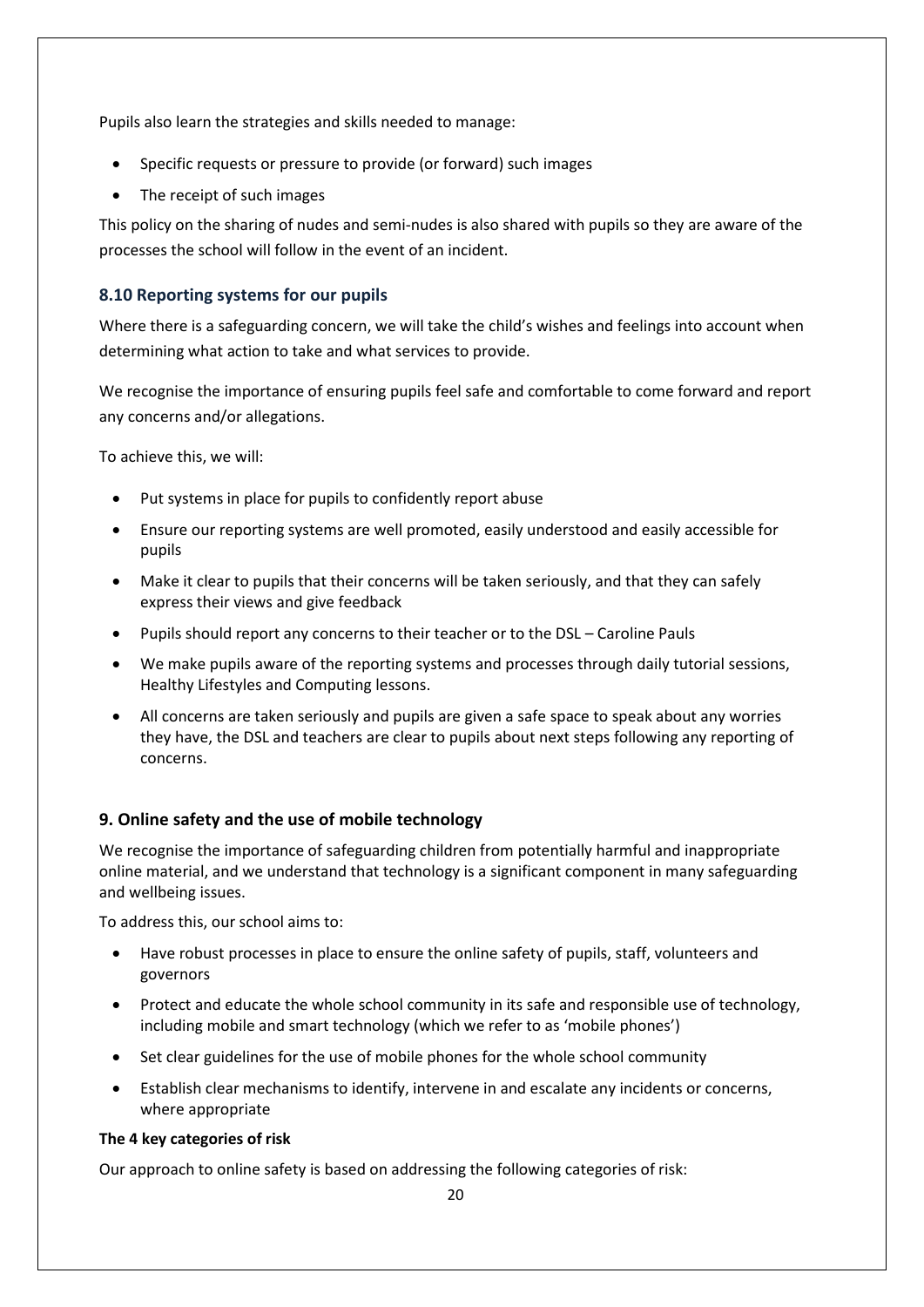- **Content** being exposed to illegal, inappropriate or harmful content, such as pornography, fake news, racism, misogyny, self-harm, suicide, anti-Semitism, radicalisation and extremism
- **Contact** being subjected to harmful online interaction with other users, such as peer-to-peer pressure, commercial advertising and adults posing as children or young adults with the intention to groom or exploit them for sexual, criminal, financial or other purposes
- **Conduct** personal online behaviour that increases the likelihood of, or causes, harm, such as making, sending and receiving explicit images (e.g. consensual and non-consensual sharing of nudes and semi-nudes and/or pornography), sharing other explicit images and online bullying; and
- **Commerce** risks such as online gambling, inappropriate advertising, phishing and/or financial scams

#### **To meet our aims and address the risks above we will:**

- Educate pupils about online safety as part of our curriculum. For example:
	- o The safe use of social media, the internet and technology
	- o Keeping personal information private
	- o How to recognise unacceptable behaviour online
	- $\circ$  How to report any incidents of cyber-bullying, ensuring pupils are encouraged to do so, including where they are a witness rather than a victim
- Train staff, as part of their induction, on safe internet use and online safeguarding issues including cyber-bullying and the risks of online radicalisation. All staff members will receive refresher training at least once each academic year
- Educate parents/carers about online safety via our website, communications sent directly to them and during parents' evenings. We will also share clear procedures with them so they know how to raise concerns about online safety
- Make sure staff are aware of any restrictions placed on them with regards to the use of their mobile phone and cameras, for example that:
	- o Staff are allowed to bring their personal phones to school for their own use, but will limit such use to non-contact time when pupils are not present
	- o Staff will not take pictures or recordings of pupils on their personal phones or cameras
- Make all pupils, parents/carers, staff, volunteers and governors aware that they are expected to sign an agreement regarding the acceptable use of the internet in school, use of the school's ICT systems and use of their mobile and smart technology
- Explain the sanctions we will use if a pupil is in breach of our policies on the acceptable use of the internet and mobile phones
- Make sure all staff, pupils and parents/carers are aware that staff have the power to search pupils' phones, as set out in the [DfE's guidance on searching, screening and confiscation](https://www.gov.uk/government/publications/searching-screening-and-confiscation)
- Put in place robust filtering and monitoring systems to limit children's exposure to the 4 key categories of risk (described above) from the school's IT systems
- Carry out an annual review of our approach to online safety, supported by an annual risk assessment that considers and reflects the risks faced by our school community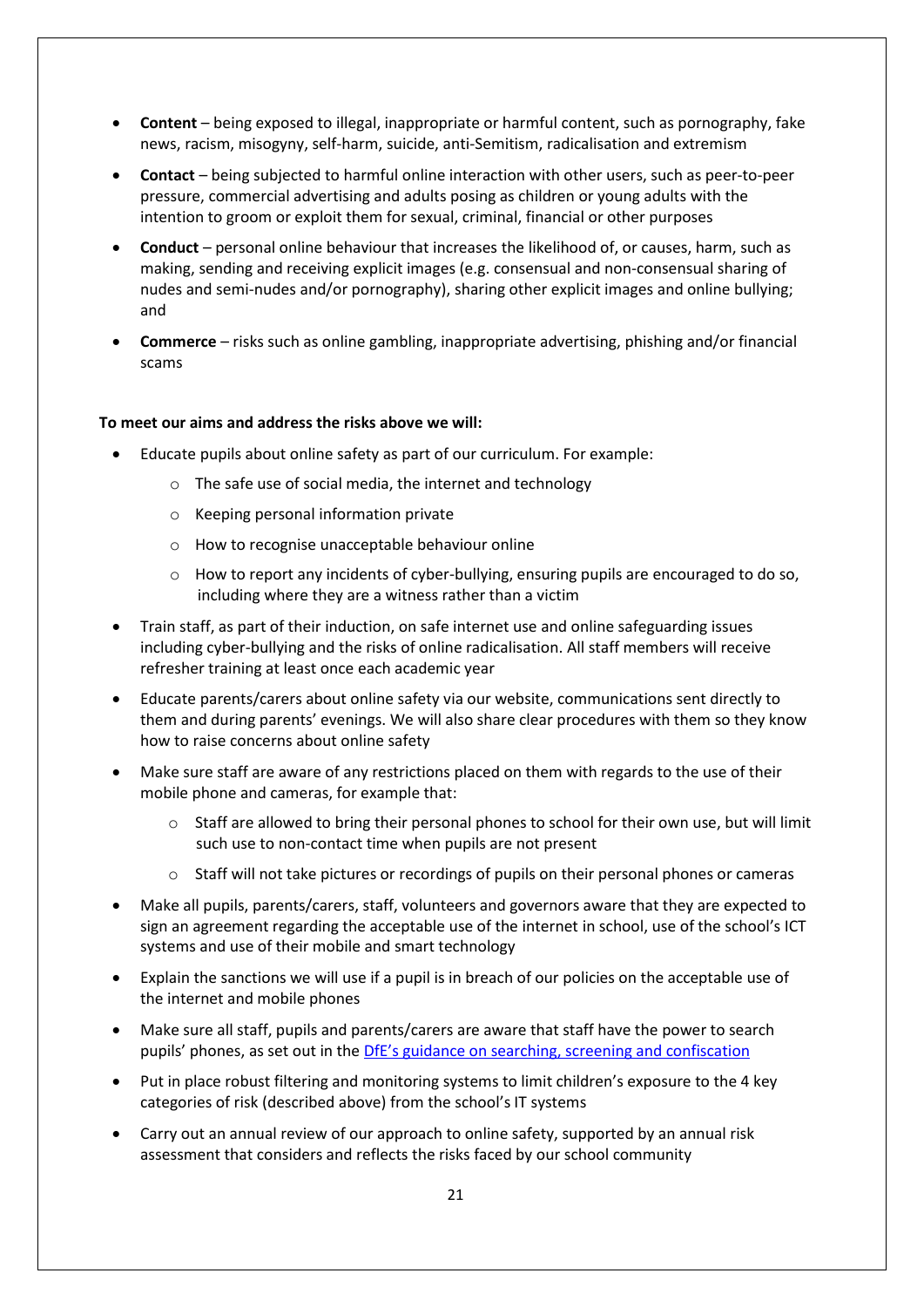This section summarises our approach to online safety and mobile phone use. For comprehensive details about our school's policy on online safety and the use of mobile phones, please refer to our online safety policy and mobile phone policy, which you can find on our website.

## **10. NOTIFYING PARENTS OR CARERS**

Our responsibility is to safeguard and promote the welfare of all the children in our care. We aim to do this in partnership with our parents or carers and we expect them to provide up to date contact details together with details of two emergency contacts.

Where appropriate, we will discuss any concerns about a child with the child's parents or carers. The DSL will normally do this in the event of a suspicion or disclosure.

If we believe that notifying the parents or carers would increase the risk to the child, we will discuss this with the local authority children's social care team before doing so.

In the case of allegations of abuse made against other children, we will normally notify the parents or carers of all the children involved.

Other staff will only talk to parents or carers about any such concerns following consultation with the DSL.

We will aim to engage with parents or carers through Early Help processes, including carrying out an Early Help Assessment (EHA).

We will inform, and gain consent, from parents/carers if possible, if a referral is to be made to the Children's Social Care Service or any other agency **unless it is believed that doing so would put the child at risk,** eg in cases of suspected domestic abuse. We will record the reasons, if consent is not gained.

## **11. PUPILS WITH SPECIAL EDUCATIONAL NEEDS, DISABILITIES OR HEALTH ISSUES**

We recognise that pupils with special educational needs (SEN) or disabilities or certain health conditions can face additional safeguarding challenges. Additional barriers can exist when recognising abuse and neglect in this group, including:

- Assumptions that indicators of possible abuse such as behaviour, mood and injury relate to the child's condition without further exploration
- Pupils being more prone to peer group isolation or bullying (including prejudice-based bullying) than other pupils
- The potential for pupils with SEN, disabilities or certain health conditions being disproportionally impacted by behaviours such as bullying, without outwardly showing any signs
- Communication barriers and difficulties in managing or reporting these challenges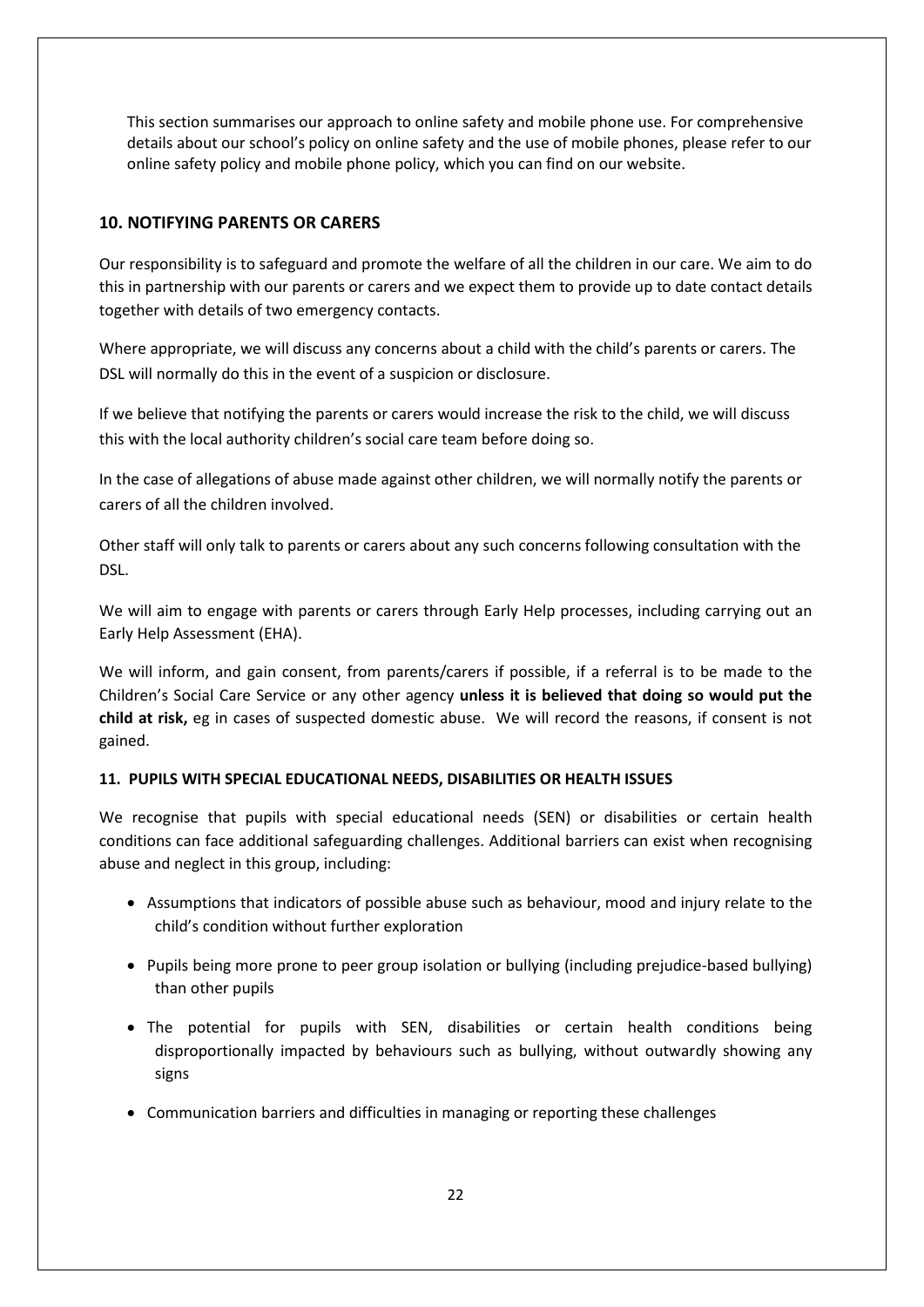## **12. PUPILS WITH A SOCIAL WORKER**

Pupils may need a social worker due to safeguarding or welfare needs. We recognise that a child's experiences of adversity and trauma can leave them vulnerable to further harm as well as potentially creating barriers to attendance, learning, behaviour and mental health.

The DSL and all members of staff will work with and support social workers to help protect vulnerable children.

Where we are aware that a pupil has a social worker, the DSL will always consider this fact to ensure any decisions are made in the best interests of the pupil's safety, welfare and educational outcomes. For example, it will inform decisions about:

- Responding to unauthorised absence or missing education where there are known safeguarding risks
- The provision of pastoral and/or academic support

## **13. LOOKED-AFTER AND PREVIOUSLY LOOKED-AFTER CHILDREN**

We will ensure that staff have the skills, knowledge and understanding to keep looked-after children and previously looked-after children safe. In particular, we will ensure that:

- Appropriate staff have relevant information about children's looked after legal status, contact arrangements with birth parents or those with parental responsibility, and care arrangements
- The DSL has details of children's social workers and relevant virtual school heads

We have appointed a designated teacher, Caroline Pauls, who is responsible for promoting the educational achievement of looked-after children and previously looked-after children in line with [statutory guidance.](https://www.gov.uk/government/publications/designated-teacher-for-looked-after-children)

The designated teacher is appropriately trained and has the relevant qualifications and experience to perform the role.

As part of their role, the designated teacher will:

- Work closely with the Deputy DSL to ensure that any safeguarding concerns regarding looked-after and previously looked-after children are quickly and effectively responded to
- Work with virtual school heads to promote the educational achievement of looked-after and previously looked-after children, including discussing how pupil premium plus funding can be best used to support looked-after children and meet the needs identified in their personal education plans

## **14. COMPLAINTS AND CONCERNS ABOUT SCHOOL SAFEGUARDING POLICIES**

## **14.1 Complaints against staff**

Complaints against staff that are likely to require a child protection investigation will be handled in accordance with our procedures for dealing with allegations of abuse made against staff (see appendix 3). The school adheres to DfE guidance 'KCSIE, Section 4', when dealing with allegations made against staff and volunteers.

Allegations will be referred to the LA Designated Officer for investigation if they meet the threshold.

#### **14.2 Other complaints**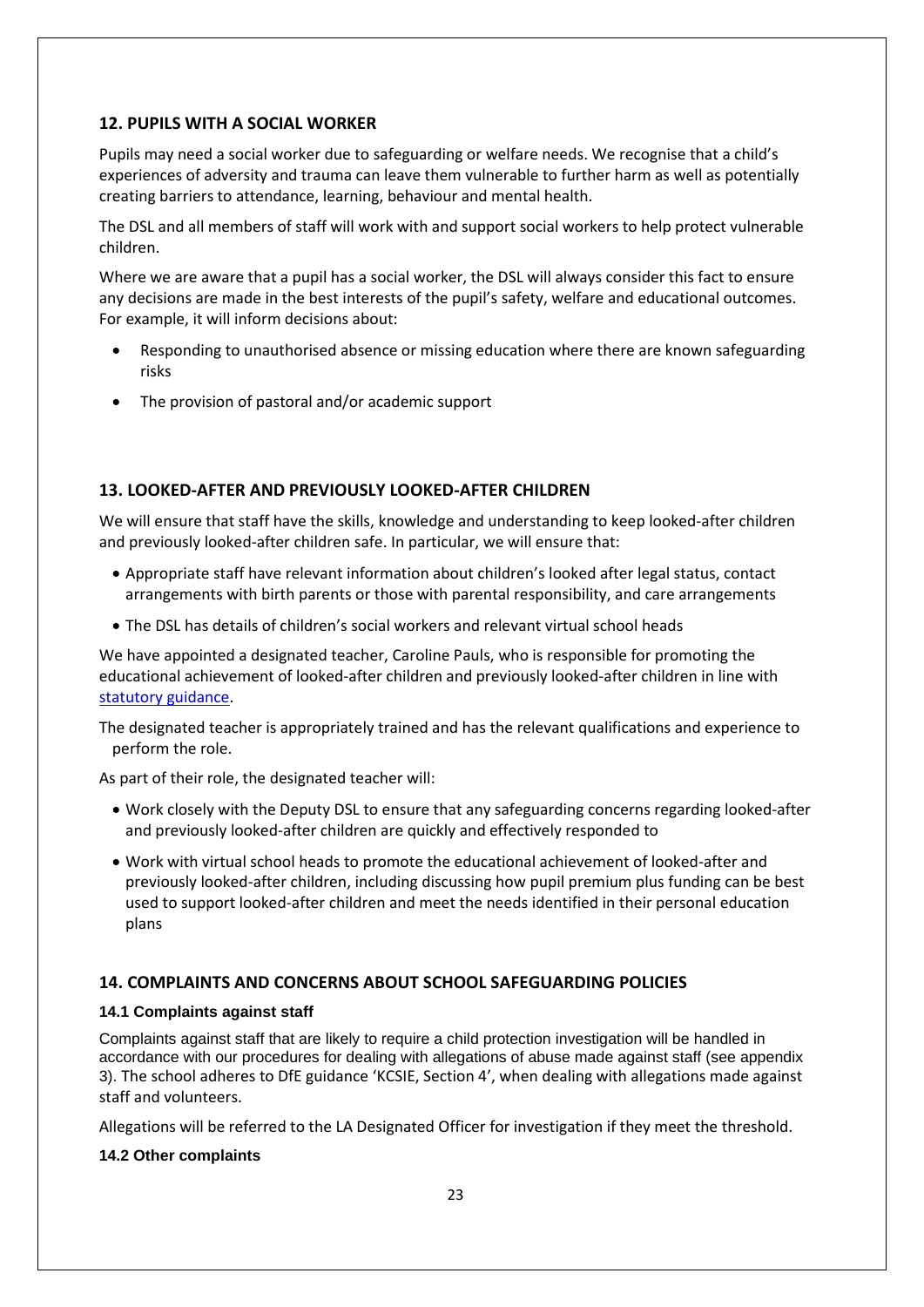All allegations made against a member of staff and volunteers, including contractors or security staff working on site, will be dealt with quickly and fairly and in a way that provides effective protection for the child while at the same time providing support for the person against whom the allegation is made.

#### **14.3 Whistle-blowing\**

We ensure that all staff are aware of how to raise a concern, including anonymously as a whistleblower, as described in the school's Whistleblowing Policy.

## **15 RECORD KEEPING**

We will hold records in line with our records retention schedule.

All safeguarding concerns, discussions, decisions made and the reasons for those decisions, must be recorded in writing on CPOMS. If you are in any doubt about whether to record something, discuss it with the DSL.

Records will include:

- A clear and comprehensive summary of the concern
- Details of how the concern was followed up and resolved
- A note of any action taken, decisions reached and the outcome

The school keeps secure safeguarding records on the CPOMS system, which also supports transfer of safeguarding information from previous schools, where feeder schools use this system.

Where materials, such as meeting notes and information from other agencies are not available electronically they are scanned into CPOMS and hard copies kept, together with a chronology, in a locked filing cabinet in the safeguarding office.

Any non-confidential records will be readily accessible and available. Confidential information and records will be held securely and only available to those who have a right or professional need to see them.

The school keeps and maintains up to date information on children on the school roll including where and with whom the child is living, attainment, attendance, referrals to and support from other agencies. The record will also include a chronology of any other significant event in a child's life.

The school keeps copies of all referrals to Children and Families Services, the Early Help Hub and any other agencies related to safeguarding children.

Safeguarding records relating to individual children will be retained for a reasonable period of time after they have left the school.

Safeguarding records which contain information about allegations of sexual abuse will be retained for the Independent Inquiry into Child Sexual Abuse (IICSA), for the term of the inquiry.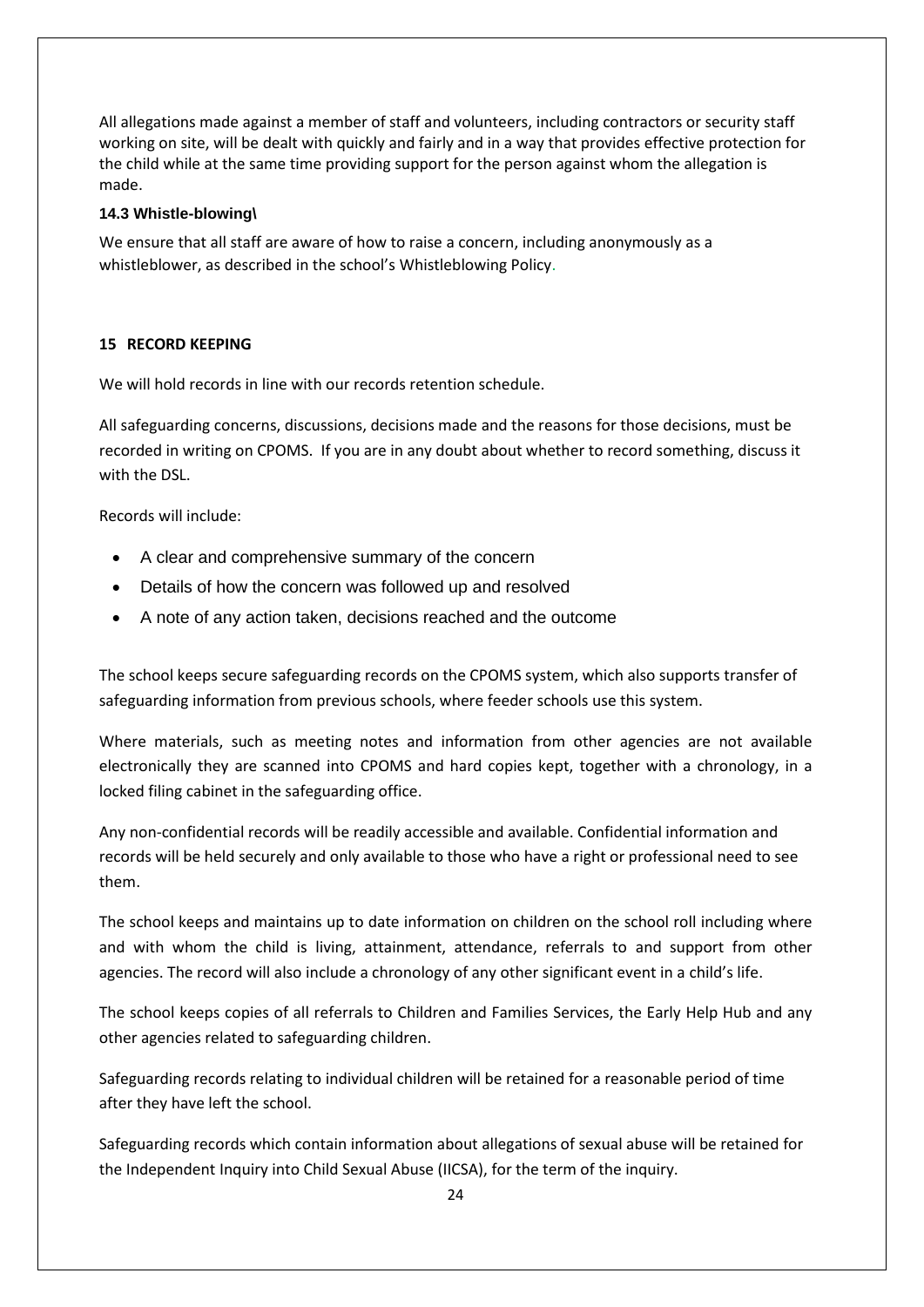If a child for whom the school has, or has had, safeguarding concerns moves to another school, the DSL will ensure that their child protection file is forwarded promptly and securely, and separately from the main pupil file. In addition, if the concerns are significant or complex, and/or social services are involved, the DSL will speak to the DSL of the receiving school and provide information to enable them to have time to make any necessary preparations to ensure the safety of the child.

## In addition:

- Appendix 2 sets out our policy on record-keeping specifically with respect to recruitment and pre-appointment checks
- Appendix 3 sets out our policy on record-keeping with respect to allegations of abuse made against staff

## **16 TRAINING**

## **16.1 All staff**

All staff members will undertake safeguarding and child protection training at induction, including on whistle-blowing procedures and online safety, to ensure they understand the school's safeguarding systems and their responsibilities, and can identify signs of possible abuse or neglect.

This training will be regularly updated and will:

- Be integrated, aligned and considered as part of the whole-school safeguarding approach and wider staff training, and curriculum planning
- Be in line with advice from the 3 safeguarding partners
- Have regard to the Teachers' Standards to support the expectation that all teachers:
	- o Manage behaviour effectively to ensure a good and safe environment
	- o Have a clear understanding of the needs of all pupils

All staff will have training on the government's anti-radicalisation strategy, Prevent, to enable them to identify children at risk of being drawn into terrorism and to challenge extremist ideas.

Staff will also receive regular safeguarding and child protection updates, including on online safety, as required but at least annually (for example, through emails, e-bulletins and staff meetings).

Contractors who are provided through a private finance initiative (PFI) or similar contract will also receive safeguarding training.

Volunteers will receive appropriate training, if applicable.

## **16.2 The DSL, deputy DSL and members of the senior leadership team** will

undertake child protection and safeguarding training at least every 2 years.

In addition, they will update their knowledge and skills at regular intervals and at least annually (for example, through e-bulletins, meeting other DSLs, or taking time to read and digest safeguarding developments).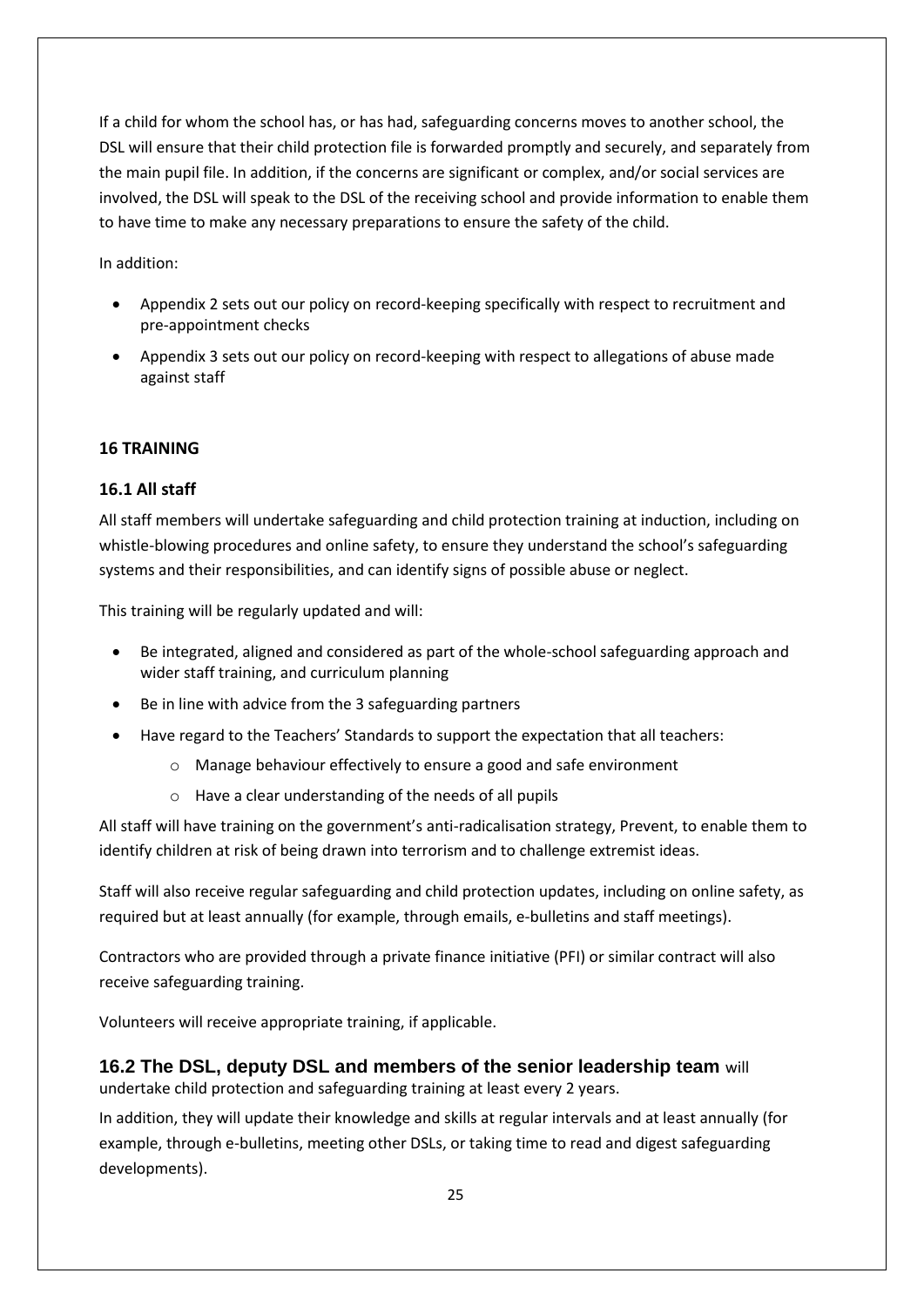They will also undertake Prevent awareness training.

#### **16.3 Governors**

All governors receive training about safeguarding, to make sure they have the knowledge and information needed to perform their functions and understand their responsibilities.

As the chair of governors may be required to act as the 'case manager' in the event that an allegation of abuse is made against the headteacher, they receive training in managing allegations for this purpose.

## **16.4 Recruitment – interview panels**

At least one person conducting any interview for any post at the school will have undertaken safer recruitment training. This will cover, as a minimum, the contents of Keeping Children Safe in Education, and will be in line with local safeguarding procedures.

See appendix 2 of this policy for more information about our safer recruitment procedures.

## **17. LINKS WITH OTHER POLICIES**

- Staff behaviour policy/code of conduct
- Whistleblowing Policy
- IT acceptable use policy
- Health and Safety
- Physical Interventions/Restraint
- Safeguarding, Health and safety of Pupils on external school activities,
- Sex and Relationships Education
- Equal Opportunities
- ICT and Access to the Internet
- Extended Schools Activities
- Promoting Good Behaviour including fixed and short term exclusions,
- Special Educational Needs
- Toileting and Intimate Care
- Disability Discrimination
- Looked After Children
- Anti-bullying
- Online Safety
- Administration of Medicines
- Designated teacher for looked-after and previously looked-after children

#### **APPENDICES**

**These appendices are based on the Department for Education's statutory guidance, Keeping Children Safe in Education.**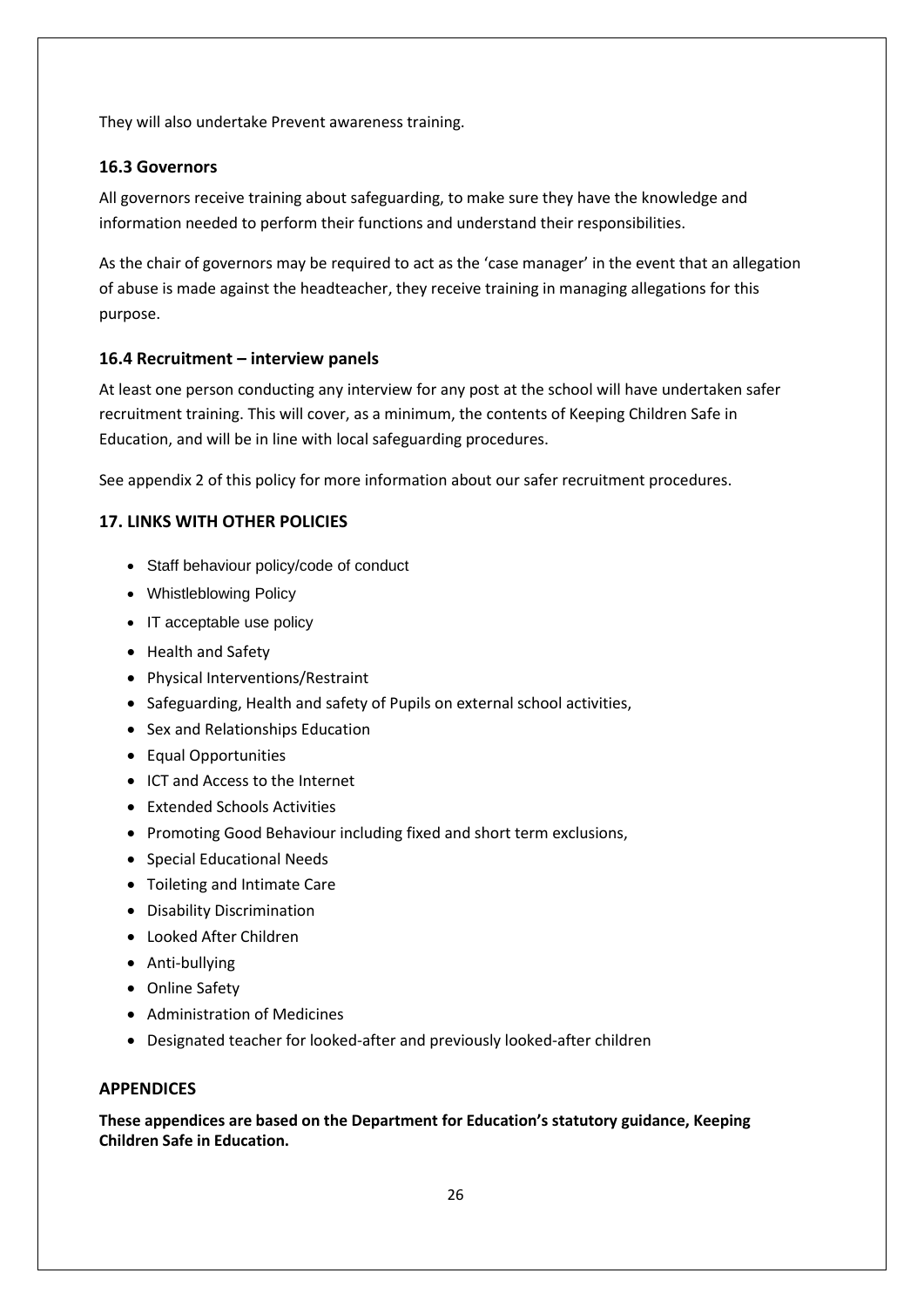## **APPENDIX 1: TYPES OF ABUSE**

**Abuse**, including neglect, and safeguarding issues are rarely standalone events that can be covered by one definition or label. In most cases, multiple issues will overlap.

**Physical abuse** may involve hitting, shaking, throwing, poisoning, burning or scalding, drowning, suffocating or otherwise causing physical harm to a child. Physical harm may also be caused when a parent or carer fabricates the symptoms of, or deliberately induces, illness in a child.

**Emotional abuse** is the persistent emotional maltreatment of a child such as to cause severe and adverse effects on the child's emotional development. Some level of emotional abuse is involved in all types of maltreatment of a child, although it may occur alone.

Emotional abuse may involve:

- Conveying to a child that they are worthless or unloved, inadequate, or valued only insofar as they meet the needs of another person
- Not giving the child opportunities to express their views, deliberately silencing them or 'making fun' of what they say or how they communicate
- Age or developmentally inappropriate expectations being imposed on children. These may include interactions that are beyond a child's developmental capability, as well as overprotection and limitation of exploration and learning, or preventing the child participating in normal social interaction
- Seeing or hearing the ill-treatment of another
- Serious bullying (including cyber-bullying), causing children frequently to feel frightened or in danger, or the exploitation or corruption of children

**Sexual abuse** involves forcing or enticing a child or young person to take part in sexual activities, not necessarily involving a high level of violence, whether or not the child is aware of what is happening. The activities may involve:

- Physical contact, including assault by penetration (for example rape or oral sex) or nonpenetrative acts such as masturbation, kissing, rubbing and touching outside of clothing
- Non-contact activities, such as involving children in looking at, or in the production of, sexual images, watching sexual activities, encouraging children to behave in sexually inappropriate ways, or grooming a child in preparation for abuse (including via the internet)

Sexual abuse is not solely perpetrated by adult males. Women can also commit acts of sexual abuse, as can other children.

**Neglect** is the persistent failure to meet a child's basic physical and/or psychological needs, likely to result in the serious impairment of the child's health or development. Neglect may occur during pregnancy as a result of maternal substance abuse.

Once a child is born, neglect may involve a parent or carer failing to:

- Provide adequate food, clothing and shelter (including exclusion from home or abandonment)
- Protect a child from physical and emotional harm or danger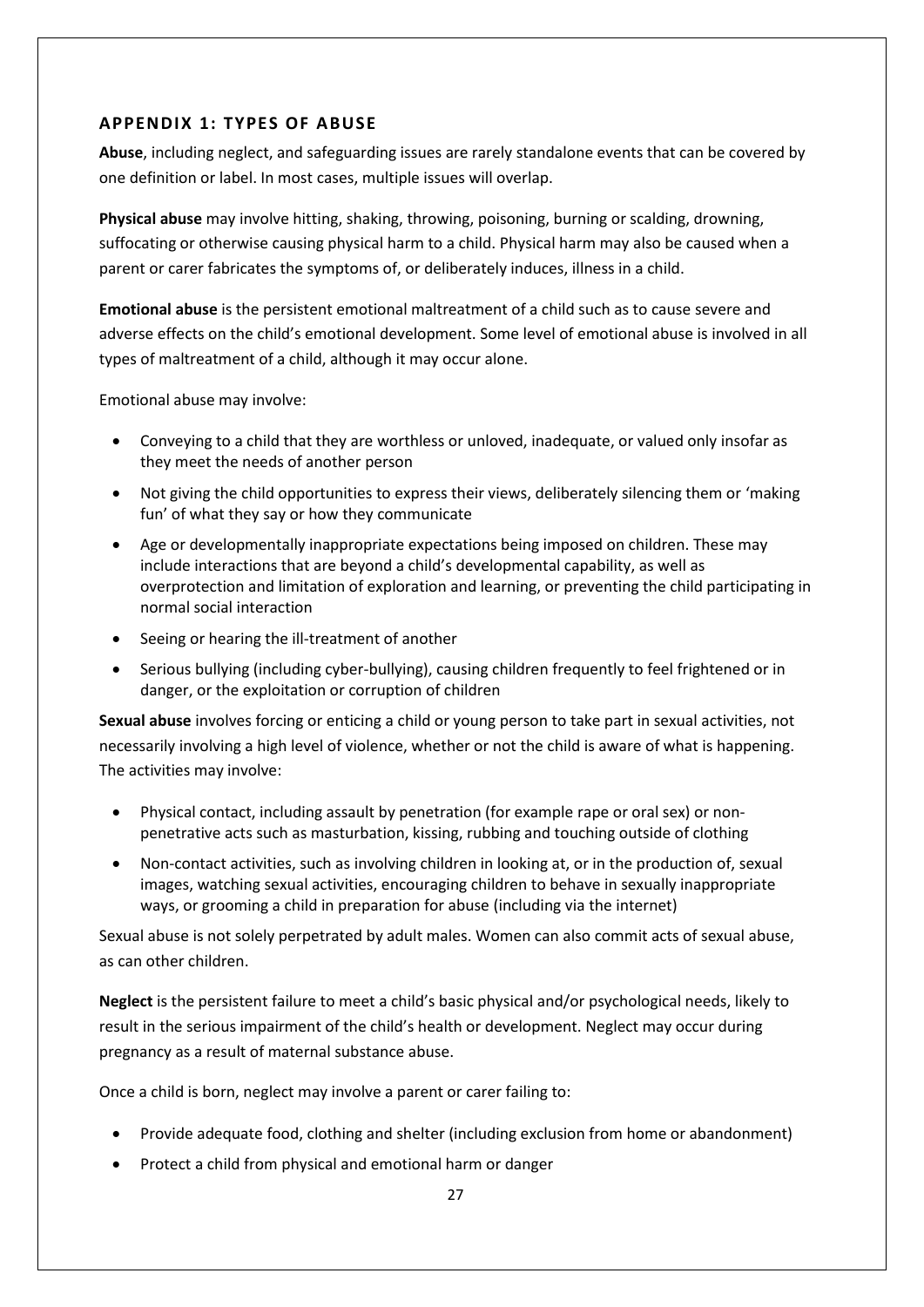- Ensure adequate supervision (including the use of inadequate care-givers)
- Ensure access to appropriate medical care or treatment

It may also include neglect of, or unresponsiveness to, a child's basic emotional needs.

## **APPENDIX 2: SAFER RECRUITMENT AND DBS CHECKS – POLICY AND PROCEDURES**

#### **Recruitment and selection process**

The recruitment steps outlined below are based on part 3 of Keeping Children Safe in Education and our own policies and procedures.

To make sure we recruit suitable people, we will ensure that those involved in the recruitment and employment of staff to work with children have received appropriate safer recruitment training.

We have put the following steps in place during our recruitment and selection process to ensure we are committed to safeguarding and promoting the welfare of children.

#### **Advertising**

When advertising roles, we will make clear:

- Our school's commitment to safeguarding and promoting the welfare of children
- That safeguarding checks will be undertaken
- The safeguarding requirements and responsibilities of the role, such as the extent to which the role will involve contact with children
- Whether or not the role is exempt from the Rehabilitation of Offenders Act 1974 and the amendments to the Exceptions Order 1975, 2013 and 2020. If the role is exempt, certain spent convictions and cautions are 'protected', so they do not need to be disclosed, and if they are disclosed, we cannot take them into account

#### **Application forms**

Our application forms will:

- Include a statement saying that it is an offence to apply for the role if an applicant is barred from engaging in regulated activity relevant to children (where the role involves this type of regulated activity)
- Include a copy of, or link to, our child protection and safeguarding policy and our policy on the employment of ex-offenders

#### **Shortlisting**

Our shortlisting process will involve at least 2 people and will:

- Consider any inconsistencies and look for gaps in employment and reasons given for them
- Explore all potential concerns

Once we have shortlisted candidates, we will ask shortlisted candidates to:

• Complete a self-declaration of their criminal record or any information that would make them unsuitable to work with children, so that they have the opportunity to share relevant information and discuss it at interview stage. The information we will ask for includes: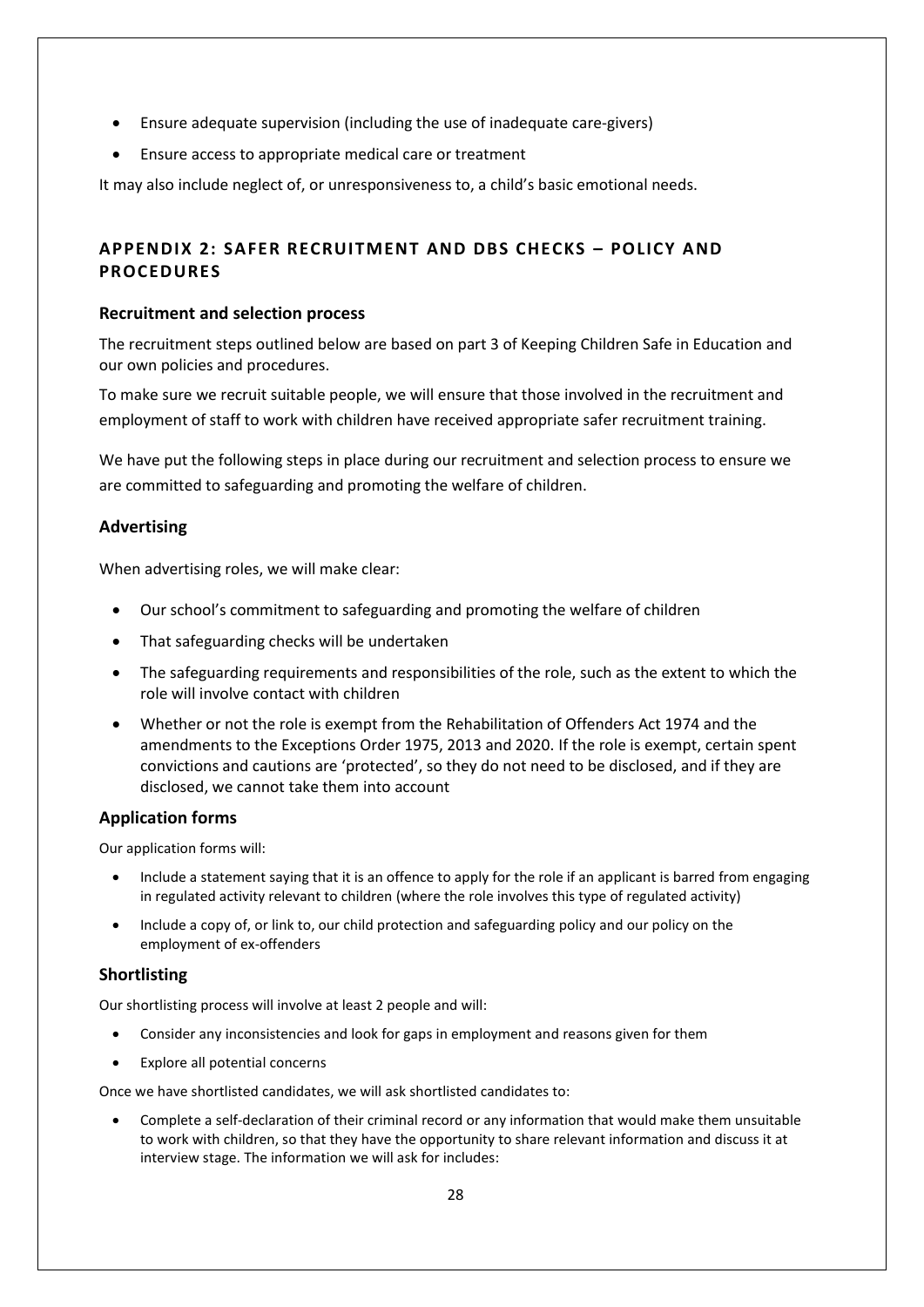- o If they have a criminal history
- o Whether they are included on the barred list
- o Whether they are prohibited from teaching
- o Information about any criminal offences committed in any country in line with the law as applicable in England and Wales
- o Any relevant overseas information
- Sign a declaration confirming the information they have provided is true

#### **Seeking references and checking employment history**

We will obtain references before interview. Any concerns raised will be explored further with referees and taken up with the candidate at interview.

When seeking references we will:

- Not accept open references
- Liaise directly with referees and verify any information contained within references with the referees
- Ensure any references are from the candidate's current employer and completed by a senior person. Where the referee is school based, we will ask for the reference to be confirmed by the headteacher/principal as accurate in respect to disciplinary investigations
- Obtain verification of the candidate's most recent relevant period of employment if they are not currently employed
- Secure a reference from the relevant employer from the last time the candidate worked with children if they are not currently working with children
- Compare the information on the application form with that in the reference and take up any inconsistencies with the candidate
- Resolve any concerns before any appointment is confirmed

#### **Interview and selection**

When interviewing candidates, we will:

- Probe any gaps in employment, or where the candidate has changed employment or location frequently, and ask candidates to explain this
- Explore any potential areas of concern to determine the candidate's suitability to work with children
- Record all information considered and decisions made

#### **Pre-appointment vetting checks**

We will record all information on the checks carried out in the school's single central record (SCR). Copies of these checks, where appropriate, will be held in individuals' personnel files. We follow requirements and best practice in retaining copies of these checks, as set out below.

#### **New staff**

All offers of appointment will be conditional until satisfactory completion of the necessary pre-employment checks. When appointing new staff, we will:

- Verify their identity
- Obtain (via the applicant) an enhanced DBS certificate, including barred list information for those who will be engaging in regulated activity (see definition below). We will obtain the certificate before, or as soon as practicable after, appointment, including when using the DBS update service. We will not keep a copy of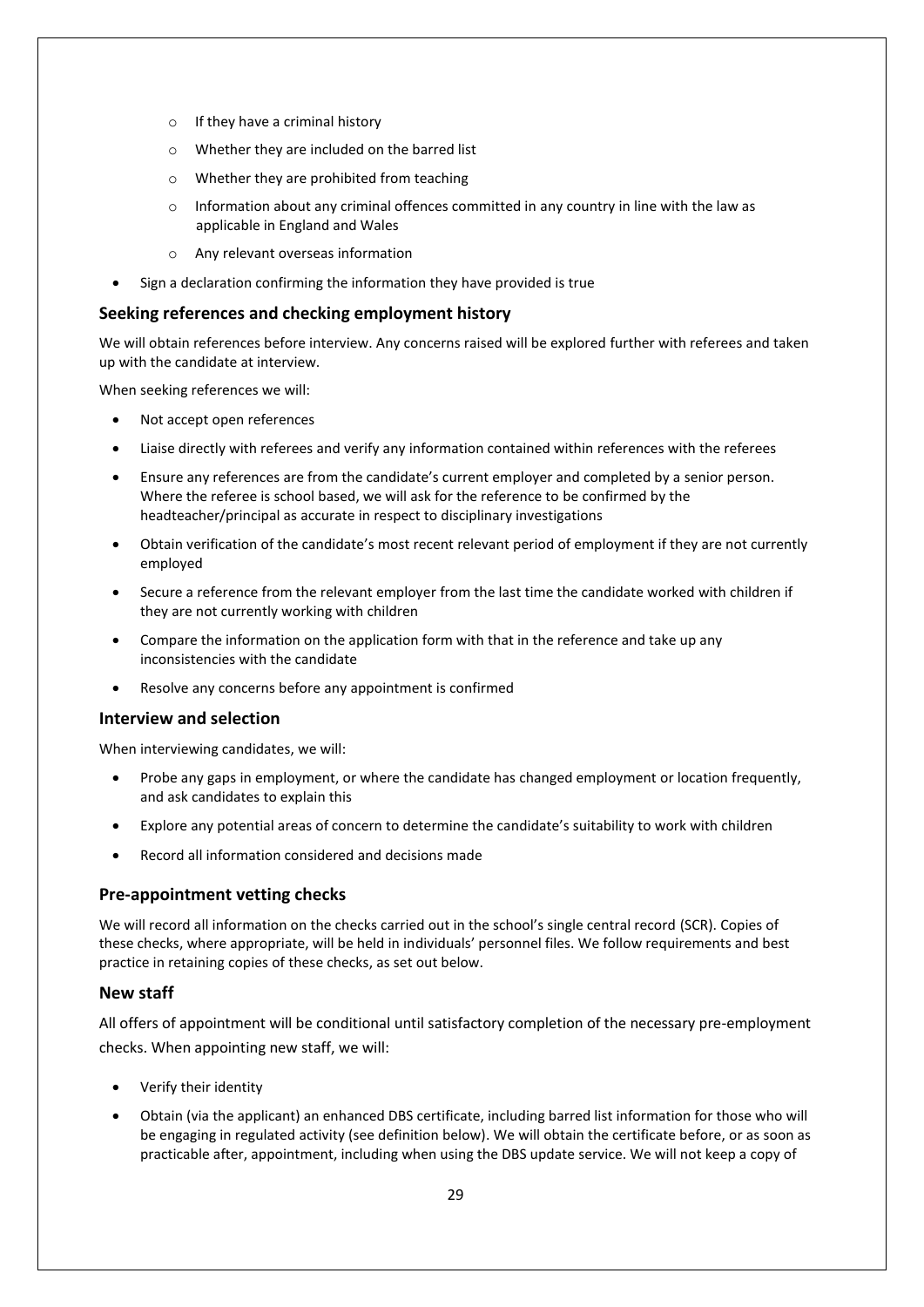the certificate for longer than 6 months, but when the copy is destroyed we may still keep a record of the fact that vetting took place, the result of the check and recruitment decision taken

- Obtain a separate barred list check if they will start work in regulated activity before the DBS certificate is available
- Verify their mental and physical fitness to carry out their work responsibilities
- Verify their right to work in the UK. We will keep a copy of this verification for the duration of the member of staff's employment and for 2 years afterwards
- Verify their professional qualifications, as appropriate
- Ensure they are not subject to a prohibition order if they are employed to be a teacher
- Carry out further additional checks, as appropriate, on candidates who have lived or worked outside of the UK. Where available, these will include:
	- o For all staff, including teaching positions: [criminal records checks for overseas applicants](https://www.gov.uk/government/publications/criminal-records-checks-for-overseas-applicants)
	- o For teaching positions: obtaining a letter of professional standing from the professional regulating authority in the country where the applicant has worked
- Check that candidates taking up a management position\* are not subject to a prohibition from management (section 128) direction made by the secretary of state

\* Management positions are most likely to include, but are not limited to, headteachers, principals and deputy/assistant headteachers.

**Regulated activity** means a person who will be:

- Responsible, on a regular basis in a school or college, for teaching, training, instructing, caring for or supervising children; or
- Carrying out paid, or unsupervised unpaid, work regularly in a school or college where that work provides an opportunity for contact with children; or
- Engaging in intimate or personal care or overnight activity, even if this happens only once and regardless of whether they are supervised or not

#### **Existing staff**

In certain circumstances we will carry out all the relevant checks on existing staff as if the individual was a new member of staff. These circumstances are when:

- There are concerns about an existing member of staff's suitability to work with children; or
- An individual moves from a post that is not regulated activity to one that is; or
- There has been a break in service of 12 weeks or more

We will refer to the DBS anyone who has harmed, or poses a risk of harm, to a child or vulnerable adult where:

- We believe the individual has engaged i[n relevant conduct;](https://www.gov.uk/guidance/making-barring-referrals-to-the-dbs#relevant-conduct-in-relation-to-children) or
- We believe the individual has received a caution or conviction for a relevant (automatic barring either with or without the right to make representations) offence, under th[e Safeguarding Vulnerable](http://www.legislation.gov.uk/uksi/2009/37/contents/made) Groups Act [2006 \(Prescribed Criteria and Miscellaneous Provisions\) Regulations 2009;](http://www.legislation.gov.uk/uksi/2009/37/contents/made) or
- We believe the 'harm test' is satisfied in respect of the individual (i.e. they may harm a child or vulnerable adult or put them at risk of harm); and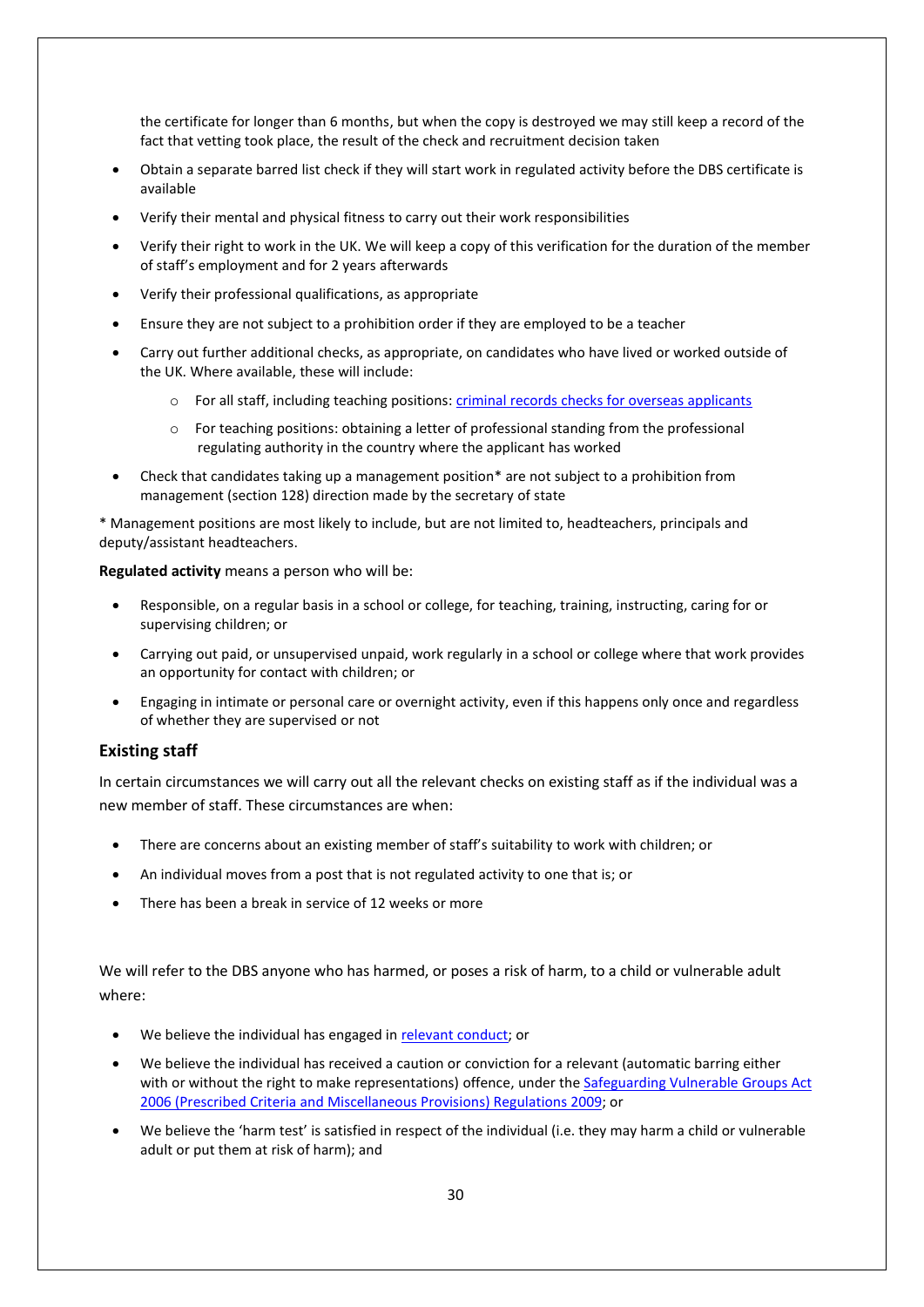• The individual has been removed from working in regulated activity (paid or unpaid) or would have been removed if they had not left

## **Agency and third-party staff**

We will obtain written notification from any agency or third-party organisation that it has carried out the necessary safer recruitment checks that we would otherwise perform. We will also check that the person presenting themselves for work is the same person on whom the checks have been made.

## **Contractors**

We will ensure that any contractor, or any employee of the contractor, who is to work at the school has had the appropriate level of DBS check (this includes contractors who are provided through a PFI or similar contract). This will be:

- An enhanced DBS check with barred list information for contractors engaging in regulated activity
- An enhanced DBS check, not including barred list information, for all other contractors who are not in regulated activity but whose work provides them with an opportunity for regular contact with children

We will obtain the DBS check for self-employed contractors.

We will not keep copies of such checks for longer than 6 months.

Contractors who have not had any checks will not be allowed to work unsupervised or engage in regulated activity under any circumstances.

We will check the identity of all contractors and their staff on arrival at the school.

#### **Trainee/student teachers**

Where applicants for initial teacher training are salaried by us, we will ensure that all necessary checks are carried out.

Where trainee teachers are fee-funded, we will obtain written confirmation from the training provider that necessary checks have been carried out and that the trainee has been judged by the provider to be suitable to work with children.

#### **Volunteers**

We will:

- Never leave an unchecked volunteer unsupervised or allow them to work in regulated activity
- Obtain an enhanced DBS check with barred list information for all volunteers who are new to working in regulated activity
- Carry out a risk assessment when deciding whether to seek an enhanced DBS check without barred list information for any volunteers not engaging in regulated activity. We will retain a record of this risk assessment

#### **Governors and members**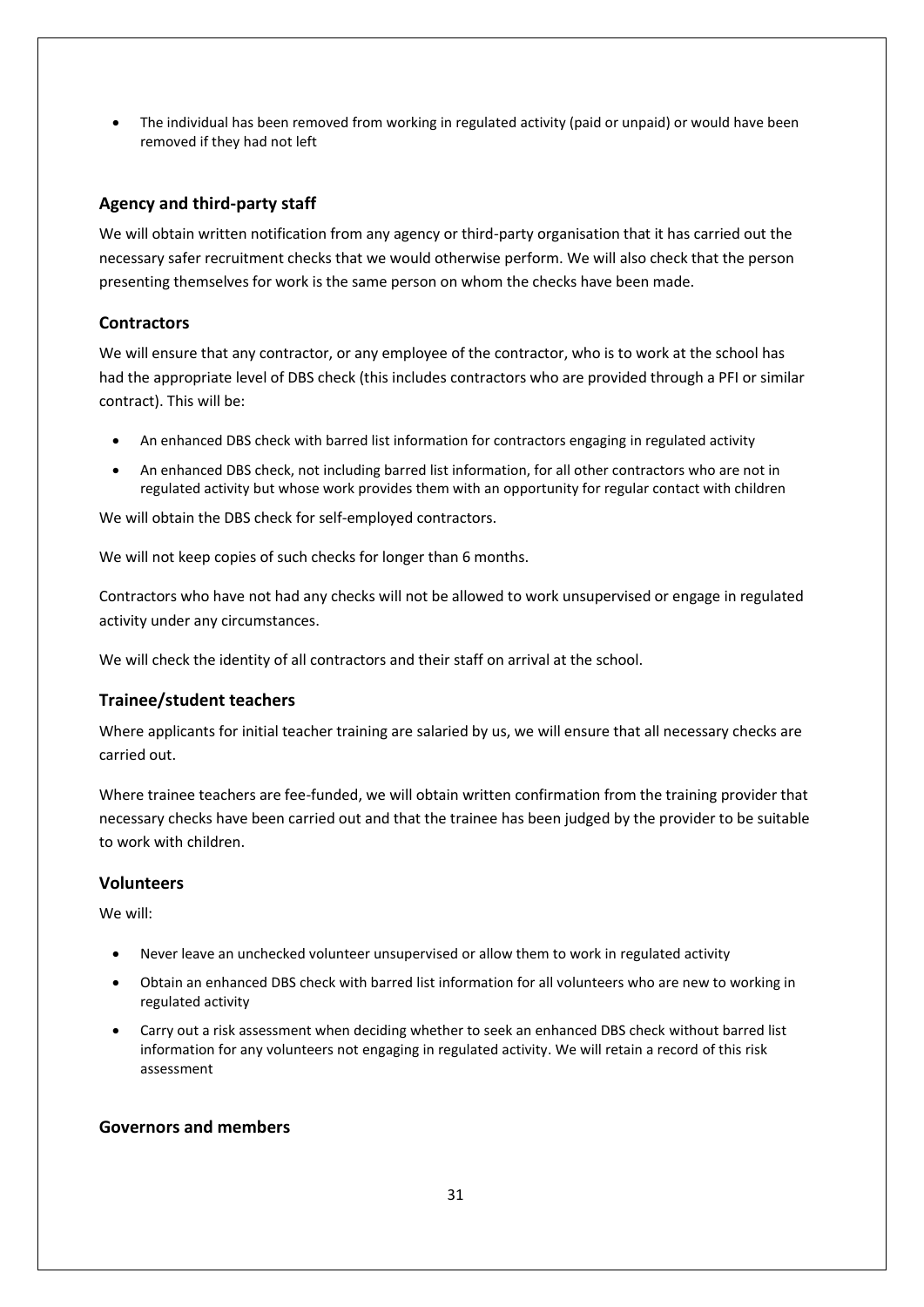All trustees, local governors and members will have an enhanced DBS check without barred list information.

They will have an enhanced DBS check with barred list information if working in regulated activity.

The chair of the board will have their DBS check countersigned by the secretary of state.

All proprietors, trustees, local governors and members will also have the following checks:

- A section 128 check (to check prohibition on participation in management unde[r section 128 of the](https://www.legislation.gov.uk/ukpga/2008/25/section/128)  [Education and Skills Act 2008\)](https://www.legislation.gov.uk/ukpga/2008/25/section/128) if they have retained or been delegated any management responsibilities.
- Identity
- Right to work in the UK
- Other checks deemed necessary if they have lived or worked outside the UK

## **Adults who supervise pupils on work experience**

When organising work experience, we will ensure that policies and procedures are in place to protect children from harm.

We will also consider whether it is necessary for barred list checks to be carried out on the individuals who supervise a pupil under 16 on work experience. This will depend on the specific circumstances of the work experience, including the nature of the supervision, the frequency of the activity being supervised, and whether the work is regulated activity.

## **Pupils staying with host families**

Where the school makes arrangements for pupils to be provided with care and accommodation by a host family to which they are not related (for example, during a foreign exchange visit), we will request enhanced DBS checks with barred list information on those people.

Where the school is organising such hosting arrangements overseas and host families cannot be checked in the same way, we will work with our partner schools abroad to ensure that similar assurances are undertaken prior to the visit.

## **APPENDIX 3: ALLEGATIONS OF ABUSE MADE AGAINST STAFF**

## **Section 1: allegations that may meet the harms threshold**

This section applies to all cases in which it is alleged that a current member of staff, including a supply teacher, volunteer or contractor, has:

- Behaved in a way that has harmed a child, or may have harmed a child, and/or
- Possibly committed a criminal offence against or related to a child, and/or
- Behaved towards a child or children in a way that indicates he or she may pose a risk of harm to children, and/or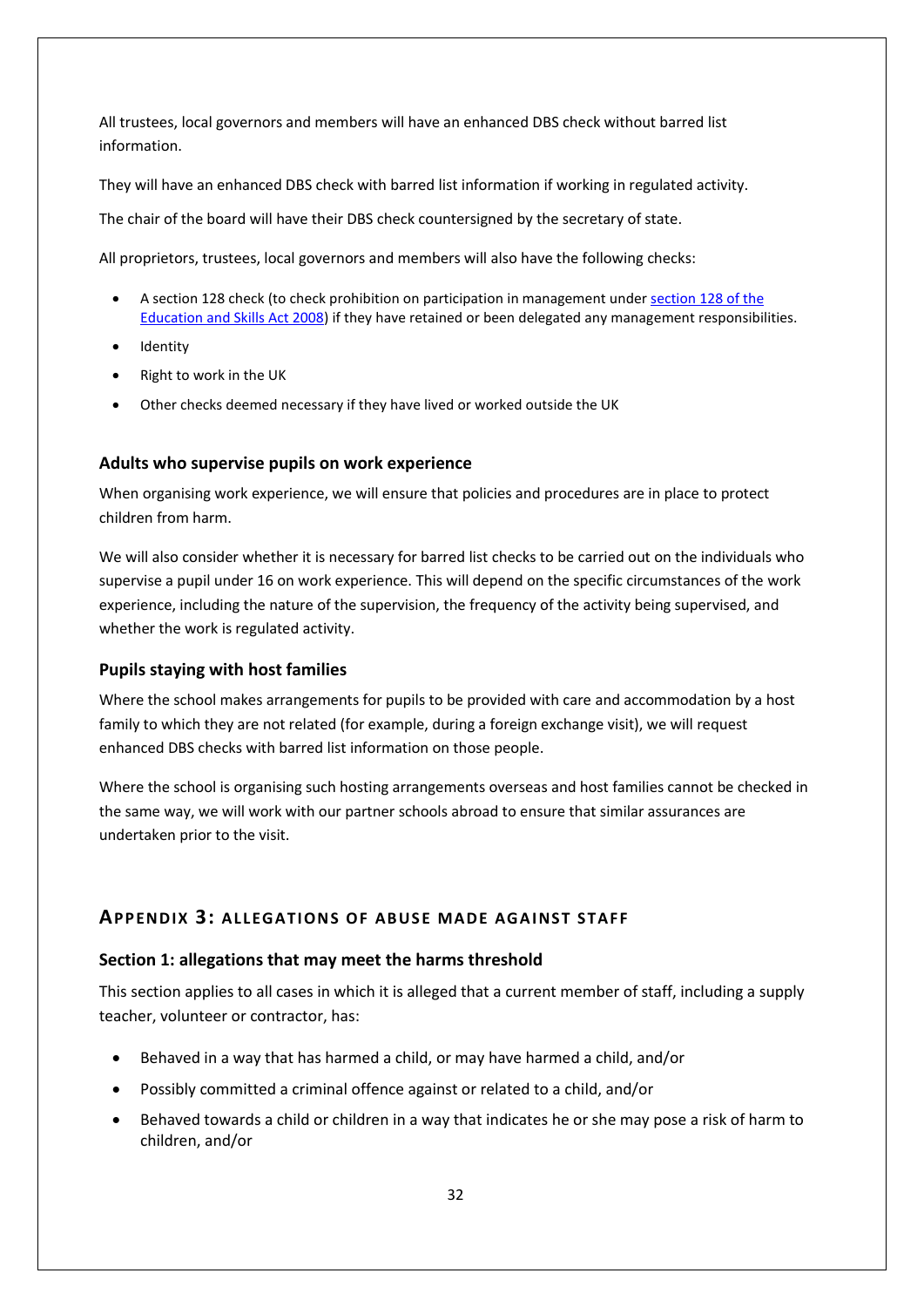• Behaved or may have behaved in a way that indicates they may not be suitable to work with children – this includes behaviour taking place both inside and outside of school

We will deal with any allegation of abuse quickly, in a fair and consistent way that provides effective child protection while also supporting the individual who is the subject of the allegation.

A 'case manager' will lead any investigation. This will be the headteacher, or the chair of governors where the headteacher is the subject of the allegation. The case manager will be identified at the earliest opportunity.

Our procedures for dealing with allegations will be applied with common sense and judgement.

## **Suspension of the accused until the case is resolved**

Suspension of the accused will not be the default position, and will only be considered in cases where there is reason to suspect that a child or other children is/are at risk of harm, or the case is so serious that there might be grounds for dismissal. In such cases, we will only suspend an individual if we have considered all other options available and there is no reasonable alternative.

Based on an assessment of risk, we will consider alternatives such as:

- Redeployment within the school so that the individual does not have direct contact with the child or children concerned
- Providing an assistant to be present when the individual has contact with children
- Redeploying the individual to alternative work in the school so that they do not have unsupervised access to children
- Moving the child or children to classes where they will not come into contact with the individual, making it clear that this is not a punishment and parents/carers have been consulted
- Temporarily redeploying the individual to another role in a different location, for example to an alternative school or other work for the trust.

If in doubt, the case manager will seek views from the school's personnel adviser and the designated officer at the local authority, as well as the police and children's social care where they have been involved.

#### **Definitions for outcomes of allegation investigations**

- **Substantiated:** there is sufficient evidence to prove the allegation
- **Malicious:** there is sufficient evidence to disprove the allegation and there has been a deliberate act to deceive, or to cause harm to the subject of the allegation
- **False:** there is sufficient evidence to disprove the allegation
- **Unsubstantiated:** there is insufficient evidence to either prove or disprove the allegation (this does not imply guilt or innocence)
- **Unfounded**: to reflect cases where there is no evidence or proper basis which supports the allegation being made

#### **Procedure for dealing with allegations**

In the event of an allegation that meets the criteria above, the case manager will take the following steps: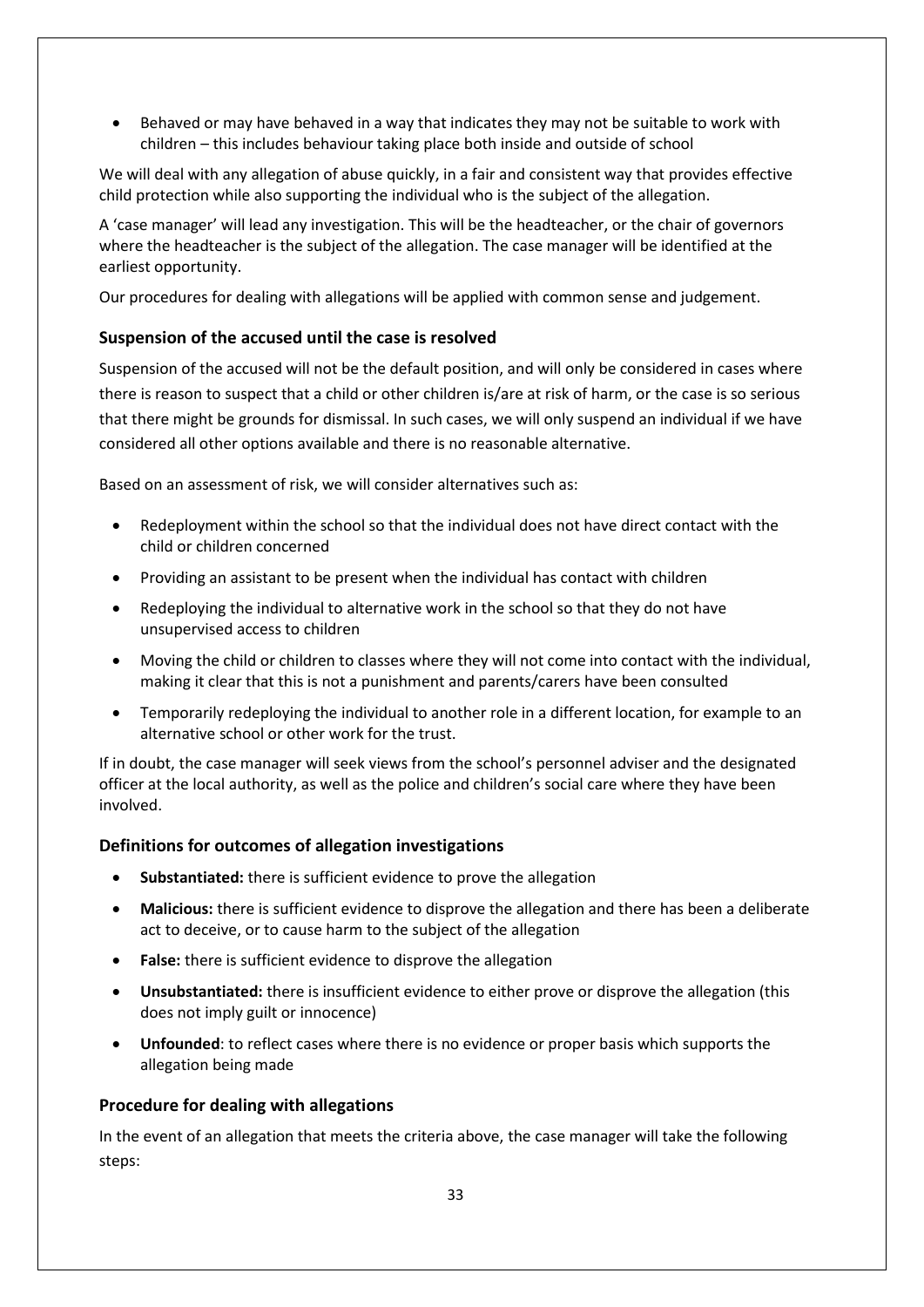- Conduct basic enquiries in line with local procedures to establish the facts to help determine whether there is any foundation to the allegation before carrying on with the steps below
- Discuss the allegation with the designated officer at the local authority. This is to consider the nature, content and context of the allegation and agree a course of action, including whether further enquiries are necessary to enable a decision on how to proceed, and whether it is necessary to involve the police and/or children's social care services. (The case manager may, on occasion, consider it necessary to involve the police *before* consulting the designated officer – for example, if the accused individual is deemed to be an immediate risk to children or there is evidence of a possible criminal offence. In such cases, the case manager will notify the designated officer as soon as practicably possible after contacting the police)
- Inform the accused individual of the concerns or allegations and likely course of action as soon as possible after speaking to the designated officer (and the police or children's social care services, where necessary). Where the police and/or children's social care services are involved, the case manager will only share such information with the individual as has been agreed with those agencies
- Where appropriate (in the circumstances described above), carefully consider whether suspension of the individual from contact with children at the school is justified or whether alternative arrangements such as those outlined above can be put in place. Advice will be sought from the designated officer, police and/or children's social care services, as appropriate
- Where the case manager is concerned about the welfare of other children in the community or the individual's family, they will discuss these concerns with the DSL and make a risk assessment of the situation. If necessary, the DSL may make a referral to children's social care
- **If immediate suspension is considered necessary**, agree and record the rationale for this with the designated officer. The record will include information about the alternatives to suspension that have been considered, and why they were rejected. Written confirmation of the suspension will be provided to the individual facing the allegation or concern within 1 working day, and the individual will be given a named contact at the school and their contact details
- **If it is decided that no further action is to be taken** in regard to the subject of the allegation or concern, record this decision and the justification for it and agree with the designated officer what information should be put in writing to the individual and by whom, as well as what action should follow both in respect of the individual and those who made the initial allegation
- **If it is decided that further action is needed**, take steps as agreed with the designated officer to initiate the appropriate action in school and/or liaise with the police and/or children's social care services as appropriate
- Provide effective support for the individual facing the allegation or concern, including appointing a named representative to keep them informed of the progress of the case and considering what other support is appropriate. Referral to the trust HR for additional support and advice concerning welfare counselling or medical advice.
- Inform the parents or carers of the child/children involved about the allegation as soon as possible if they do not already know (following agreement with children's social care services and/or the police, if applicable). The case manager will also inform the parents or carers of the requirement to maintain confidentiality about any allegations made against teachers (where this applies) while investigations are ongoing. Any parent or carer who wishes to have the confidentiality restrictions removed in respect of a teacher will be advised to seek legal advice
- Keep the parents or carers of the child/children involved informed of the progress of the case (only in relation to their child – no information will be shared regarding the staff member)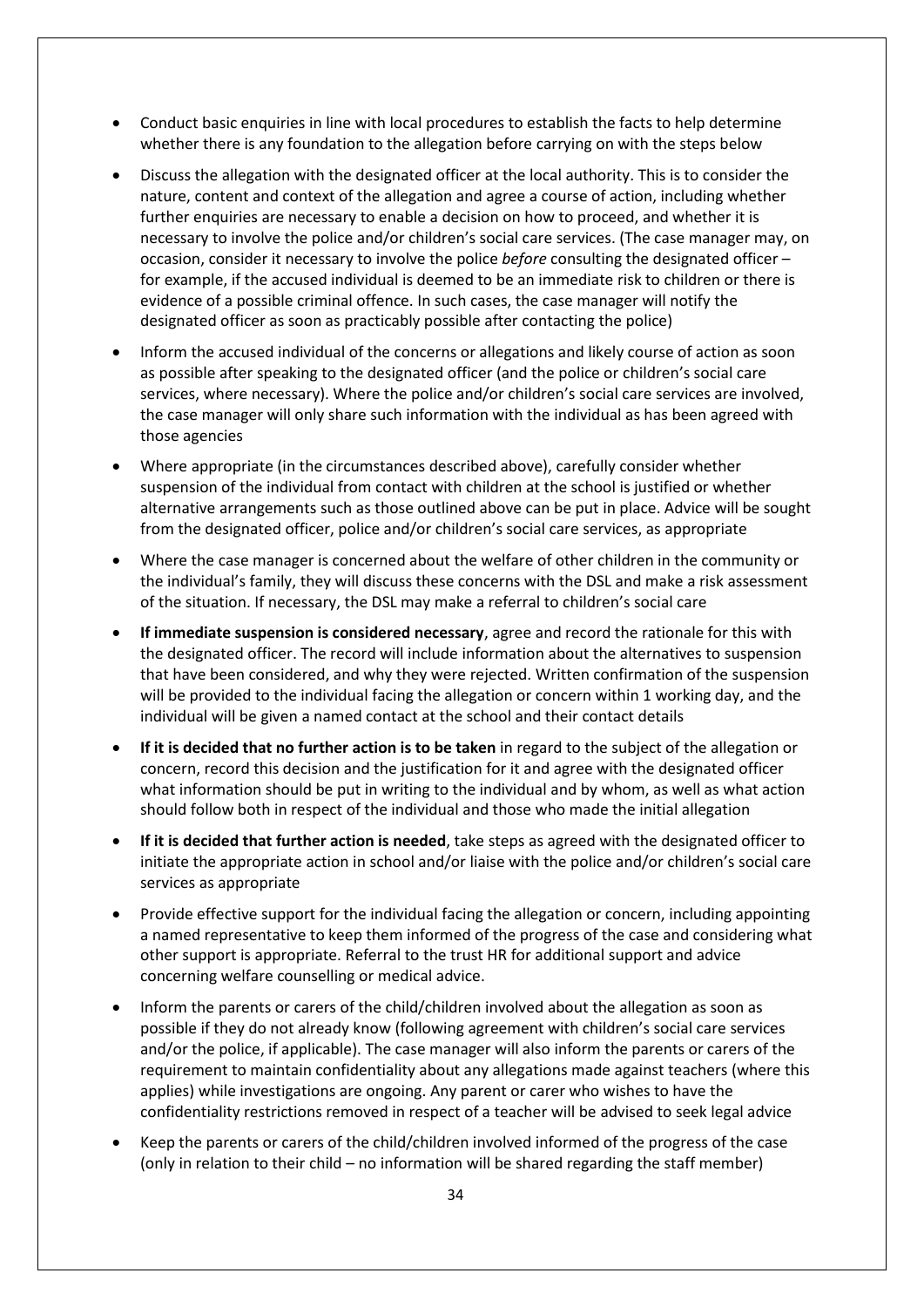• Make a referral to the DBS where it is thought that the individual facing the allegation or concern has engaged in conduct that harmed or is likely to harm a child, or if the individual otherwise poses a risk of harm to a child

If the school is made aware that the secretary of state has made an interim prohibition order in respect of an individual, we will immediately suspend that individual from teaching, pending the findings of the investigation by the Teaching Regulation Agency.

Where the police are involved, wherever possible the school will ask the police at the start of the investigation to obtain consent from the individuals involved to share their statements and evidence for use in the school's disciplinary process, should this be required at a later point.

## **Additional considerations for supply teachers and all contracted staff**

If there are concerns or an allegation is made against someone not directly employed by the school, such as a supply teacher or contracted staff member provided by an agency, we will take the actions below in addition to our standard procedures.

- We will not decide to stop using an individual due to safeguarding concerns without finding out the facts and liaising with our LADO to determine a suitable outcome
- The governing board will discuss with the agency whether it is appropriate to suspend the individual, or redeploy them to another part of the school, while the school carries out the investigation
- We will involve the agency fully, but the school will take the lead in collecting the necessary information and providing it to the LADO as required
- We will address issues such as information sharing, to ensure any previous concerns or allegations known to the agency are taken into account (we will do this, for example, as part of the allegations management meeting or by liaising directly with the agency where necessary)

When using an agency, we will inform them of our process for managing allegations, and keep them updated about our policies as necessary, and will invite the agency's HR manager or equivalent to meetings as appropriate.

## **Timescales**

We will deal with all allegations as quickly and effectively as possible and will endeavour to comply with the following timescales, where reasonably practicable:

- Any cases where it is clear immediately that the allegation is unsubstantiated or malicious should be resolved within 1 week
- If the nature of an allegation does not require formal disciplinary action, appropriate action should be taken within 3 working days
- If a disciplinary hearing is required and can be held without further investigation, this should be held within 15 working days

However, these are objectives only and where they are not met, we will endeavour to take the required action as soon as possible thereafter.

## **Specific actions**

**Action following a criminal investigation or prosecution**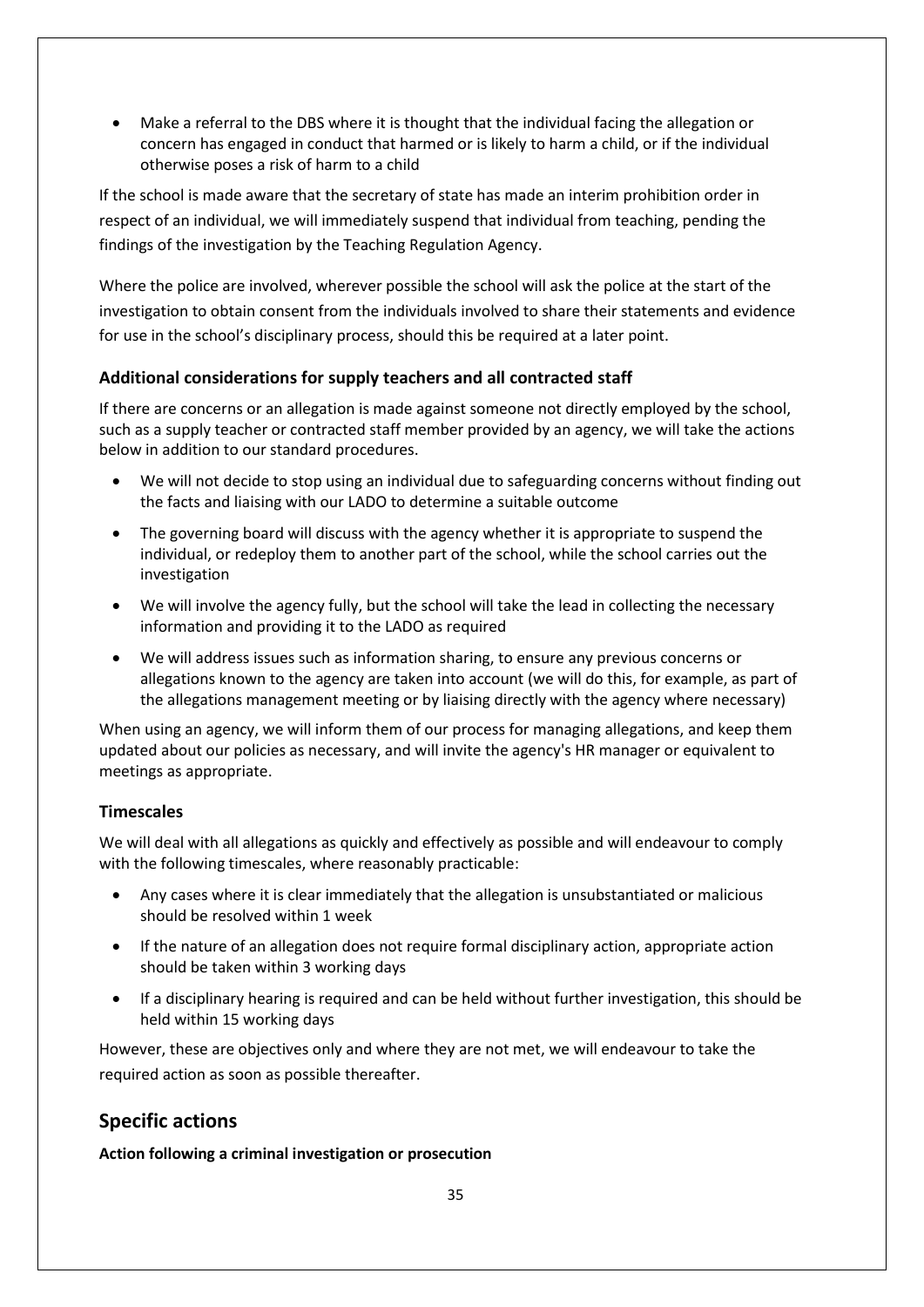The case manager will discuss with the local authority's designated officer whether any further action, including disciplinary action, is appropriate and, if so, how to proceed, taking into account information provided by the police and/or children's social care services.

## **Conclusion of a case where the allegation is substantiated**

If the allegation is substantiated and the individual is dismissed or the school ceases to use their services, or the individual resigns or otherwise ceases to provide their services, the school will make a referral to the DBS for consideration of whether inclusion on the barred lists is required.

If the individual concerned is a member of teaching staff, the school will consider whether to refer the matter to the Teaching Regulation Agency to consider prohibiting the individual from teaching.

#### **Individuals returning to work after suspension**

If it is decided on the conclusion of a case that an individual who has been suspended can return to work, the case manager will consider how best to facilitate this.

The case manager will also consider how best to manage the individual's contact with the child or children who made the allegation, if they are still attending the school.

#### **Unsubstantiated, unfounded, false or malicious reports**

If a report is:

- Determined to be unsubstantiated, unfounded, false or malicious, the DSL will consider the appropriate next steps. If they consider that the child and/or person who made the allegation is in need of help, or the allegation may have been a cry for help, a referral to children's social care may be appropriate
- Shown to be deliberately invented, or malicious, the school will consider whether any disciplinary action is appropriate against the individual(s) who made it

#### **Unsubstantiated, unfounded, false or malicious allegations**

If an allegation is:

- Determined to be unsubstantiated, unfounded, false or malicious, the LADO and case manager will consider the appropriate next steps. If they consider that the child and/or person who made the allegation is in need of help, or the allegation may have been a cry for help, a referral to children's social care may be appropriate
- Shown to be deliberately invented, or malicious, the school will consider whether any disciplinary action is appropriate against the individual(s) who made it

## **Confidentiality and information sharing**

The school will make every effort to maintain confidentiality and guard against unwanted publicity while an allegation is being investigated or considered.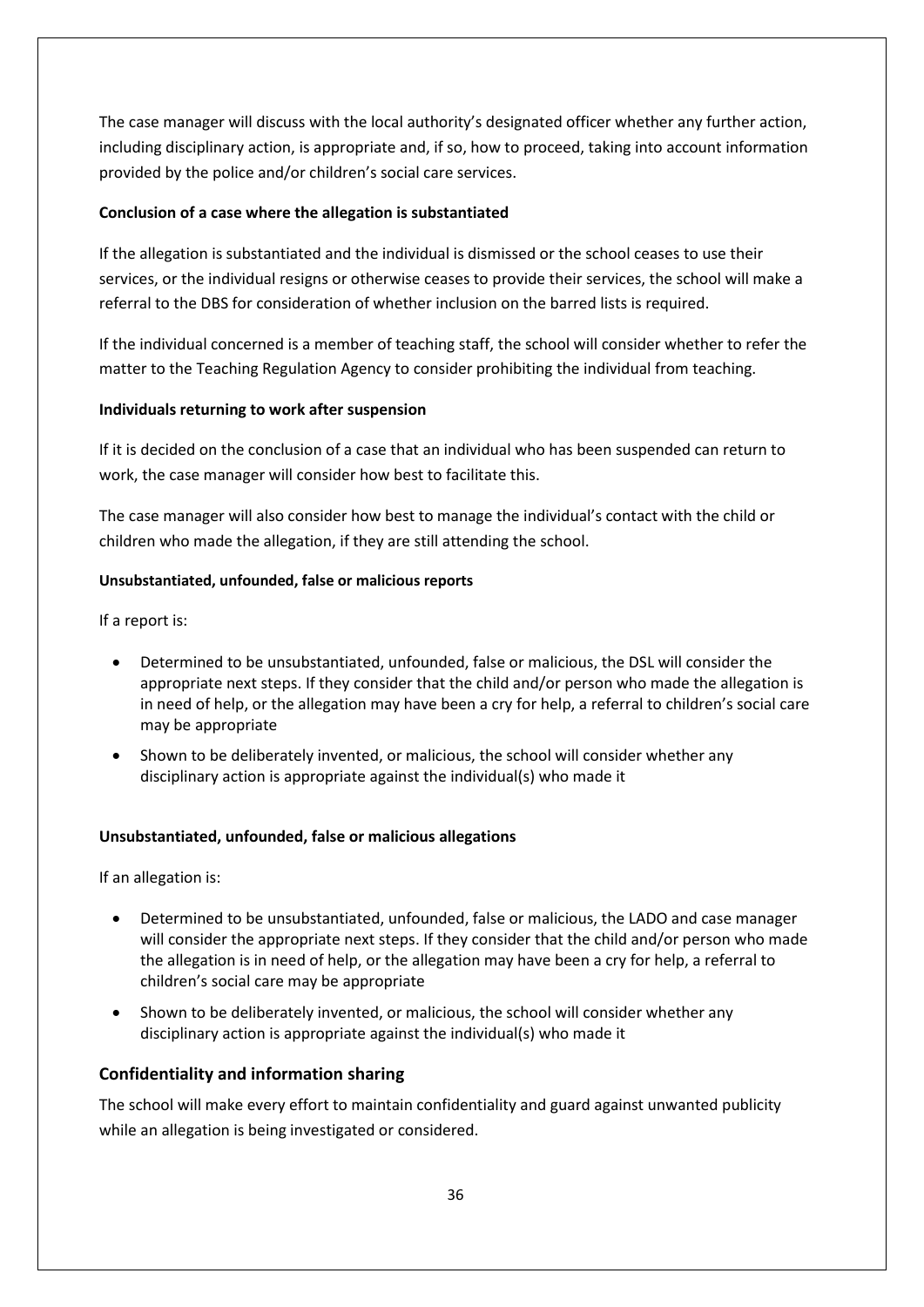The case manager will take advice from the LADO, police and children's social care services, as appropriate, to agree:

- Who needs to know about the allegation and what information can be shared
- How to manage speculation, leaks and gossip, including how to make parents or carers of a child/children involved aware of their obligations with respect to confidentiality
- What, if any, information can be reasonably given to the wider community to reduce speculation
- How to manage press interest if, and when, it arises

## **Record-keeping**

The case manager will maintain clear records about any case where the allegation or concern meets the criteria above and store them on the individual's confidential personnel file for the duration of the case.

The records of any allegation that, following an investigation, is found to be malicious or false will be deleted from the individual's personnel file (unless the individual consents for the records to be retained on the file).

For all other allegations (which are not found to be malicious or false), the following information will be kept on the file of the individual concerned:

- A clear and comprehensive summary of the allegation
- Details of how the allegation was followed up and resolved
- Notes of any action taken, decisions reached and the outcome
- A declaration on whether the information will be referred to in any future reference

In these cases, the school will provide a copy to the individual, in agreement with children's social care or the police as appropriate.

Where records contain information about allegations of sexual abuse, we will preserve these for the Independent Inquiry into Child Sexual Abuse (IICSA), for the term of the inquiry. We will retain all other records at least until the individual has reached normal pension age, or for 10 years from the date of the allegation if that is longer.

## **References**

When providing employer references, we will:

- Not refer to any allegation that has been found to be false, unfounded, unsubstantiated or malicious, or any repeated allegations which have all been found to be false, unfounded, unsubstantiated or malicious
- Include substantiated allegations, provided that the information is factual and does not include opinions

## **Learning lessons**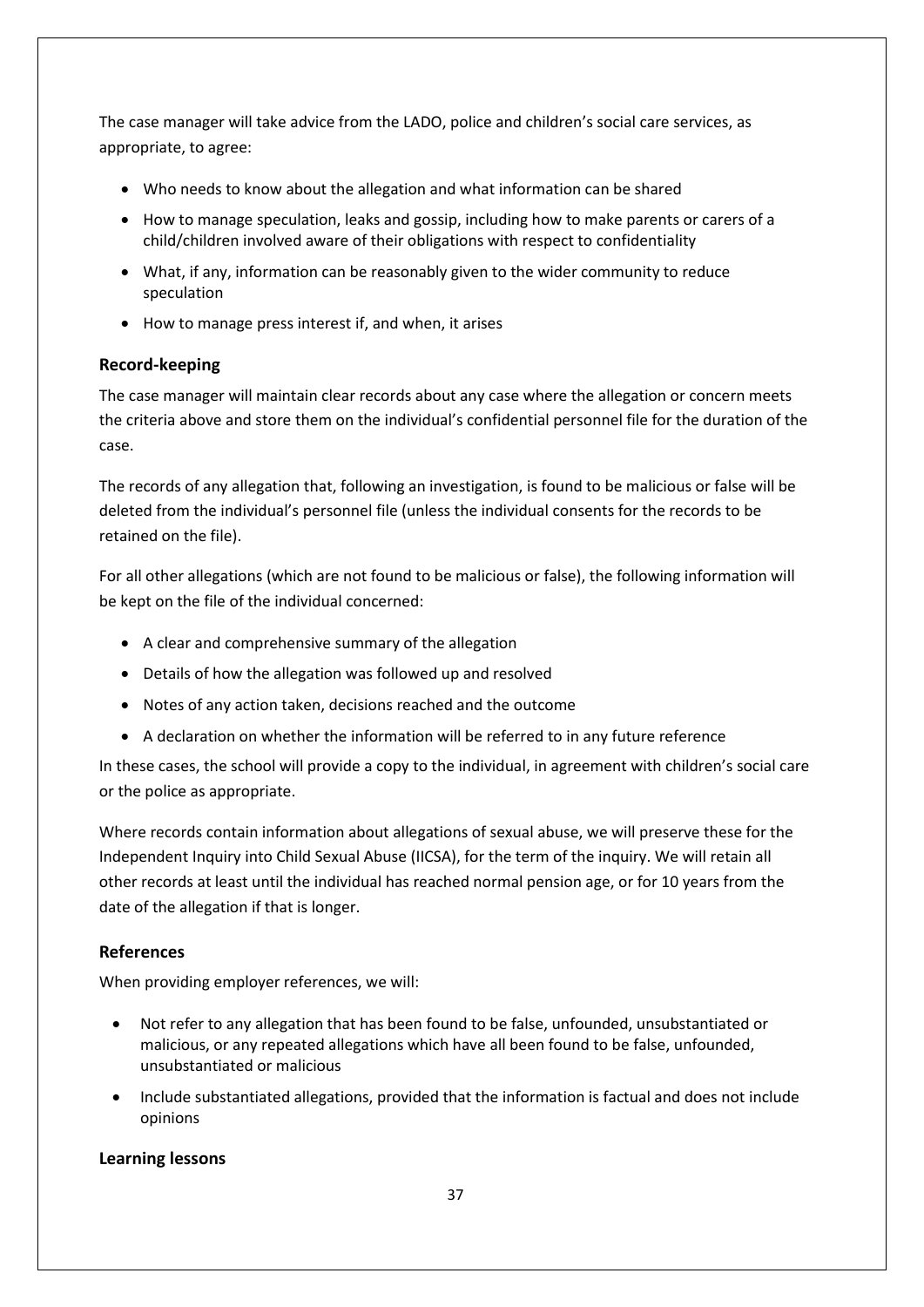After any cases where the allegations are *substantiated*, the case manager will review the circumstances of the case with the local authority's designated officer to determine whether there are any improvements that we can make to the school's procedures or practice to help prevent similar events in the future.

This will include consideration of (as applicable):

- Issues arising from the decision to suspend the member of staff
- The duration of the suspension
- Whether or not the suspension was justified
- The use of suspension when the individual is subsequently reinstated. We will consider how future investigations of a similar nature could be carried out without suspending the individual

For all other cases, the case manager will consider the facts and determine whether any improvements can be made.

#### **Non-recent allegations**

Abuse can be reported, no matter how long ago it happened.

We will report any non-recent allegations made by a child to the LADO in line with our local authority's procedures for dealing with non-recent allegations.

Where an adult makes an allegation to the school that they were abused as a child, we will advise the individual to report the allegation to the police.

## **Section 2: concerns that do not meet the harm threshold**

This section applies to all concerns (including allegations) about members of staff, including supply teachers, volunteers and contractors, which do not meet the harm threshold set out in section 1 above.

Concerns may arise through, for example:

- Suspicion
- **Complaint**
- Disclosure made by a child, parent or other adult within or outside the school
- Pre-employment vetting checks

We recognise the importance of responding to and dealing with any concerns in a timely manner to safeguard the welfare of children.

## **Definition of low-level concerns**

The term 'low-level' concern is any concern – no matter how small – that an adult working in or on behalf of the school may have acted in a way that:

Is inconsistent with the staff code of conduct, including inappropriate conduct outside of work, **and**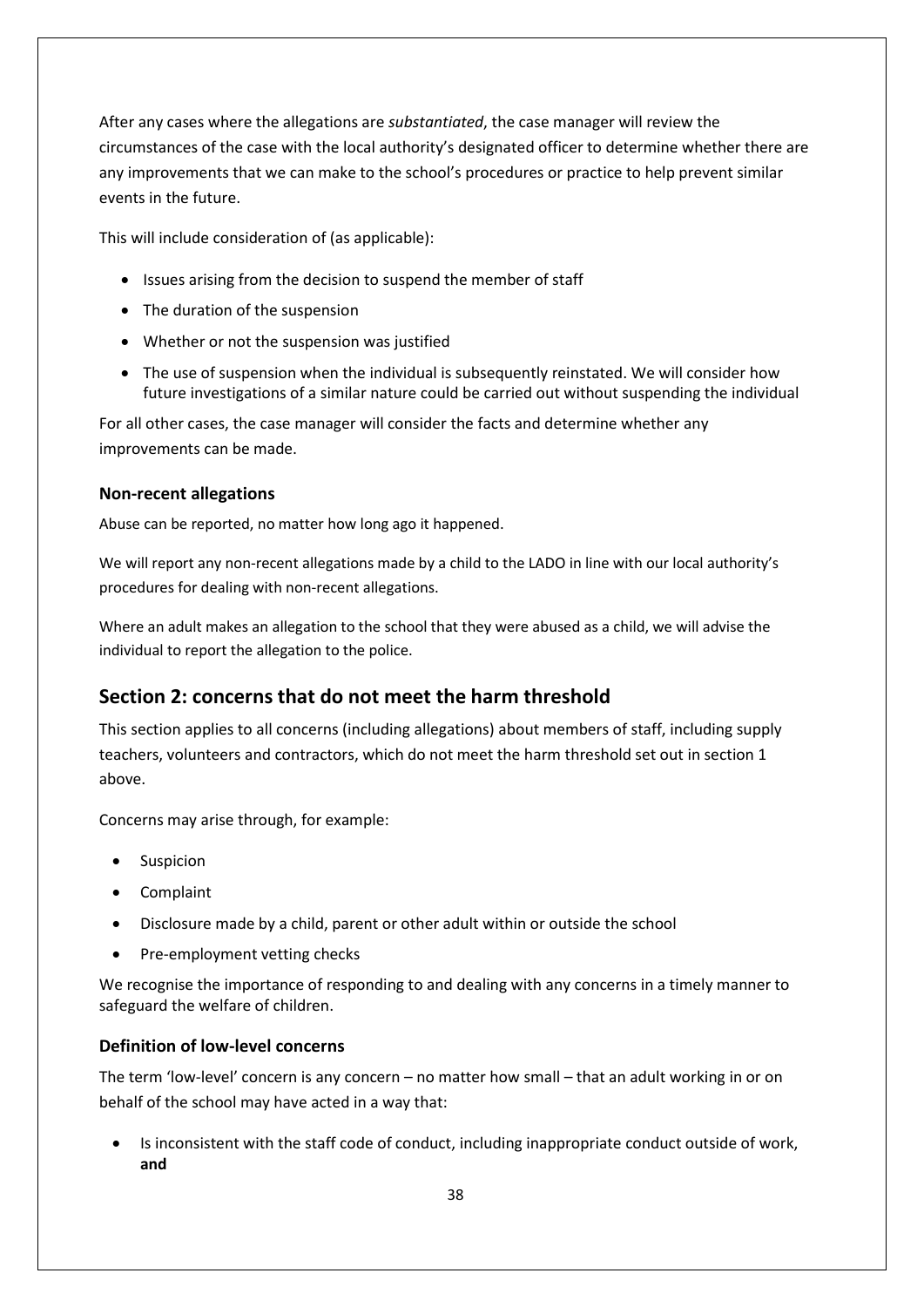• Does not meet the allegations threshold or is otherwise not considered serious enough to consider a referral to the designated officer at the local authority

Examples of such behaviour could include, but are not limited to:

- Being overly friendly with children
- Having favourites
- Taking photographs of children on their mobile phone
- Engaging with a child on a one-to-one basis in a secluded area or behind a closed door
- Using inappropriate sexualised, intimidating or offensive language

#### **Sharing low-level concerns**

We recognise the importance of creating a culture of openness, trust and transparency to encourage all staff to share low-level concerns so that they can be addressed appropriately.

We will create this culture by:

- Ensuring staff are clear about what appropriate behaviour is, and are confident in distinguishing expected and appropriate behaviour from concerning, problematic or inappropriate behaviour, in themselves and others
- Empowering staff to share any low-level concerns as per section 7.7 of this policy
- Empowering staff to self-refer
- Addressing unprofessional behaviour and supporting the individual to correct it at an early stage
- Providing a responsive, sensitive and proportionate handling of such concerns when they are raised
- Helping to identify any weakness in the school's safeguarding system

## **Responding to low-level concerns**

If the concern is raised via a third party, the headteacher will collect evidence where necessary by speaking:

- Directly to the person who raised the concern, unless it has been raised anonymously
- To the individual involved and any witnesses

The headteacher will use the information collected to categorise the type of behaviour and determine any further action, in line with the school's staff code of conduct.

#### **Record keeping**

All low-level concerns will be recorded in writing. In addition to details of the concern raised, records will include the context in which the concern arose, any action taken and the rationale for decisions and action taken.

Records will be:

- Kept confidential, held securely and comply with the DPA 2018 and UK GDPR
- Reviewed so that potential patterns of concerning, problematic or inappropriate behaviour can be identified. Where a pattern of such behaviour is identified, we will decide on a course of action, either through our disciplinary procedures or, where a pattern of behaviour moves from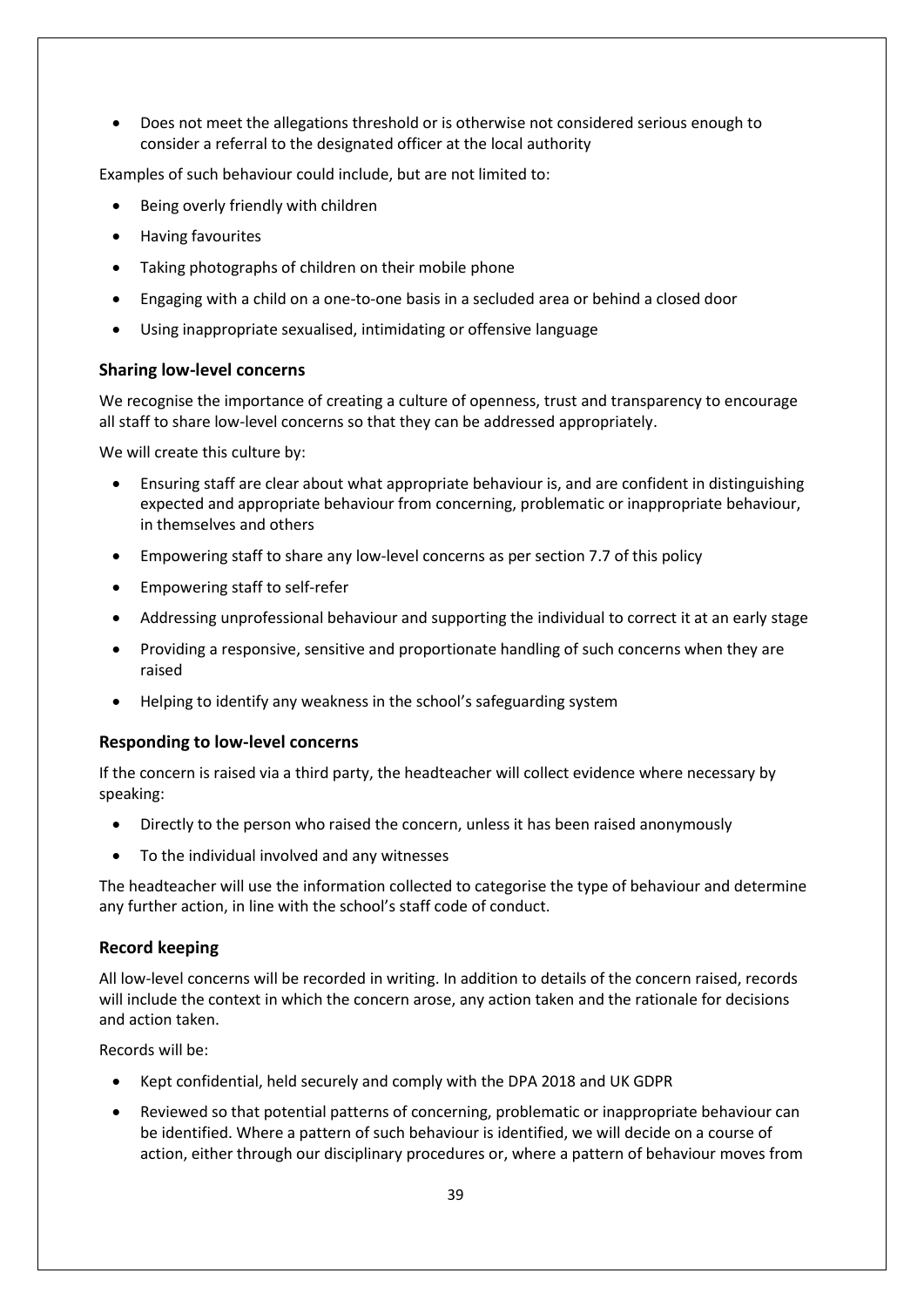a concern to meeting the harms threshold as described in section 1 of this appendix, we will refer it to the designated officer at the local authority

• Retained at least until the individual leaves employment at the school

Where a low-level concern relates to a supply teacher or contractor, we will notify the individual's employer, so any potential patterns of inappropriate behaviour can be identified.

## **References**

We will not include low-level concerns in references unless:

- The concern (or group of concerns) has met the threshold for referral to the designated officer at the local authority and is found to be substantiated; and/or
- The concern (or group of concerns) relates to issues which would ordinarily be included in a reference, such as misconduct or poor performance

## **APPENDIX 4: SPECIFIC SAFEGUARDING ISSUES**

## **Pupil Voice:**

The school endeavours to secure the views of pupils on safeguarding in school, contributing to policy and practice. This may be done in several different ways including through school council, curriculum related discussion, pupil interview and questionnaires.

## **Attendance**

Pioneer House High School views attendance as a safeguarding issue and in accordance with the school's Attendance Policy, absences are rigorously pursued and recorded. The school/setting, in partnership with the appropriate agencies, takes action to pursue and address all unauthorised absences in order to safeguard the welfare of children and young people in its care.

- a. The Attendance Policy identifies how individual cases are managed and how we work proactively with parents/carers to ensure that they understand why attendance is important. In certain cases this may form part of a Manchester Common Assessment Framework (MCAF) or a Parenting Contract.
- b. We implement the statutory requirements in terms of monitoring and reporting children missing education (CME) and off-rolling and understand how important this practice is in safeguarding children and young people.

## **Children missing from education**

A child going missing from education, particularly repeatedly, can be a warning sign of a range of safeguarding issues. This might include abuse or neglect, such as sexual abuse or exploitation or child criminal exploitation, or issues such as mental health problems, substance abuse, radicalisation, FGM or forced marriage.

There are many circumstances where a child may become missing from education, but some children are particularly at risk. These include children who:

- Are at risk of harm or neglect
- Are at risk of forced marriage or FGM
- Come from Gypsy, Roma, or Traveller families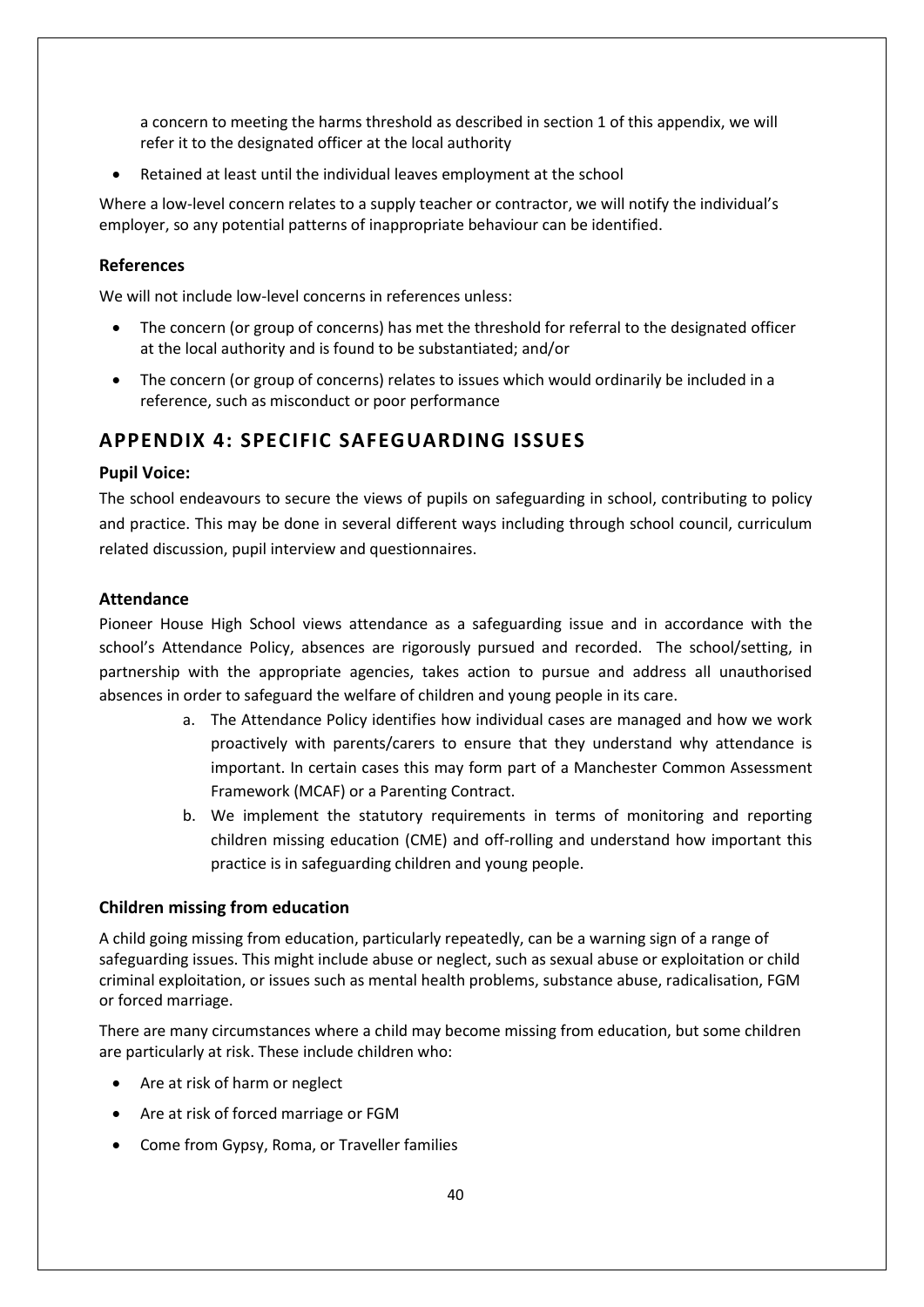- Come from the families of service personnel
- Go missing or run away from home or care
- Are supervised by the youth justice system
- Cease to attend a school
- Come from new migrant families

We will follow our procedures for unauthorised absence and for dealing with children who go missing from education, particularly on repeat occasions, to help identify the risk of abuse and neglect, including sexual exploitation, and to help prevent the risks of going missing in future. This includes informing the local authority if a child leaves the school without a new school being named, and adhering to requirements with respect to sharing information with the local authority, when applicable, when removing a child's name from the admission register at non-standard transition points.

Staff will be trained in signs to look out for and the individual triggers to be aware of when considering the risks of potential safeguarding concerns which may be related to being missing, such as travelling to conflict zones, FGM and forced marriage.

If a staff member suspects that a child is suffering from harm or neglect, we will follow local child protection procedures, including with respect to making reasonable enquiries. We will make an immediate referral to the local authority children's social care team, and the police, if the child is suffering or likely to suffer from harm, or in immediate danger.

#### **Child criminal exploitation and County Lines**

Child criminal exploitation (CCE) is a form of abuse where an individual or group takes advantage of an imbalance of power to coerce, control, manipulate or deceive a child into criminal activity, in exchange for something the victim needs or wants, and/or for the financial or other advantage of the perpetrator or facilitator, and/or through violence or the threat of violence.

The abuse can be perpetrated by males or females, and children or adults. It can be a one-off occurrence or a series of incidents over time, and range from opportunistic to complex organised abuse.

The victim can be exploited even when the activity appears to be consensual. It does not always involve physical contact and can happen online. For example, young people may be forced to work in cannabis factories, coerced into moving drugs or money across the country (county lines), forced to shoplift or pickpocket, or to threaten other young people.

Indicators of CCE can include a child:

- Appearing with unexplained gifts or new possessions
- Associating with other young people involved in exploitation
- Suffering from changes in emotional wellbeing
- Misusing drugs and alcohol
- Going missing for periods of time or regularly coming home late
- Regularly missing school or education
- Not taking part in education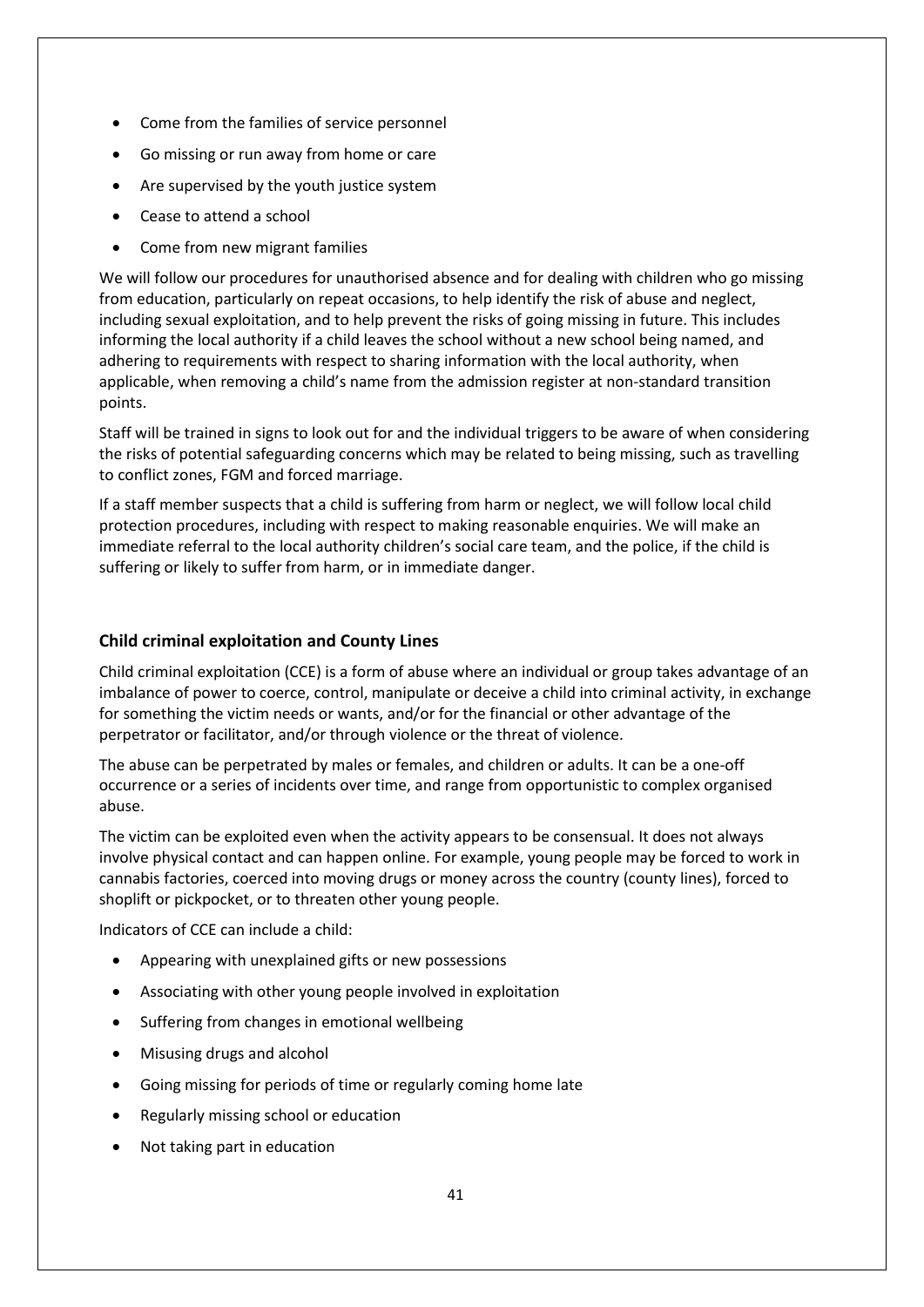**County lines** relates to the supply of class A drugs (primarily crack cocaine and heroin) from an urban hub into rural towns or county locations. Children, young people or adults who are exploited, coerced or trafficked into committing crimes are victims who require a safeguarding response and access to support. As such, any practitioner who has concerns about an individual who is being, or is at risk of, criminal exploitation should follow local safeguarding guidance and share this information with the relevant services.

Children, young people and adults with learning difficulties are especially vulnerable to criminal exploitation.

Cuckooing' is a term that refers to the exploiters acquiring the use of a local property occupied by an adult (often who is vulnerable) which they can use as a base for their criminal activities.

If a member of staff suspects CCE, they will discuss this with the DSL. The DSL will trigger the local safeguarding procedures, including a referral to the local authority's children's social care team and the police, if appropriate.

#### **Child sexual exploitation**

Child sexual exploitation (CSE) is a form of child sexual abuse where an individual or group takes advantage of an imbalance of power to coerce, manipulate or deceive a child into sexual activity, in exchange for something the victim needs or wants and/or for the financial advantage or increased status of the perpetrator or facilitator. It may, or may not, be accompanied by violence or threats of violence.

The abuse can be perpetrated by males or females, and children or adults. It can be a one-off occurrence or a series of incidents over time, and range from opportunistic to complex organised abuse.

The victim can be exploited even when the activity appears to be consensual. Children or young people who are being sexually exploited may not understand that they are being abused. They often trust their abuser and may be tricked into believing they are in a loving, consensual relationship.

CSE can include both physical contact (penetrative and non-penetrative acts) and non-contact sexual activity. It can also happen online. For example, young people may be persuaded or forced to share sexually explicit images of themselves, have sexual conversations by text, or take part in sexual activities using a webcam. CSE may also occur without the victim's immediate knowledge, for example through others copying videos or images.

In addition to the CCE indicators above, indicators of CSE can include a child:

- Having an older boyfriend or girlfriend
- Suffering from sexually transmitted infections or becoming pregnant

If a member of staff suspects CSE, they will discuss this with the DSL. The DSL will trigger the local safeguarding procedures, including a referral to the local authority's children's social care team and the police, if appropriate.

#### **Domestic abuse**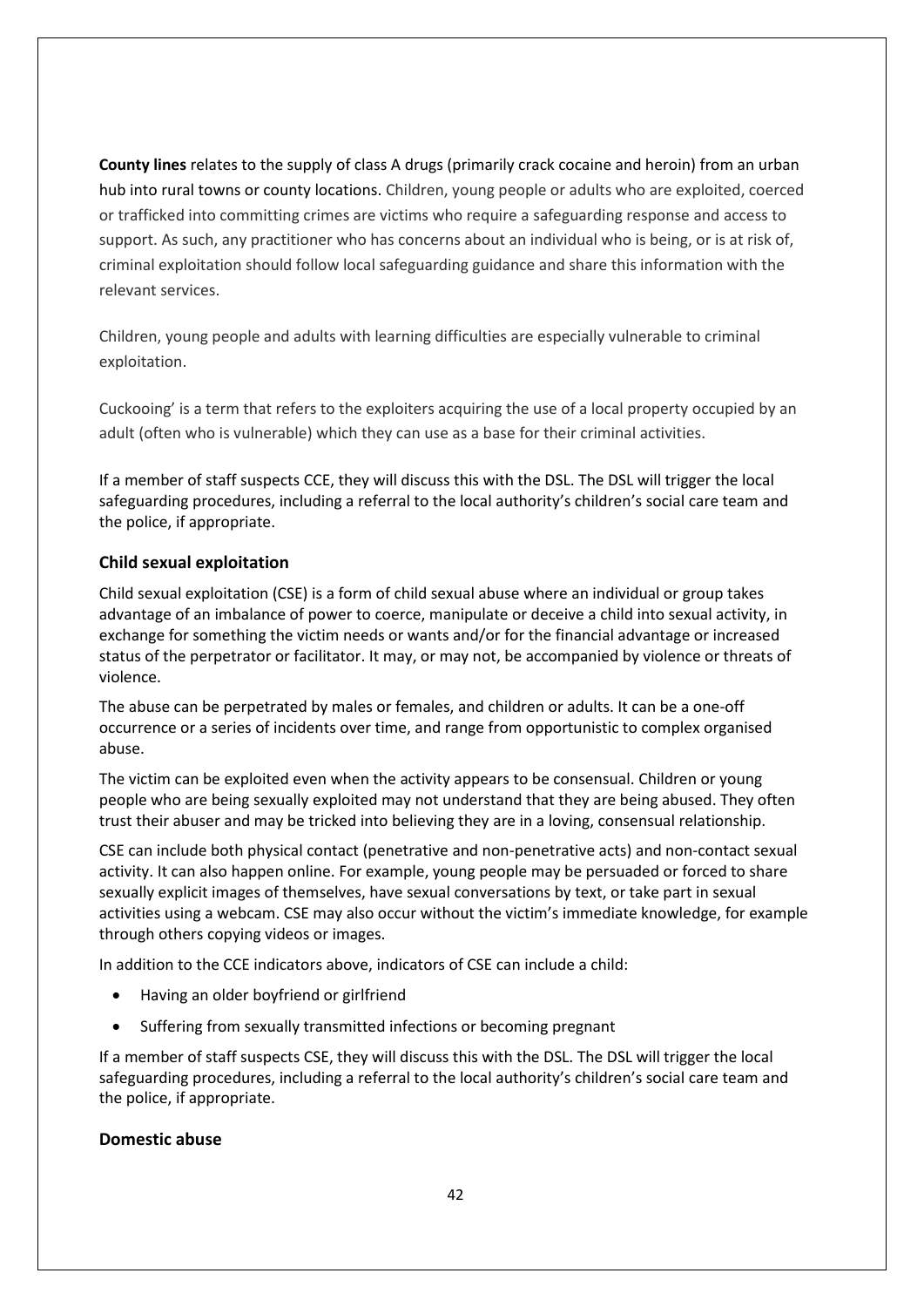Children can witness and be adversely affected by domestic abuse and/or violence at home where it occurs between family members. In some cases, a child may blame themselves for the abuse or may have had to leave the family home as a result.

Types of domestic abuse include intimate partner violence, abuse by family members, teenage relationship abuse and child/adolescent to parent violence and abuse. Anyone can be a victim of domestic abuse, regardless of gender, age, ethnicity, socioeconomic status, sexuality or background, and domestic abuse can take place inside or outside of the home.

Older children may also experience domestic abuse and/or violence in their own personal relationships.

Exposure to domestic abuse and/or violence can have a serious, long-lasting emotional and psychological impact on children.

If police are called to an incident of domestic abuse and any children in the household have experienced the incident, the police will inform the key adult in school (usually the designated safeguarding lead) before the child or children arrive at school the following day.

The DSL will provide support according to the child's needs and update records about their circumstances.

#### **Homelessness**

Being homeless or being at risk of becoming homeless presents a real risk to a child's welfare.

The DSL and deputy DSL will be aware of contact details and referral routes in to the local housing authority so they can raise/progress concerns at the earliest opportunity (where appropriate and in accordance with local procedures).

Where a child has been harmed or is at risk of harm, the DSL will also make a referral to children's social care.

## **So-called 'honour-based' abuse (including FGM and forced marriage)**

So-called 'honour-based' abuse (HBA) encompasses incidents or crimes committed to protect or defend the honour of the family and/or community, including FGM, forced marriage, and practices such as breast ironing.

Abuse committed in this context often involves a wider network of family or community pressure and can include multiple perpetrators.

All forms of HBA are abuse and will be handled and escalated as such. All staff will be alert to the possibility of a child being at risk of HBA or already having suffered it. If staff have a concern, they will speak to the DSL, who will activate local safeguarding procedures.

#### **FGM**

The DSL will make sure that staff have access to appropriate training to equip them to be alert to children affected by FGM or at risk of FGM.

Section 7.3 of this policy sets out the procedures to be followed if a staff member discovers that an act of FGM appears to have been carried out or suspects that a pupil is at risk of FGM.

Indicators that FGM has already occurred include:

- A pupil confiding in a professional that FGM has taken place
- A mother/family member disclosing that FGM has been carried out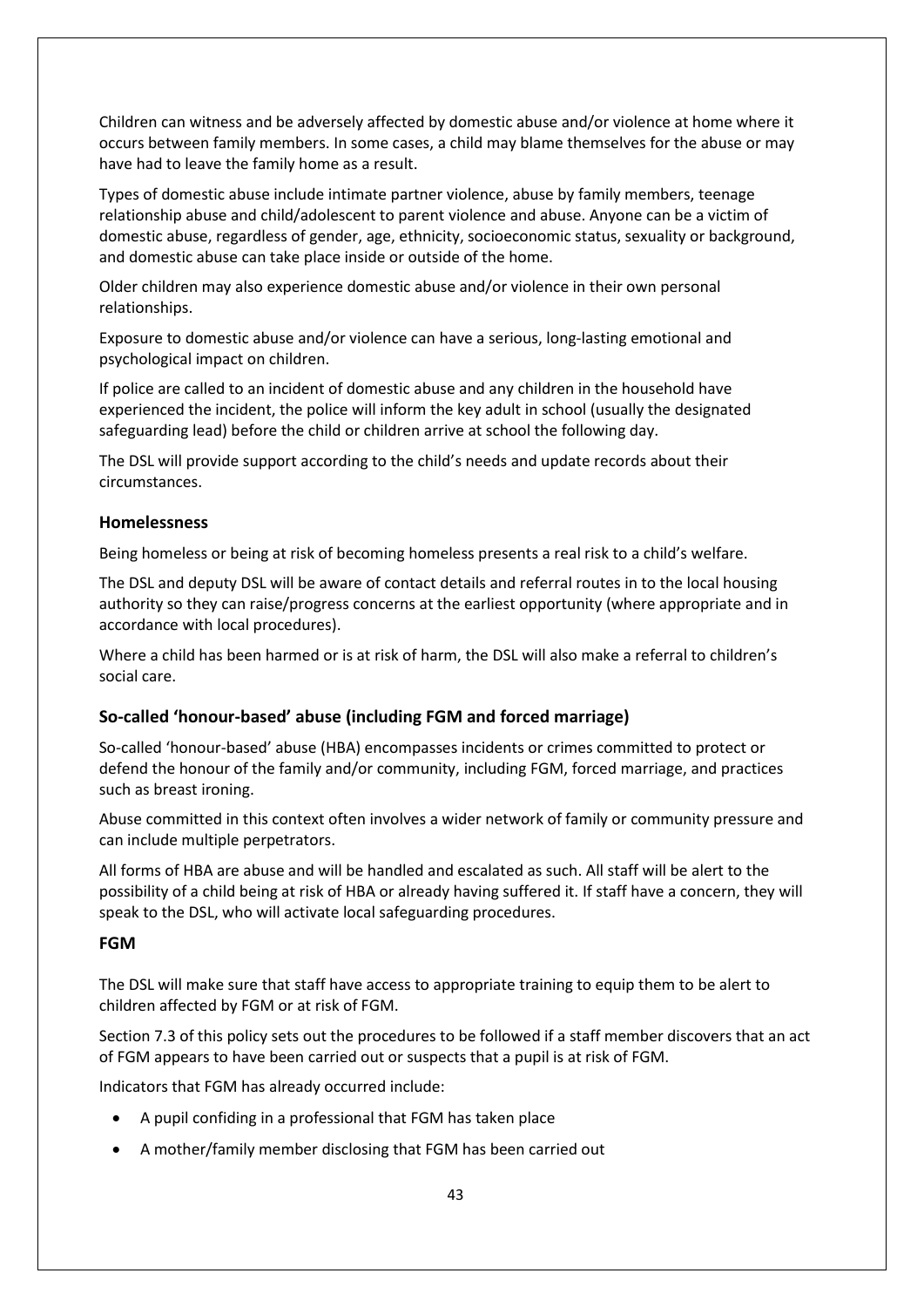- A family/pupil already being known to social services in relation to other safeguarding issues
- A girl:
	- o Having difficulty walking, sitting or standing, or looking uncomfortable
	- $\circ$  Finding it hard to sit still for long periods of time (where this was not a problem previously)
	- $\circ$  Spending longer than normal in the bathroom or toilet due to difficulties urinating
	- o Having frequent urinary, menstrual or stomach problems
	- o Avoiding physical exercise or missing PE
	- o Being repeatedly absent from school, or absent for a prolonged period
	- $\circ$  Demonstrating increased emotional and psychological needs for example, withdrawal or depression, or significant change in behaviour
	- o Being reluctant to undergo any medical examinations
	- o Asking for help, but not being explicit about the problem
	- o Talking about pain or discomfort between her legs

Potential signs that a pupil may be at risk of FGM include:

- The girl's family having a history of practising FGM (this is the biggest risk factor to consider)
- FGM being known to be practised in the girl's community or country of origin
- A parent or family member expressing concern that FGM may be carried out
- A family not engaging with professionals (health, education or other) or already being known to social care in relation to other safeguarding issues
- A girl:
	- o Having a mother, older sibling or cousin who has undergone FGM
	- o Having limited level of integration within UK society
	- $\circ$  Confiding to a professional that she is to have a "special procedure" or to attend a special occasion to "become a woman"
	- $\circ$  Talking about a long holiday to her country of origin or another country where the practice is prevalent, or parents/carers stating that they or a relative will take the girl out of the country for a prolonged period
	- $\circ$  Requesting help from a teacher or another adult because she is aware or suspects that she is at immediate risk of FGM
	- $\circ$  Talking about FGM in conversation for example, a girl may tell other children about it (although it is important to take into account the context of the discussion)
	- o Being unexpectedly absent from school
	- o Having sections missing from her 'red book' (child health record) and/or attending a travel clinic or equivalent for vaccinations/anti-malarial medication

The above indicators and risk factors are not intended to be exhaustive.

#### **Forced marriage**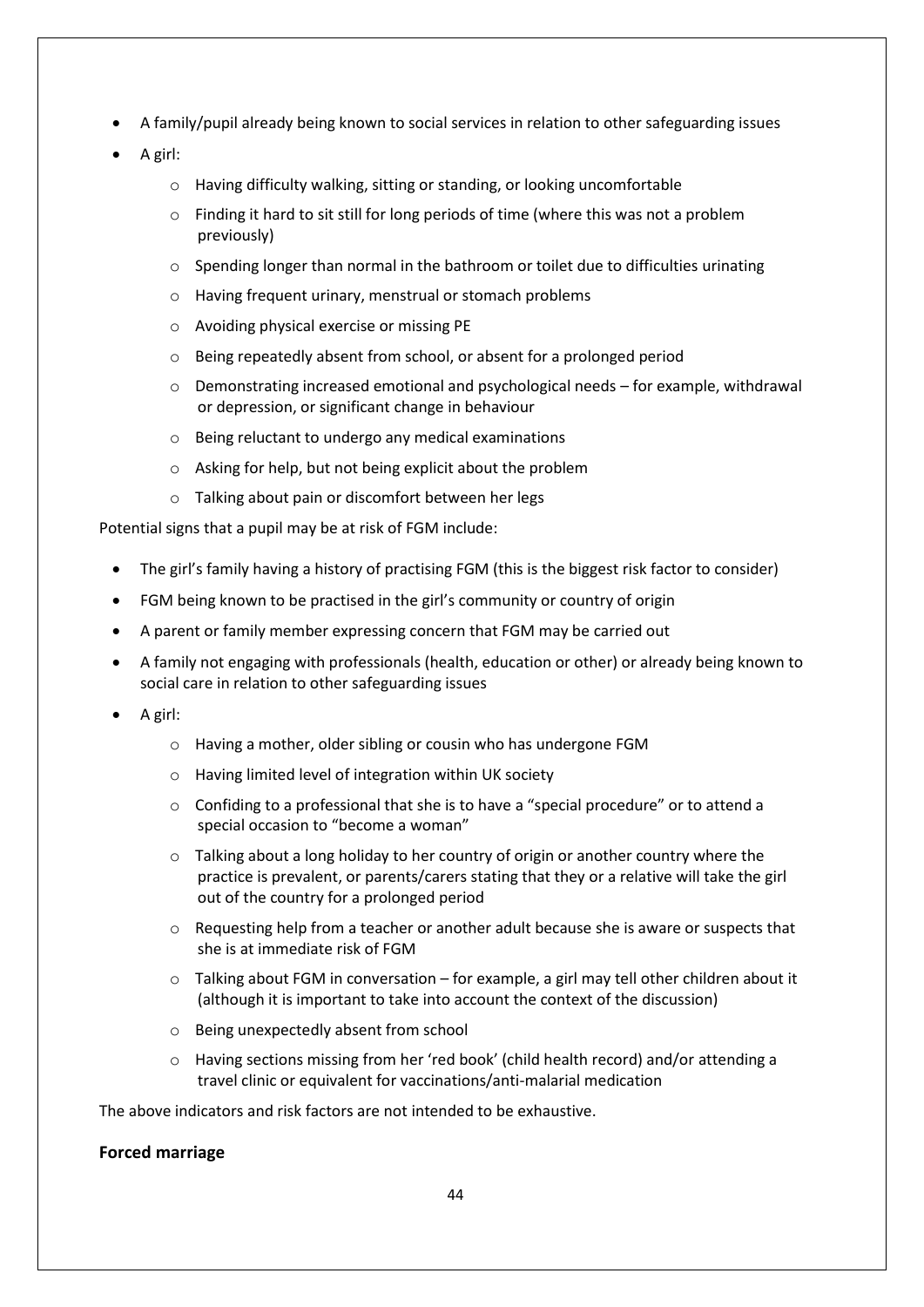Forcing a person into marriage is a crime. A forced marriage is one entered into without the full and free consent of one or both parties and where violence, threats, or any other form of coercion is used to cause a person to enter into a marriage. Threats can be physical or emotional and psychological.

Staff will receive training around forced marriage and the presenting symptoms. We are aware of the 'one chance' rule, i.e. we may only have one chance to speak to the potential victim and only one chance to save them.

If a member of staff suspects that a pupil is being forced into marriage, they will speak to the pupil about their concerns in a secure and private place. They will then report this to the DSL.

The DSL will:

- Speak to the pupil about the concerns in a secure and private place
- Activate the local safeguarding procedures and refer the case to the local authority's designated officer
- Seek advice from the Forced Marriage Unit on 020 7008 0151 o[r fmu@fco.gov.uk](mailto:fmu@fco.gov.uk)
- Refer the pupil to an education welfare officer, pastoral tutor, learning mentor, or school counsellor, as appropriate

#### **Preventing radicalisation**

- **Radicalisation** refers to the process by which a person comes to support terrorism and extremist ideologies associated with terrorist groups
- **Extremism** is vocal or active opposition to fundamental British values, such as democracy, the rule of law, individual liberty, and mutual respect and tolerance of different faiths and beliefs. This also includes calling for the death of members of the armed forces
- **Terrorism** is an action that:
	- Endangers or causes serious violence to a person/people;
	- Causes serious damage to property; or
	- Seriously interferes or disrupts an electronic system

The use or threat of terrorism must be designed to influence the government or to intimidate the public and is made for the purpose of advancing a political, religious or ideological cause.

Schools have a duty to prevent children from being drawn into terrorism. The DSL will undertake Prevent awareness training and make sure that staff have access to appropriate training to equip them to identify children at risk.

We will assess the risk of children in our school being drawn into terrorism. This assessment will be based on an understanding of the potential risk in our local area, in collaboration with our local safeguarding partners and local police force.

We will ensure that suitable internet filtering is in place, and equip our pupils to stay safe online at school and at home.

There is no single way of identifying an individual who is likely to be susceptible to an extremist ideology. Radicalisation can occur quickly or over a long period.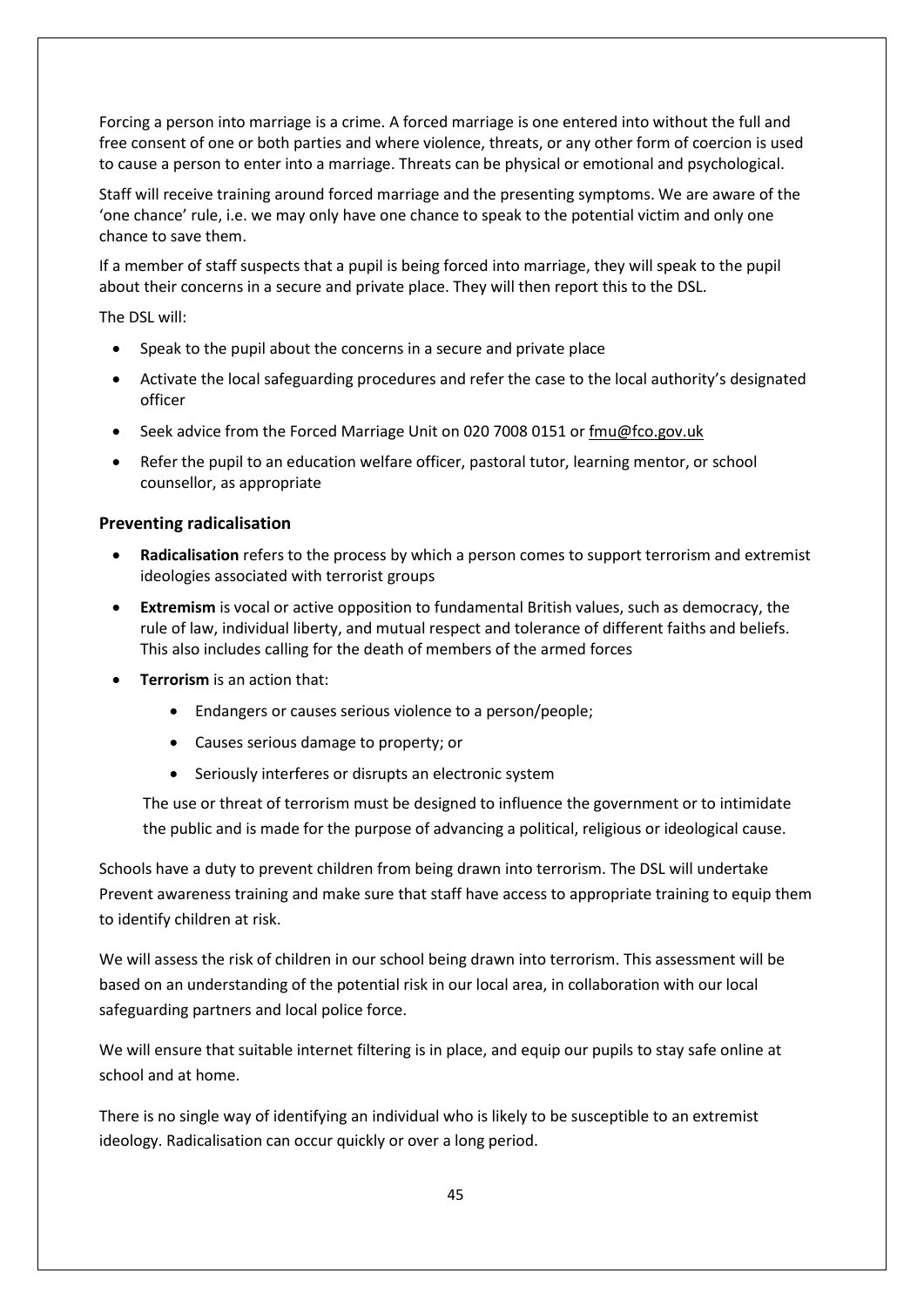Staff will be alert to changes in pupils' behaviour.

The government websit[e Educate Against](http://educateagainsthate.com/parents/what-are-the-warning-signs/) Hate and charity [NSPCC](https://www.nspcc.org.uk/what-you-can-do/report-abuse/dedicated-helplines/protecting-children-from-radicalisation/) say that signs that a pupil is being radicalised can include:

- Refusal to engage with, or becoming abusive to, peers who are different from themselves
- Becoming susceptible to conspiracy theories and feelings of persecution
- Changes in friendship groups and appearance
- Rejecting activities they used to enjoy
- Converting to a new religion
- Isolating themselves from family and friends
- Talking as if from a scripted speech
- An unwillingness or inability to discuss their views
- A sudden disrespectful attitude towards others
- Increased levels of anger
- Increased secretiveness, especially around internet use
- Expressions of sympathy for extremist ideologies and groups, or justification of their actions
- Accessing extremist material online, including on Facebook or Twitter
- Possessing extremist literature
- Being in contact with extremist recruiters and joining, or seeking to join, extremist organisations

Children who are at risk of radicalisation may have low self-esteem, or be victims of bullying or discrimination. It is important to note that these signs can also be part of normal teenage behaviour – staff should have confidence in their instincts and seek advice if something feels wrong.

If staff are concerned about a pupil, they will follow our procedures set out in section 7.5 of this policy, including discussing their concerns with the DSL.

Staff should **always** take action if they are worried.

## **Peer-on-peer abuse**

Peer-on-peer abuse is when children abuse other children. This type of abuse can take place inside and outside of school and online.

Peer-on-peer abuse is most likely to include, but may not be limited to:

- Bullying (including cyber-bullying, prejudice-based and discriminatory bullying)
- Abuse in intimate personal relationships between peers
- Physical abuse such as hitting, kicking, shaking, biting, hair pulling, or otherwise causing physical harm (this may include an online element which facilitates, threatens and/or encourages physical abuse)
- Sexual violence, such as rape, assault by penetration and sexual assault (this may include an online element which facilitates, threatens and/or encourages sexual violence)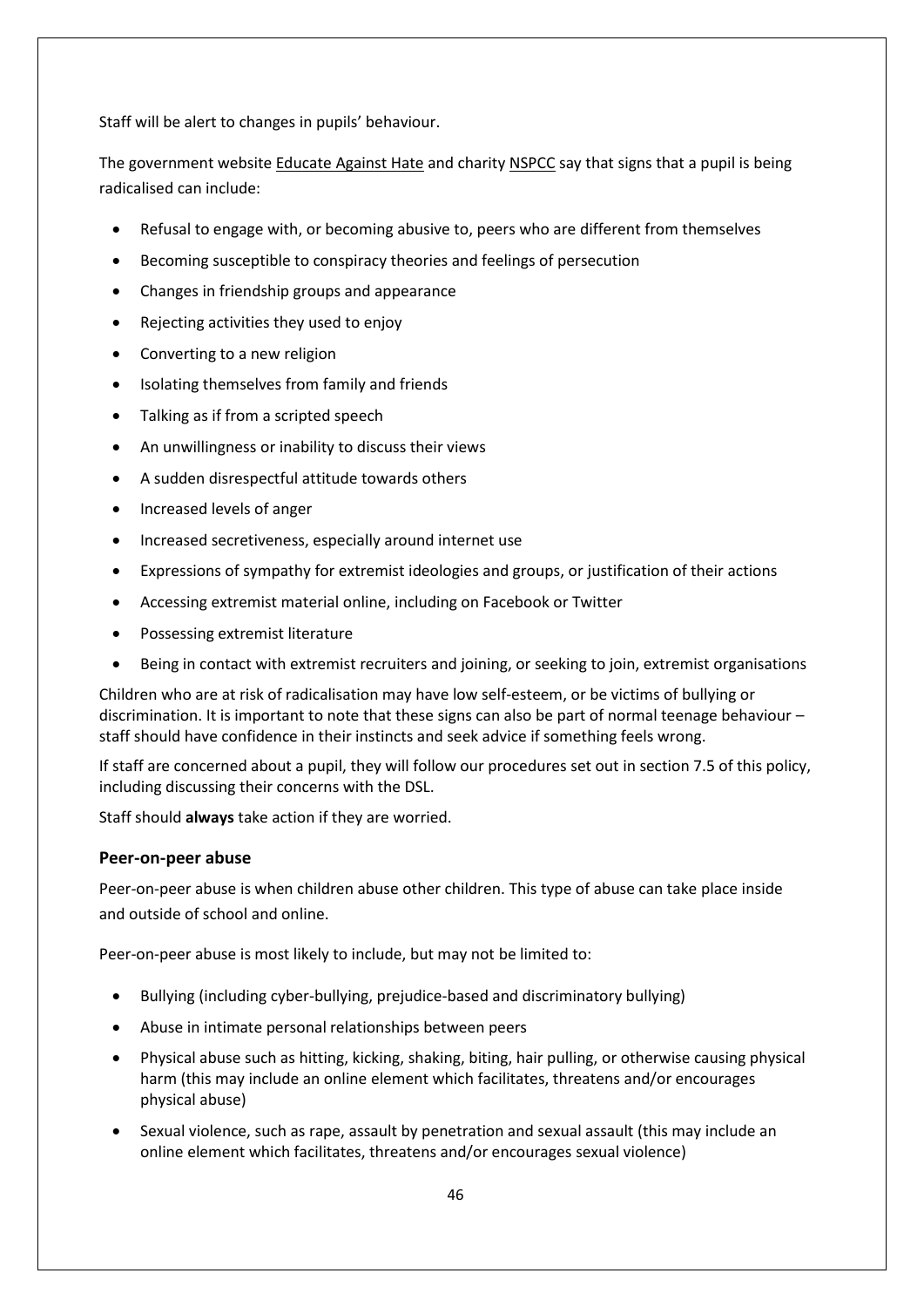- Sexual harassment, such as sexual comments, remarks, jokes and online sexual harassment, which may be standalone or part of a broader pattern of abuse
- Causing someone to engage in sexual activity without consent, such as forcing someone to strip, touch themselves sexually, or to engage in sexual activity with a third party
- Consensual and non-consensual sharing of nudes and semi nudes images and/or videos (also known as sexting or youth produced sexual imagery)
- Upskirting, which typically involves taking a picture under a person's clothing without their permission, with the intention of viewing their genitals or buttocks to obtain sexual gratification, or cause the victim humiliation, distress or alarm
- Initiation/hazing type violence and rituals (this could include activities involving harassment, abuse or humiliation used as a way of initiating a person into a group and may also include an online element)

Where children abuse their peers online, this can take the form of, for example, abusive, harassing, and misogynistic messages; the non-consensual sharing of indecent images, especially around chat groups; and the sharing of abusive images and pornography, to those who don't want to receive such content.

If staff have any concerns about peer-on-peer abuse, or a child makes a report to them, they will follow the procedures set out in section 7 of this policy, as appropriate. In particular, section 7.8 and 7.9 set out more detail about our school's approach to this type of abuse.

#### **Sexual violence and sexual harassment between children in schools**

Sexual violence and sexual harassment can occur:

- Between 2 children of any age and sex
- Through a group of children sexually assaulting or sexually harassing a single child or group of children
- Online and face to face (both physically and verbally)

Sexual violence and sexual harassment exist on a continuum and may overlap.

Children who are victims of sexual violence and sexual harassment will likely find the experience stressful and distressing. This will, in all likelihood, adversely affect their educational attainment and will be exacerbated if the alleged perpetrator(s) attends the same school.

If a victim reports an incident, it is essential that staff make sure they are reassured that they are being taken seriously and that they will be supported and kept safe. A victim should never be given the impression that they are creating a problem by reporting sexual violence or sexual harassment. Nor should a victim ever be made to feel ashamed for making a report.

Some groups are potentially more at risk. Evidence shows that girls, children with SEN and/or disabilities, and lesbian, gay, bisexual and transgender (LGBT) children are at greater risk.

Staff should be aware of the importance of:

- Challenging inappropriate behaviours
- Making clear that sexual violence and sexual harassment is not acceptable, will never be tolerated and is not an inevitable part of growing up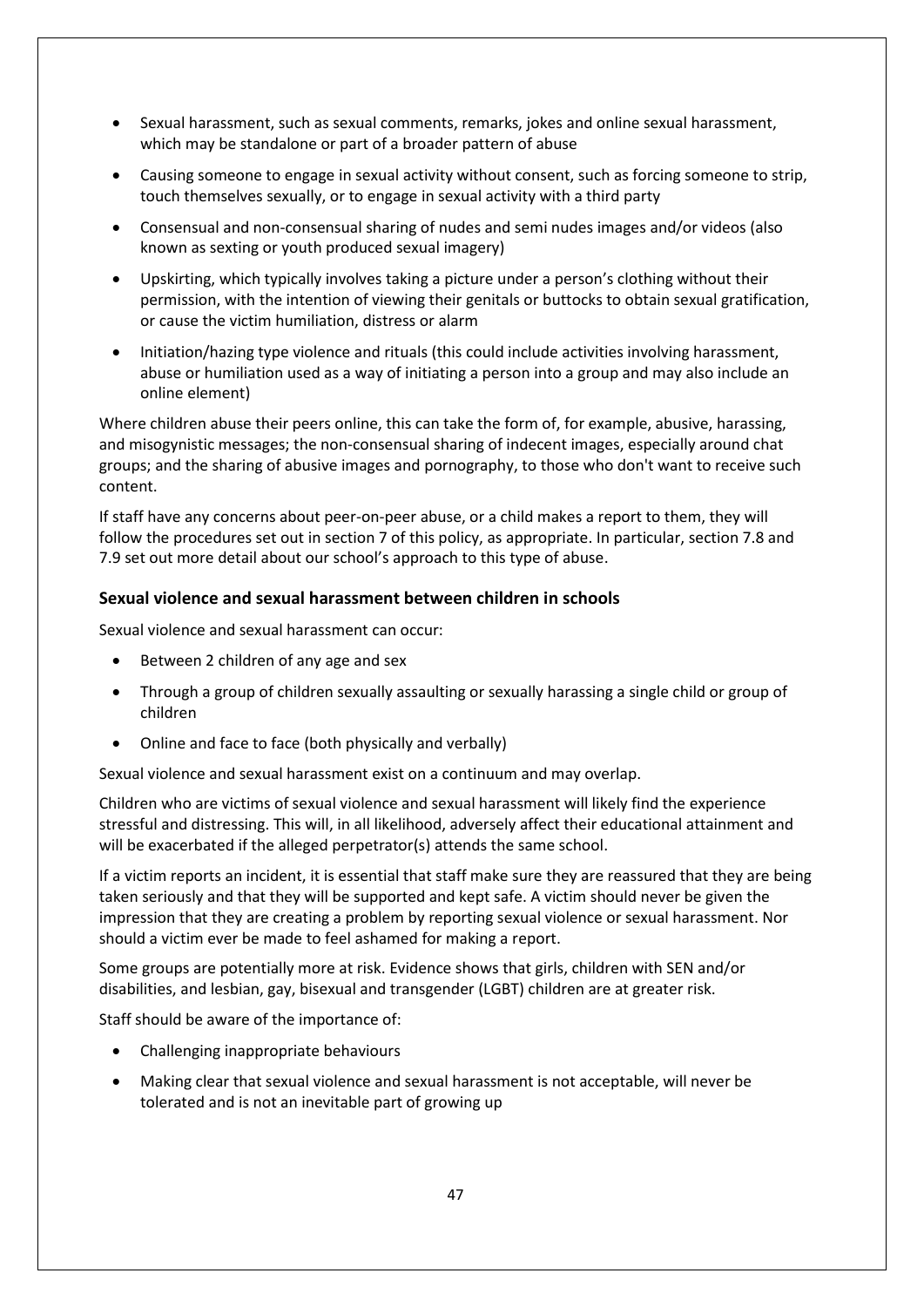• Challenging physical behaviours (potentially criminal in nature), such as grabbing bottoms, breasts and genitalia, pulling down trousers, flicking bras and lifting up skirts. Dismissing or tolerating such behaviours risks normalising them

If staff have any concerns about sexual violence or sexual harassment, or a child makes a report to them, they will follow the procedures set out in section 7 of this policy, as appropriate. In particular, section 7.8 and 7.9 set out more detail about our school's approach to this type of abuse.

## **Serious violence**

Indicators which may signal that a child is at risk from, or involved with, serious violent crime may include:

- Increased absence from school
- Change in friendships or relationships with older individuals or groups
- Significant decline in performance
- Signs of self-harm or a significant change in wellbeing
- Signs of assault or unexplained injuries
- Unexplained gifts or new possessions (this could indicate that the child has been approached by, or is involved with, individuals associated with criminal networks or gangs and may be at risk of criminal exploitation (see above))

Risk factors which increase the likelihood of involvement in serious violence include:

- Being male
- Having been frequently absent or permanently excluded from school
- Having experienced child maltreatment
- Having been involved in offending, such as theft or robbery

Staff will be aware of these indicators and risk factors. If a member of staff has a concern about a pupil being involved in, or at risk of, serious violence, they will report this to the DSL.

#### **Checking the identity and suitability of visitors**

All visitors will be required to verify their identity to the satisfaction of staff and to leave their belongings, including their mobile phone(s), in a safe place during their visit.

If the visitor is unknown to the setting, we will check their credentials and reason for visiting before allowing them to enter the setting. Visitors should be ready to produce identification.

Visitors are expected to sign the visitors' book/sign in on Inventory and wear a visitor's badge.

Visitors to the school who are visiting for a professional purpose, such as educational psychologists and school improvement officers, will be asked to show photo ID and:

- Will be asked to show their DBS certificate, which will be checked alongside their photo ID; or
- The organisation sending the professional, such as the LA or educational psychology service, will provide prior written confirmation that an appropriate level of DBS check has been carried out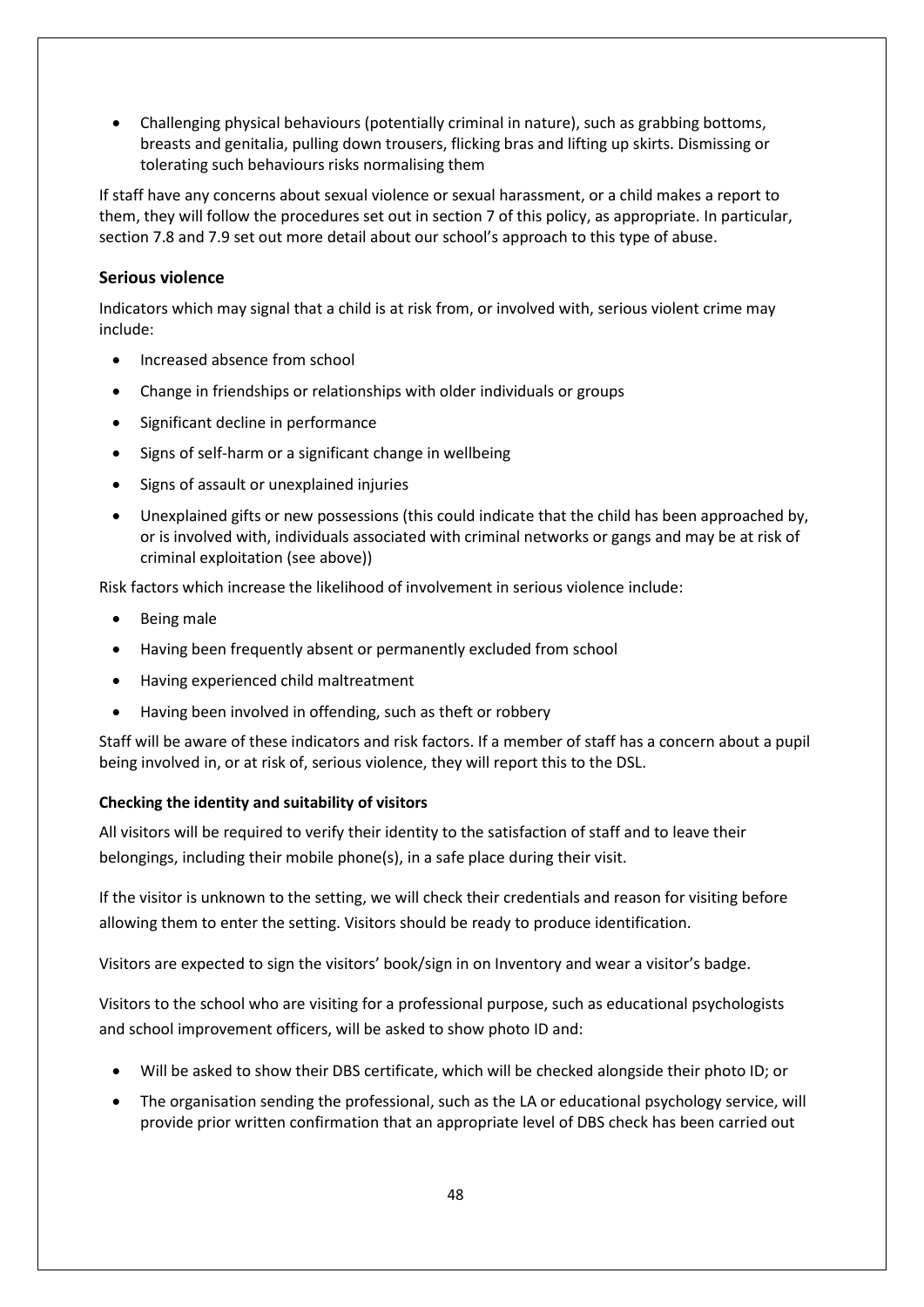All other visitors, including visiting speakers, will be accompanied by a member of staff at all times. We will not invite into the school any speaker who is known to disseminate extremist views, and will carry out appropriate checks to ensure that any individual or organisation using school facilities is not seeking to disseminate extremist views or radicalise pupils or staff.

## **Vulnerable Groups**

The school ensures all key staff work together to safeguard vulnerable children. We use CPOMS to record all concerns and procedures relating to keeping children safe. The safeguarding team, consisting of the DSL, TA4 Safeguarding member of staff and School Nurse, meets weekly and provides an update to the SLT and Local Governing Body on safeguarding and attendance at each meeting**.**

It is understood that any child may benefit from early help at times, but all staff will be particularly alert to the potential need for early help for a child who:

- is a young carer;
- is misusing drugs or alcohol;
- is in a family circumstance presenting challenges for the child, such as substance abuse, adult mental health problems or domestic abuse
- is an international new arrival, refugee or asylum seeker
- is looked after, previously looked after or under a special guardianship order
- has special educational needs or health conditions
- is missing from education
- has a parent/carer that has expressed an intention to educate them at home

We recognise that our pupils can face additional safeguarding challenges as children and young people with SEND. All staff are aware that additional barriers can exist when recognising abuse and neglect in this group of children.

These can include assumptions that indicators of possible abuse such as behaviour, and injury relate to the child's disability without further exploration, being more prone to peer group isolation the potential for being disproportionally impacted by behaviours such as bullying without outwardly showing any signs; and communication barriers and difficulties in overcoming these barriers.

#### **Multi-Agency Working**

Effective links have been developed with other relevant agencies, for example, the Local Authority, Children's Social Care, Channel, GMP, NHS and the MSP and co-operates as required with any enquiries regarding child protection issues.

The school will notify the District Team if:

- A child subject to a child protection plan is about to be permanently excluded.
- There is an unexplained absence of a pupil who is subject to a child protection of more than two days from school.
- It has been agreed as part of any child protection plan or core group plan.

#### **Child Protection, Child in Need and Team around the Child/family meetings**

Members of staff who are asked to attend a child protection conference or other relevant core group meetings about an individual pupil and will take as much relevant updated information about the child as possible.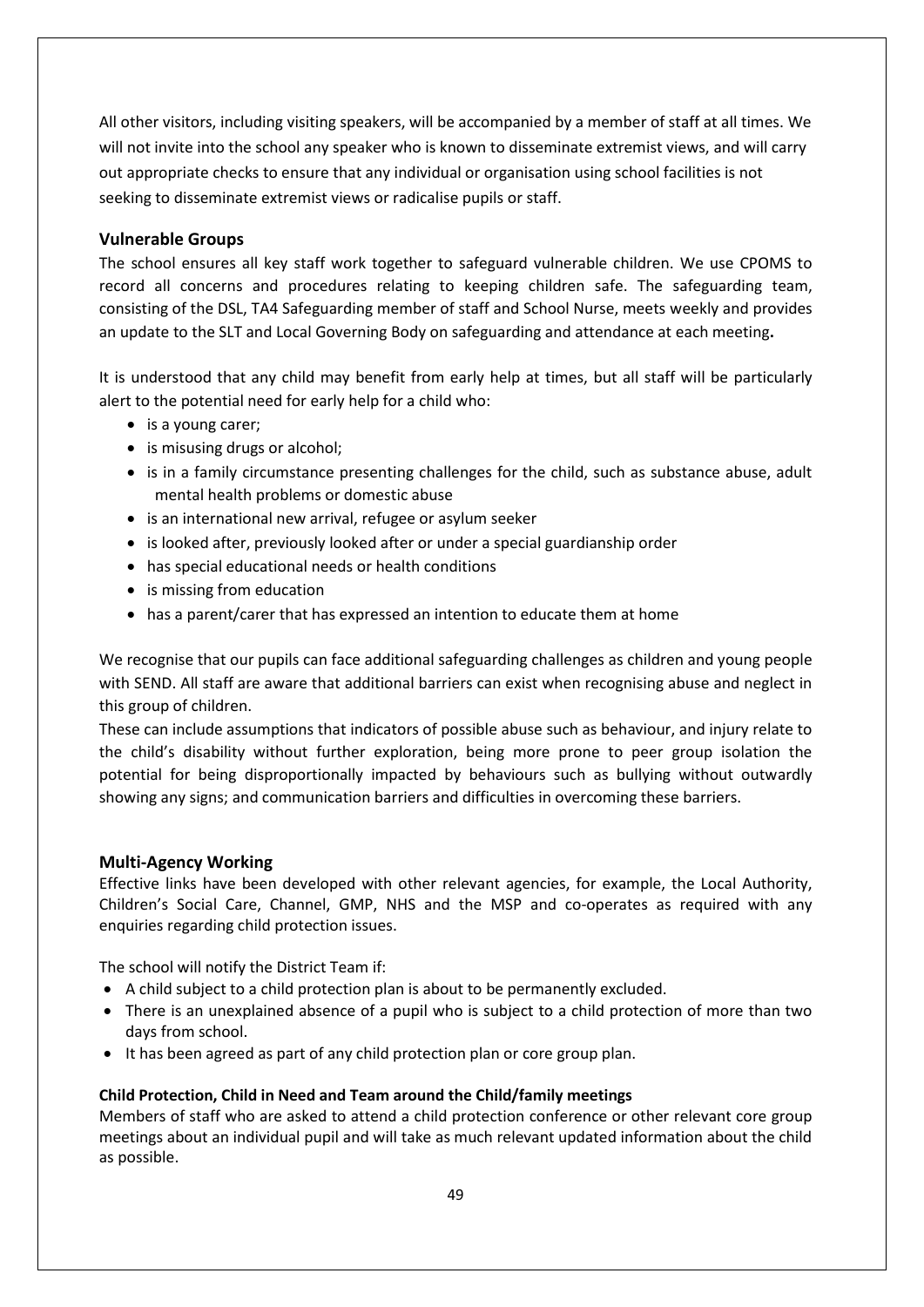A child protection conference will be held if it is considered that the child/children are suffering or at risk of significant harm. Every effort will be made to attend meetings, including those held in school holidays, through liaison between the safeguarding team and head teacher.

All reports for a child protection conference should be prepared in advance of the meeting in line with local arrangements and timescales and will include information about the child's physical, emotional, intellectual development and well-being as well as relevant family related issues. Attempts will be made to share this information with the parents/carers.

#### **Serious Case Reviews**

The Manchester Safeguarding Children Board will always undertake a serious case review when a child or young person dies (including death by suicide) and abuse or neglect is known or suspected to be a factor in their death. If required the school will cooperate fully with the review process.

The purpose of the serious case review is to:

- Find out if there are any lessons to be learnt from the case about how local professionals and agencies work together to safeguard and promote the welfare of children and young people.
- Identify what those lessons are, how they will be acted on and what is expected to change as a result of the serious case review.
- Improve inter-agency working to better safeguard and promote the welfare of children and young people.
- If required an individual management report will be produced for a serious case review and will cooperate fully with implementing outcomes of the review including reviewing policy, practice and procedures as required.

The Designated Safeguarding Lead will keep up to date with findings from SCRs in Manchester, share the learning and review safeguarding procedures where appropriate

#### **Appendix 5**

#### **MCC & MSP Policies, Procedures & Guidance**

- MSP Website:- **[https://www.manchestersafeguardingpartnership.co.uk](https://www.manchestersafeguardingpartnership.co.uk/)**
- MSP Policies
- MSP Multi-agency Levels of Need & Response Framework, April 2015
- Safeguarding Concerns, Guidance & Proformas
- MSP LADO Referral Process
- MSP Learning From Serious Case Reviews
- Help & Support Manchester Website:-
- Early Help Strategy, Guidance, Assessments & Referrals
- Signs of Safety Strategy, Guidance & Resources

#### **Abbreviations**

- AP Alternative Provision
- CiN Child in Need
- CP Child Protection